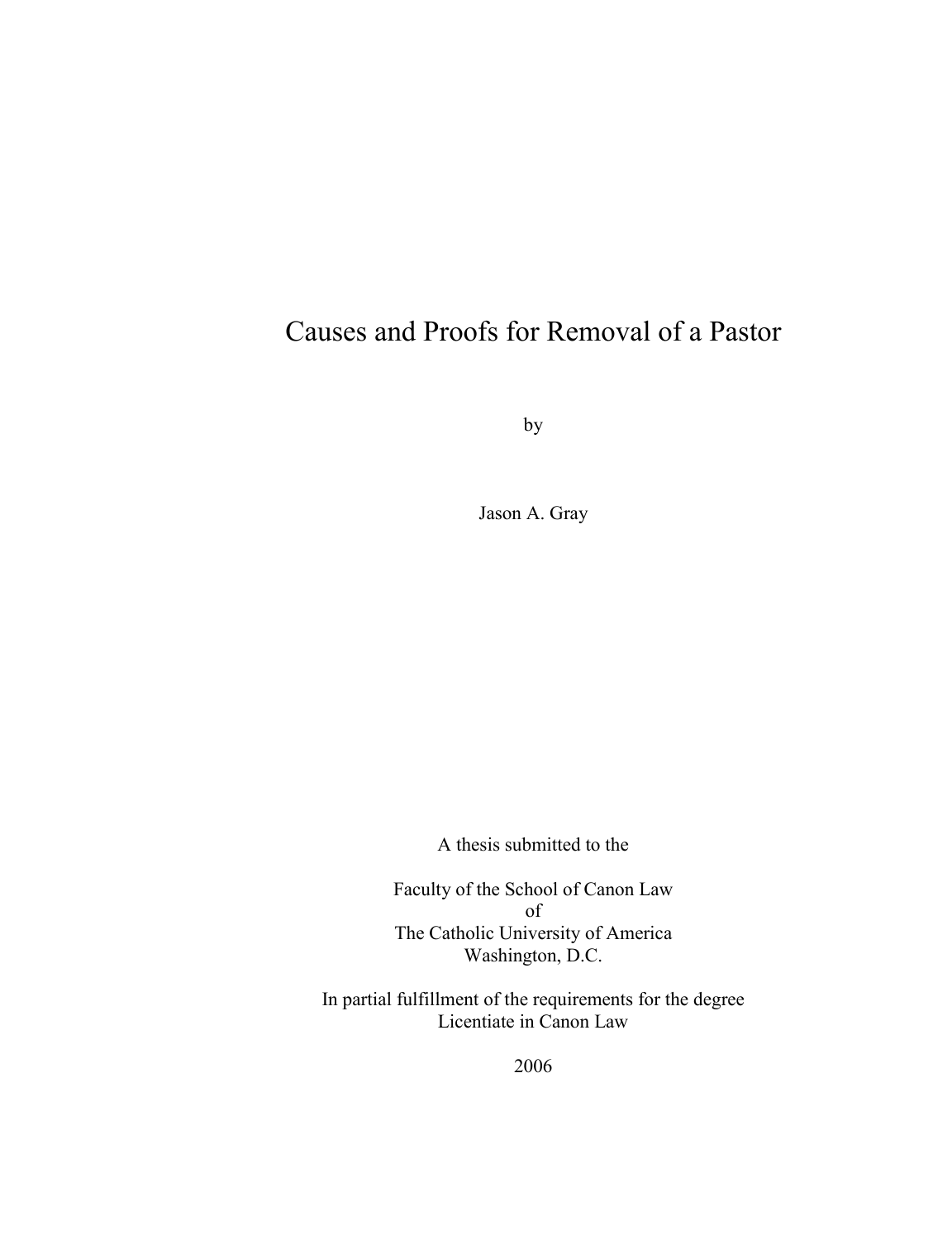Copyright © 2006 by Jason A. Gray All rights reserved. www.lulu.com (ID #327397)

This thesis by Jason A. Gray fulfills the thesis requirement at the Catholic University of America, Washington, D.C., for the licentiate degree in canon law approved by John Beal, J.C.D., as Director, and by Robert Kaslyn, S.J., J.C.D., as Reader.

Other persons are permitted to copy, distribute, or display this work with the following provisions: Reproduction of this work must contain proper attribution to the author. No reproduction of this work is allowed for commercial purposes. This text may not be used to produce a derivative work, whether by altering, transforming, or building on this text.

This thesis is cited as follows: Gray, Jason A., *Causes and Proofs for Removal of a Pastor* (Peoria, IL: Lulu Press, 2006).

The edition of this thesis in the library of the Catholic University of America is paginated differently and is cited as follows: Gray, Jason A., "The Causes and Proofs in the Removal of a Pastor" (JCL Thesis, The Catholic University of America, 2006).

Other permissions to copy, distribute, display, or reprint this work require the expressed permission of the author.

Father Jason Gray is a priest of the diocese of Peoria who earned his J.C.L. from Catholic University in 2006.

More information about this topic may be found at www.jgray.org.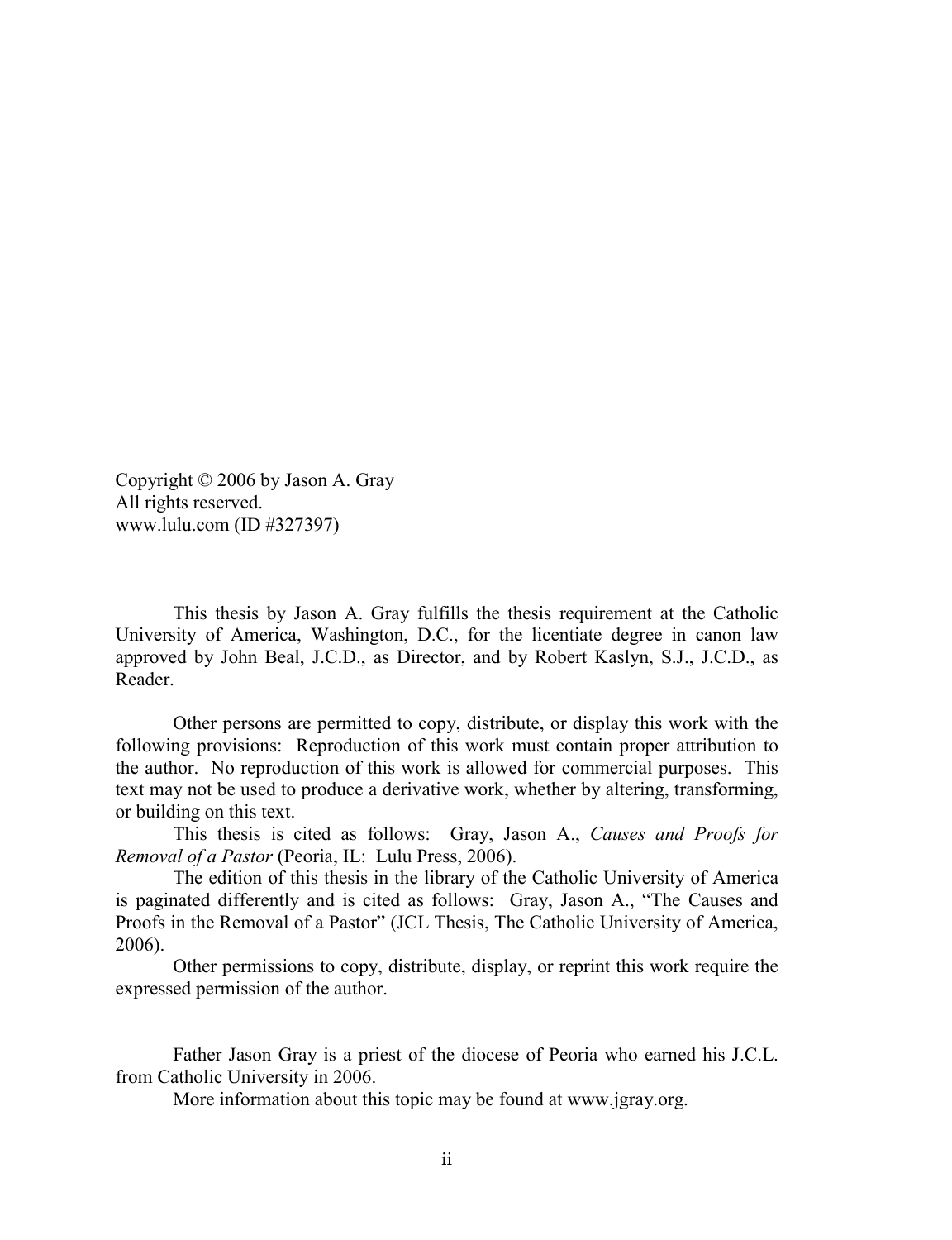Will no one rid me of this troublesome priest?

- Henry II (in reference to Thomas Becket)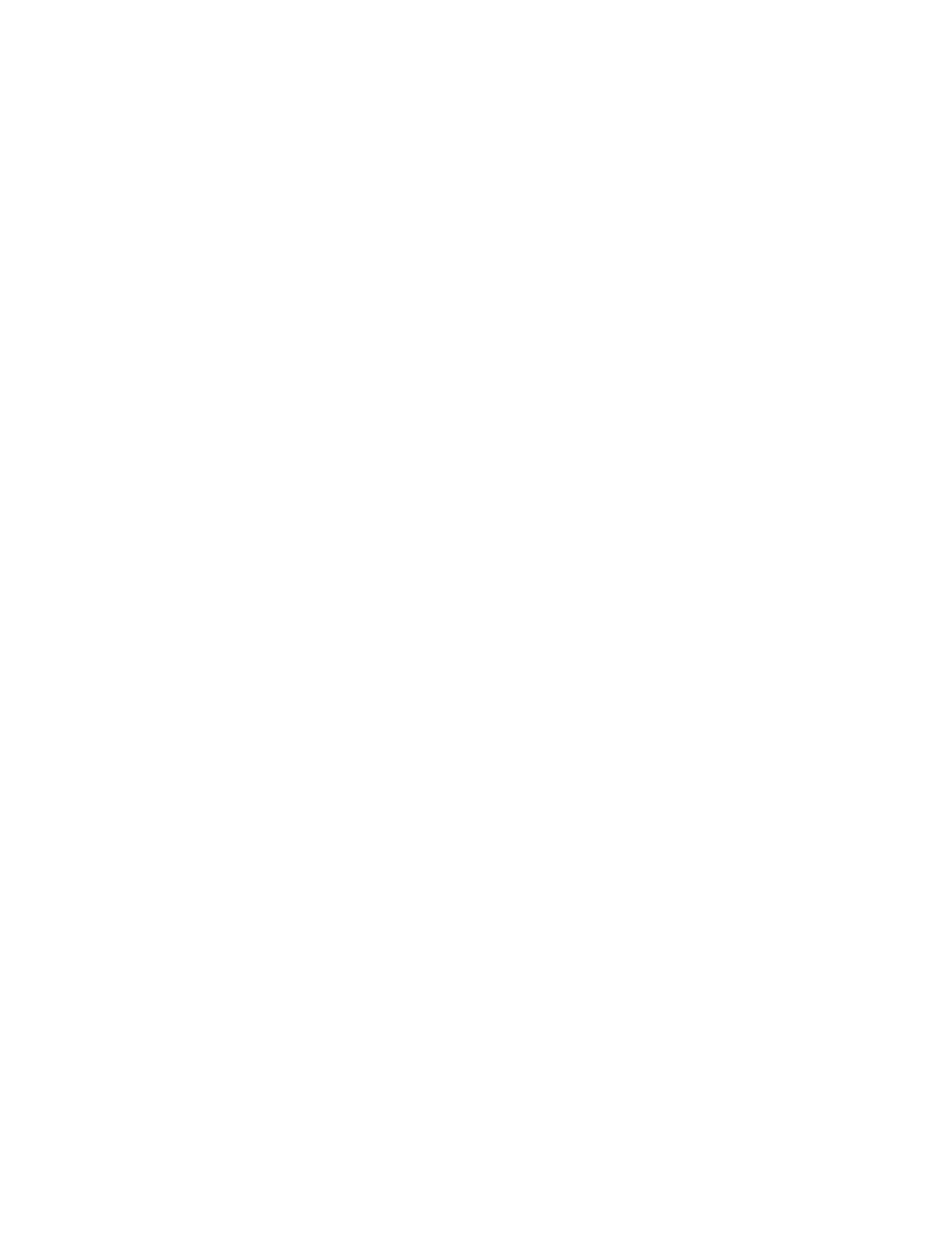# **TABLE OF CONTENTS**

| Other Causes of a Pastor's Harmful or Ineffective Ministry 22          |  |
|------------------------------------------------------------------------|--|
|                                                                        |  |
| Detriment or Disturbance to Ecclesiastical Communion (C. 1741, 1°)  26 |  |
|                                                                        |  |
|                                                                        |  |
|                                                                        |  |
|                                                                        |  |
|                                                                        |  |
|                                                                        |  |
|                                                                        |  |
|                                                                        |  |
|                                                                        |  |
|                                                                        |  |
|                                                                        |  |
|                                                                        |  |
|                                                                        |  |
|                                                                        |  |
|                                                                        |  |
|                                                                        |  |
|                                                                        |  |
|                                                                        |  |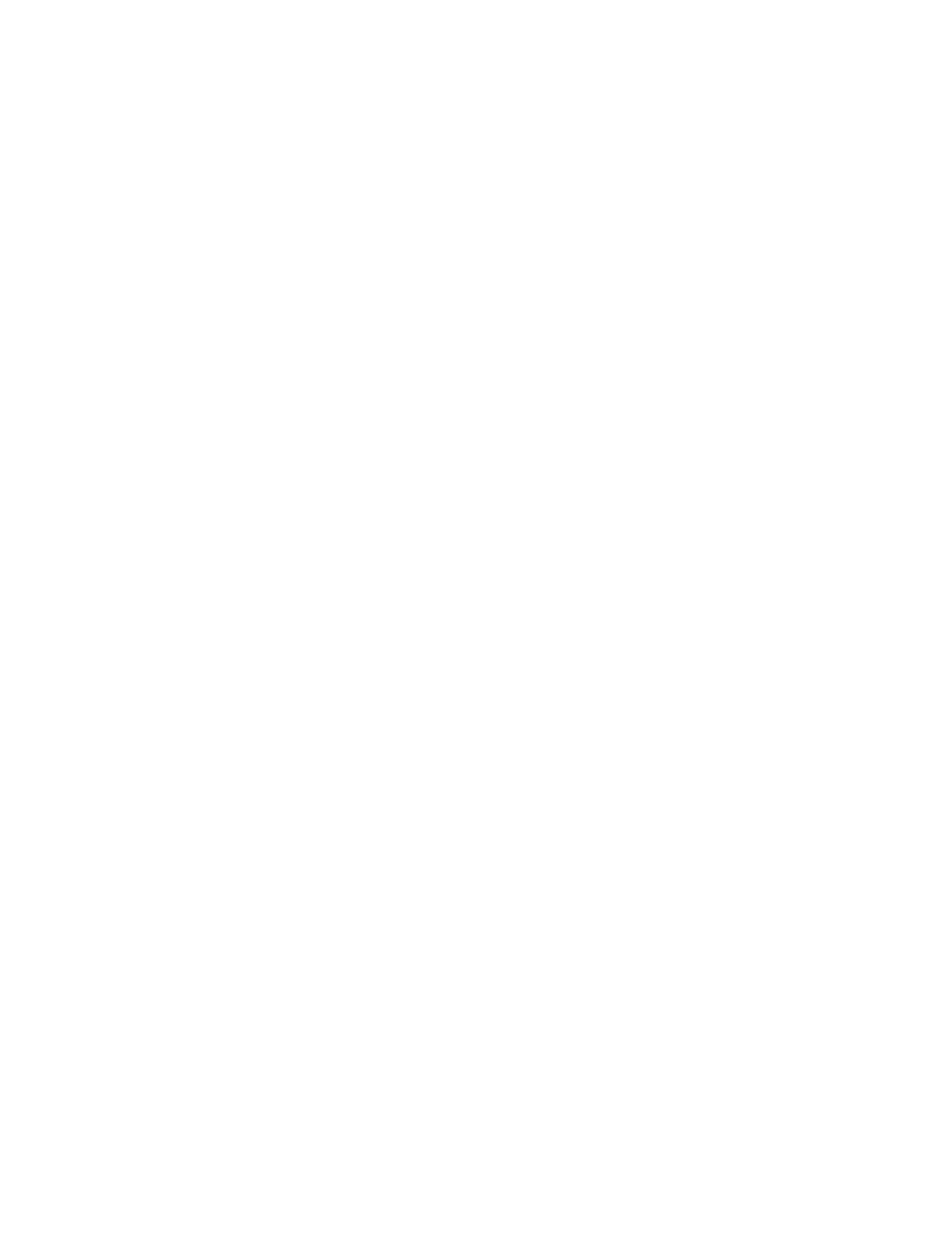#### **Introduction**

A pastor is generally appointed to serve a parish for an indefinite time and therefore possesses stability in office. Stability allows a pastor to dedicate himself to the service of his parishioners, to guide the faithful entrusted to him, and to promote their spiritual growth. A pastor with stability in office is better able to know his people and to gain their trust. A pastor's stability is a reflection of the enduring bond that joins a pastor to his parishioners in a spiritual relationship. This spiritual relationship is akin to the marriage bond that unites a bridegroom in a spiritual relationship with his bride. As Christ is the bridegroom and the Church is his bride, so a pastor is to represent Christ to his parishioners in a spirit of loving service.<sup>1</sup> This marital image underscores the kind of dedication that should characterize the ministry of a pastor in his parish.

Unfortunately, the ideal relationship between a pastor and his parish is sometimes absent. A pastor might do harm to the parishioners he is required to help. He might fail to provide them with the ministry they deserve. A pastor's lack of dedication could lead his flock to be suspicious of him rather than trusting of his good will. When the service of a pastor is so detrimental that the faithful suffer, the pastor ceases to be an instrument to draw the faithful closer to Christ. Rather, he becomes an obstacle to that goal. In this adverse situation, a diocesan bishop faces the difficult decision that he may need to remove the pastor from office.

 $^{1}$  Eph. 5:32.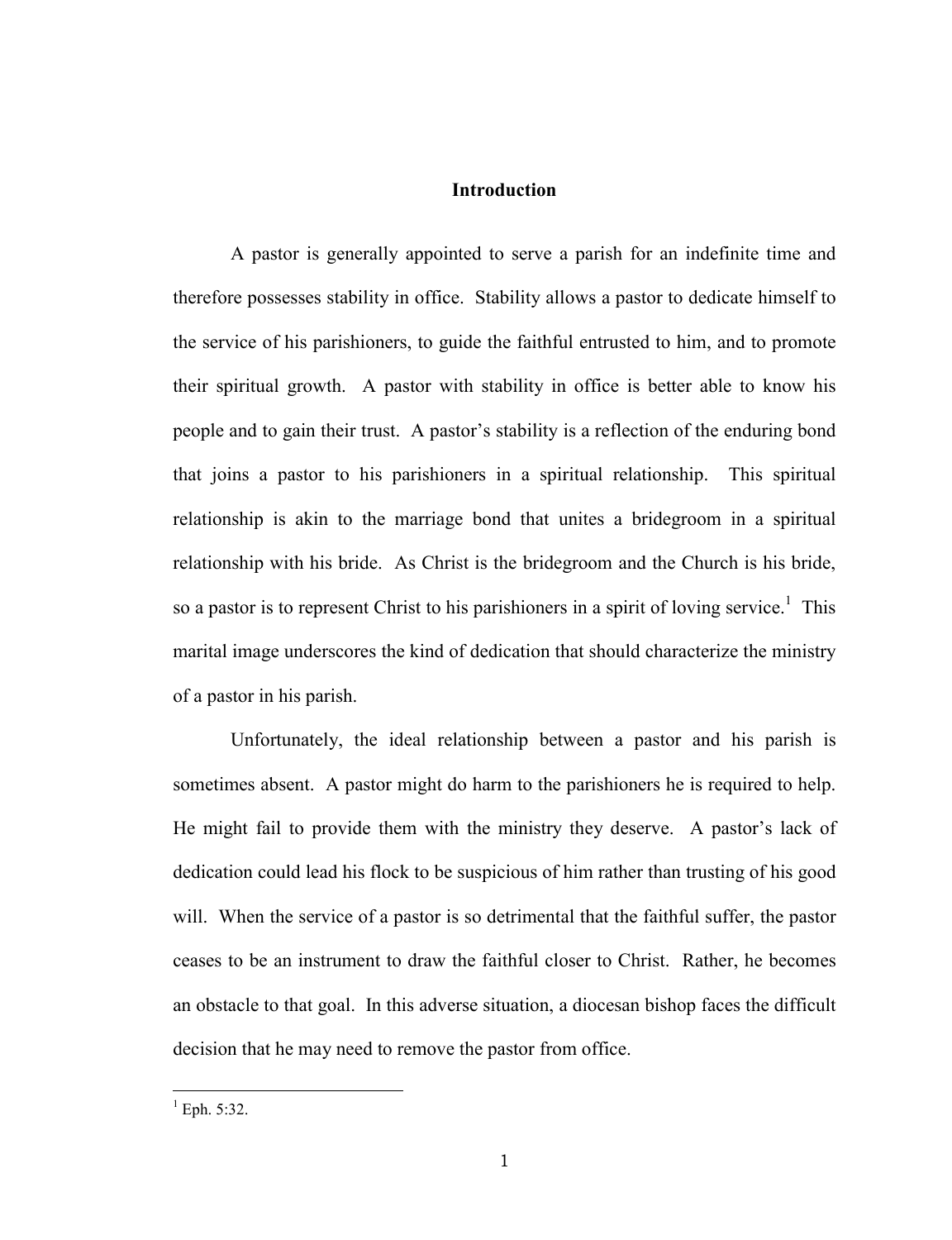The removal of a pastor is always lamentable, and stands as the last and most severe remedy for a pastor's negative ministry to his parish. The removal of a pastor severs the spiritual bond that should exist between a pastor and his people and can traumatically affect the life of a parish. If the relationship between a pastor and his parishioners can be compared to the marital covenant, the removal of a pastor can have some of the painful characteristics of a separation and divorce. Although the removal of a pastor is traumatic, it may be the only solution to an already difficult situation in which the faithful have suffered grave harm in their parish because of their pastor's ministry. The removal of a pastor is sometimes necessary for the spiritual and pastoral good of all those involved.

This thesis will examine the causes and the proofs in the removal of a pastor as described in canons 1740, 1741, and the first part of 1742 §1. The first chapter will consider the standard that must be met for the removal of the pastor as defined in canon 1740. The removal of a pastor depends on his ministry, and so the first chapter will also consider the essential elements of a pastor's ministry as described in canons 528-530 and 532. The second chapter will consider the list of possible causes in canon 1741 that are sufficient for the removal of the pastor. The third chapter will consider the investigation into the pastor's ministry as described in canon 1742 §1. Since the investigation into the pastor's ministry will involve the collection of proofs, the third chapter will also consider the types of proofs that might be collected in light of canons 1526-1586. A careful study of the legal principles that govern the removal of a pastor will help this procedure to be used prudently, judiciously, and effectively.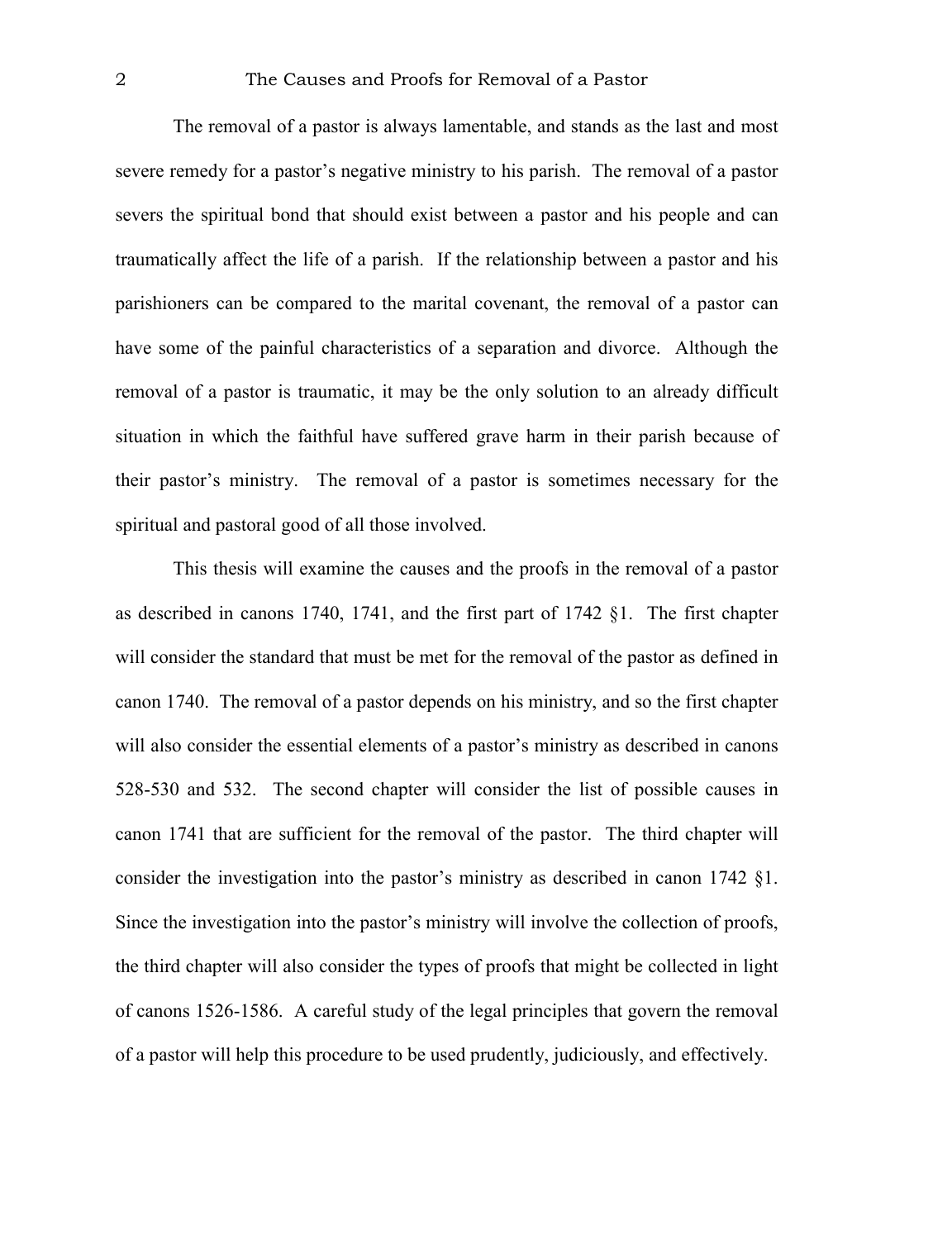#### **Chapter I: The Standard for Removal in Canon 1740**

This chapter will consider canon 1740 and the fundamental standard which must be met for the removal of any pastor: the pastor's ministry is demonstrated to be harmful or ineffective. In the second chapter, the five causes for removal in canon 1741 will be presented as examples of circumstances that might lead to the removal of a pastor. Each of these circumstances can render a pastor's ministry harmful or ineffective according to the standard of canon 1740. Although several detailed causes are listed in canon 1741, a pastor's detrimental ministry remains the basis for his removal. And therefore, the provisions of canon 1740 and its standard for removal ultimately control this procedure.

The first part of this chapter will consider the standard for removal presented in canon 1740. As the removal of a pastor is justified only when his ministry is harmful or ineffective, the second part of this chapter will consider the essential elements of a pastor's ministry. The examination of these essential elements is helpful because the deficiencies in a pastor's ministry will be more clearly identified in light of the ideal ministry a pastor is to provide.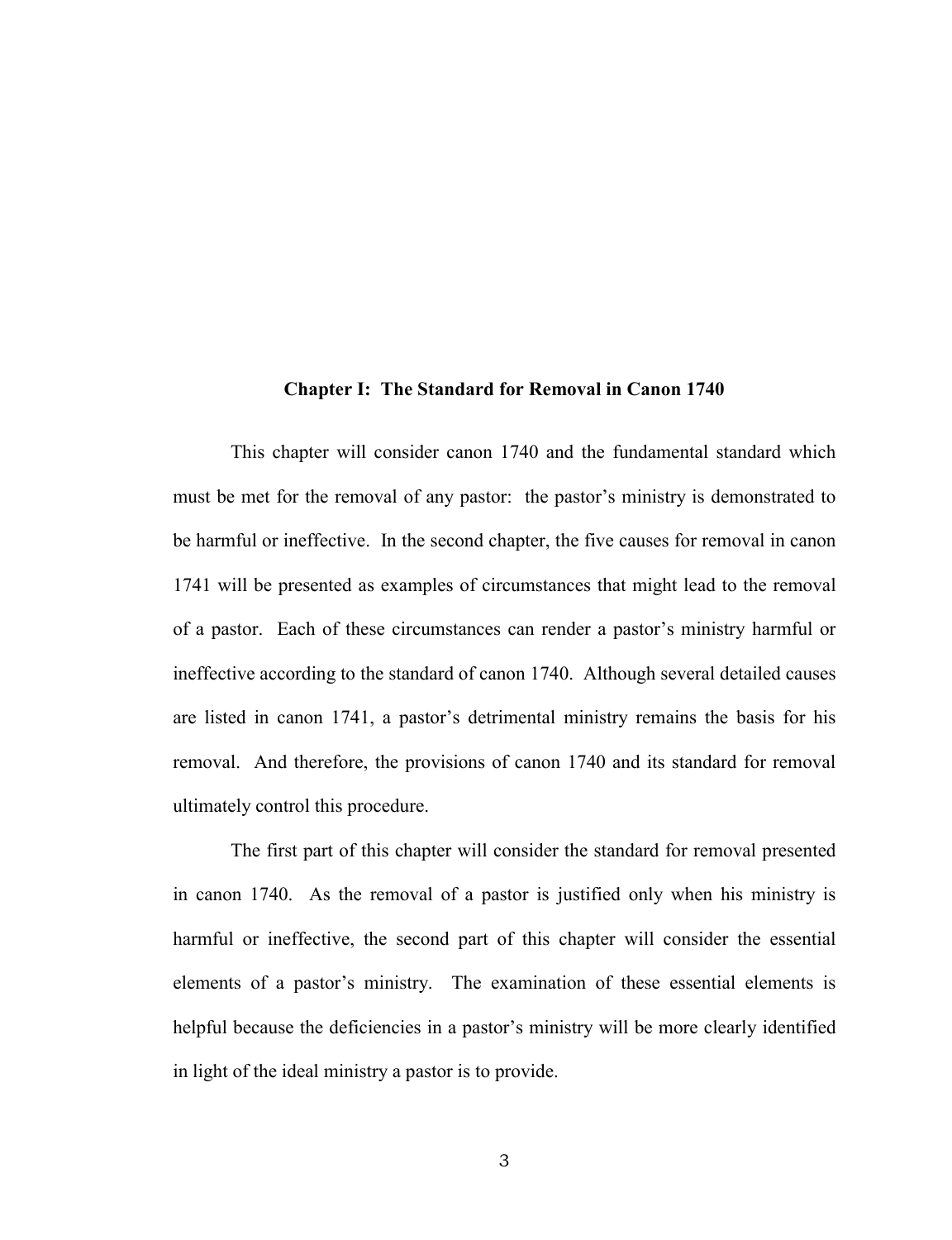## **Part A: Exegesis of Canon 1740**

Canon 1740 states the general standard to be used when deciding whether to remove a pastor:

When the ministry of any pastor becomes harmful or at least ineffective for any cause, even through no grave personal negligence, the diocesan bishop can remove him from the parish.<sup>2</sup>

The focus in the procedure of the removal of a pastor is not on the person of the pastor but on the ministry (*ministerium*) that the pastor provides. The pastor's ministry consists of governing his parish, exercising pastoral care, and attending to the good of the faithful entrusted to him. The pastor is to be a shepherd of souls who shares in the ministry of Christ, the Good Shepherd.<sup>3</sup> As a shepherd, the ministry of the pastor is ordered toward the service of the people of God. The pastor's ministry to his parishioners binds them together in a mutual relationship: The pastor has the obligation to provide this ministry to the faithful, just as the faithful have the right to receive spiritual assistance from their pastor.<sup>4</sup> Nevertheless, a pastor might not live up to his obligation, which would cause the faithful to suffer as they would be deprived of their right to spiritual assistance. The law governing a pastor's removal provides a pastoral remedy that protects the rights of the faithful and consequently

<sup>2</sup> *Codex Iuris Canonici auctoritate Ioannis Pauli PP. II promulgatus* (Vatican City: Libreria Editrice Vaticana, 1983) c. 1740: "Cum alicuius parochi ministerium ob aliquam causam, etiam citra gravem ipsius culpam, noxium aut saltem inefficax evadat, potest ipse ab Episcopo dioecesano a paroecia amoveri." English translation from *Code of Canon Law, Latin-English Edition: New English Translation* (Washington, DC: CLSA, 1998). All English translations of canons from this code are taken from this source unless otherwise indicated.

<sup>3</sup> C. 519. Francesco Coccopalmerio, "De Causis ad Amotionem Parochorum Requisitis," *Periodica* 75 (1986) 276.

<sup>&</sup>lt;sup>4</sup> C. 213. Ángel Marzoa, "Sectio II: De procedura in parochis amovendis vel transferendis (cc. 1740-1752)" in *Exegetical Commentary on the Code of Canon Law*, ed. Ángel Marzoa et al. (Chicago: Midwest Theological Forum, 2004) IV/2:2112.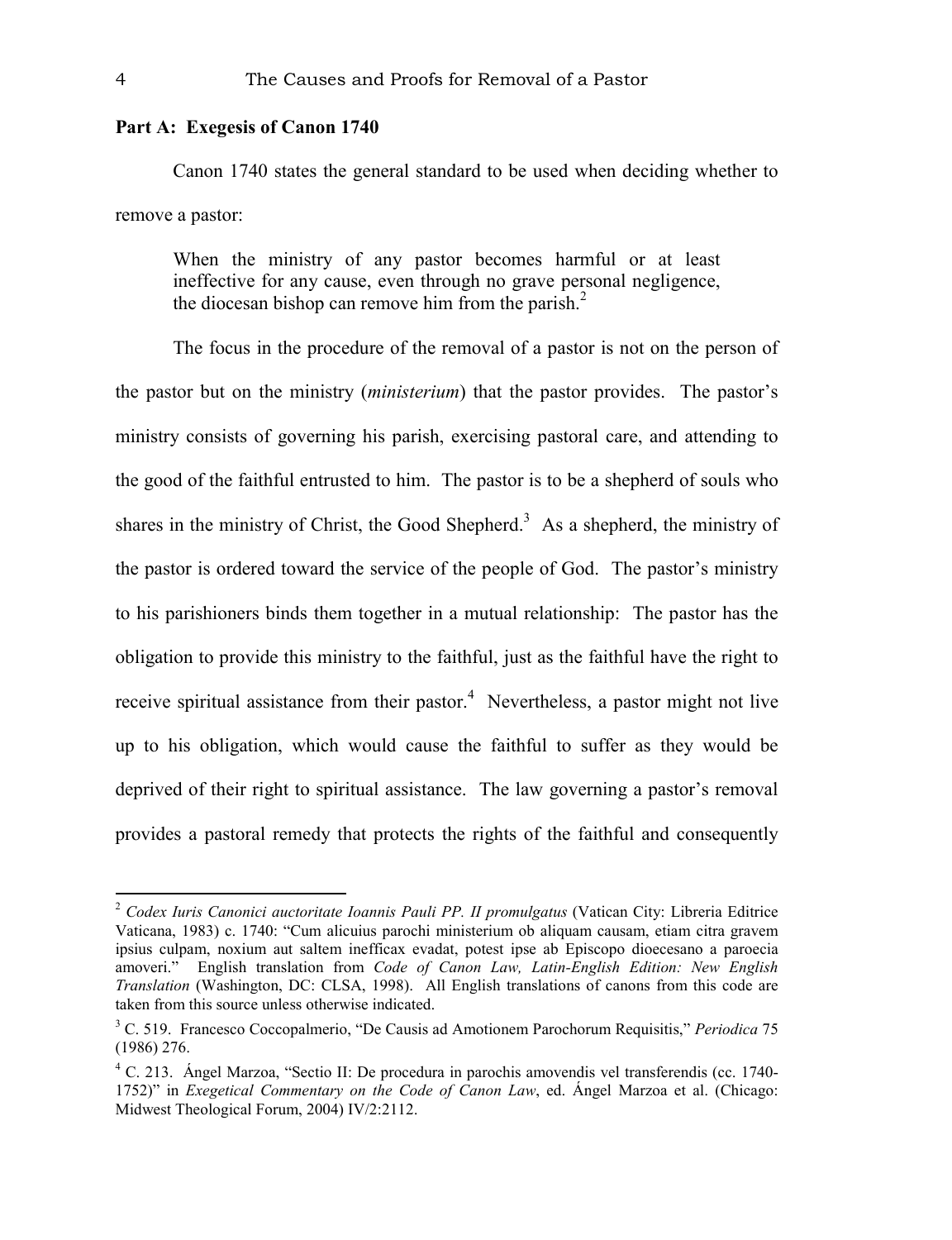looks to the good of souls.<sup>5</sup> In 1910, the Sacred Congregation of the Consistory established a non-penal procedure for the removal of a pastor in its decree, *Maxima Cura*. The preface of this decree emphasized the good of souls in the ministry of the pastor:

The salvation of the people is indeed the supreme law: and the ministry of the pastor was instituted in the Church not for the benefit of the one to whom it is entrusted, but for the salvation of those for whom it is conferred.<sup>6</sup>

When deciding whether a pastor should be removed, the diocesan bishop rightly keeps before his eyes the good of souls and the protection of the rights of the faithful.<sup>7</sup>

A pastor may be removed when his ministry becomes harmful or at least ineffective (*noxium aut saltem inefficax evadat*). A pastor's ministry is *noxius* when he does harm or acts in an affirmative way that injures the rights of the faithful. A pastor's ministry is *inefficax* when he does not do a necessary good or when he fails to fulfill a duty that he is obligated to provide for the faithful.<sup>8</sup> For example, a pastor's ministry is harmful if his preaching contains doctrinal error. Conversely, a pastor's ministry is ineffective if his vacuous preaching lacks all spiritual content. As the pastor's removal hinges on his ministry which is *noxius* or *inefficax*, a cause and effect relationship must exist between the negative aspect of the pastor's ministry and

<sup>5</sup> Coccopalmerio, *De Causis*, 276. Zenon Grocholewski, "Trasferimento e rimozione del parroco" in *La Parrocchia*, Studi Giuridici, vol. 43 (Vatican City: Libreria Editrice Vaticana, 1997) 213.

<sup>6</sup> Sacred Congregation of the Consistory, Decree *Maxima Cura* preface, 20 August 1910, *AAS* 2 (1910) 636: "Salus enim populi suprema lex est: et parochi ministerium fuit in Ecclesia institutum, non in commodum eius cui committitur, sed in eorum salutem pro quibus confertur." All translations not taken from the Code of Canon Law are provided by the author of this thesis unless otherwise noted.

 $<sup>7</sup>$  C. 1752.</sup>

<sup>8</sup> Coccopalmerio, *De Causis*, 276. Grocholewski, 214.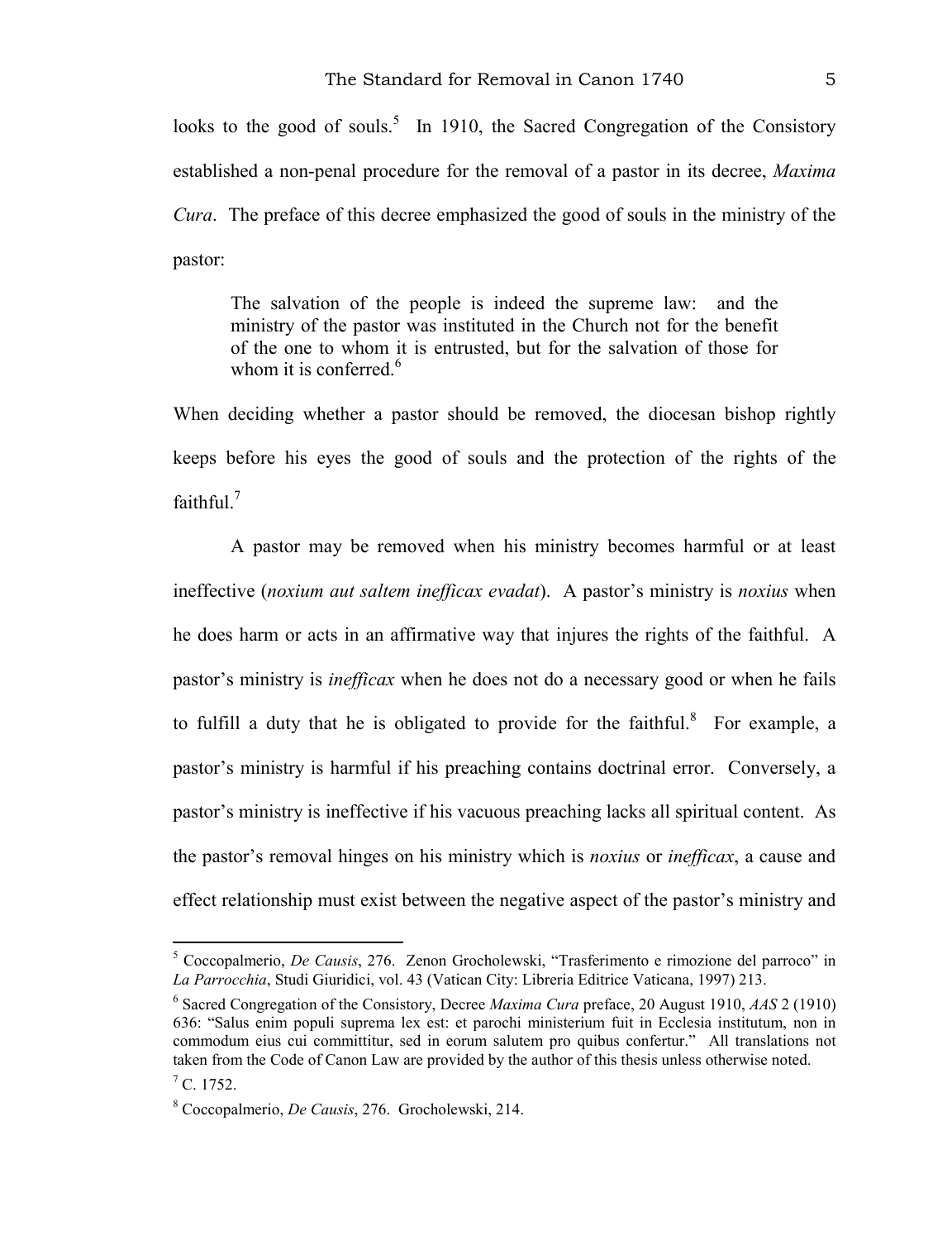the detrimental effect on the people of God. The pastor's ministry must either positively or negatively result in some damage to the faithful. The adverb *saltem* implies that a pastor's ministry may appear to be more detrimental when he does actual harm (*noxius*) than when he simply fails to do good (*inefficax*). Nevertheless, the pastor may still be removed from office even when his ministry is deemed merely ineffective.

The pastor's ministry is affected in its totality if every essential aspect of his pastoral duties is rendered harmful or ineffective. The pastor's ministry is affected in part if only one area is harmful or ineffective while his ministry is otherwise sufficient or even praiseworthy. The diocesan bishop may remove a pastor whose ministry is negative only in part, provided that the negative aspect of the pastor's ministry is in an area of greater importance.<sup>9</sup> For example, one pastor may preach well but be unable to administer the parish finances competently. Another pastor may be a good shepherd of his parish when he is present, but his illegitimate absence from his parish may cause his ministry to suffer. Alternatively, a third pastor may be unable to sing. While the first two pastors may be removed because their ministry is deficient in an essential aspect, the last pastor should not be removed because singing is not essential to his pastoral ministry.

A pastor can be removed for any cause (*ob aliquam causam*). There is fundamentally only one cause sufficient for the removal of a pastor: that his ministry is harmful or at least ineffective. Even so, the code does not limit the types of causes

<sup>9</sup> Coccopalmerio, *De Causis*, 277. The areas of greater importance referred to by Coccopalmerio should be understood as those elements which are essential to a pastor's ministry. These essential elements will be discussed in the second part of this chapter.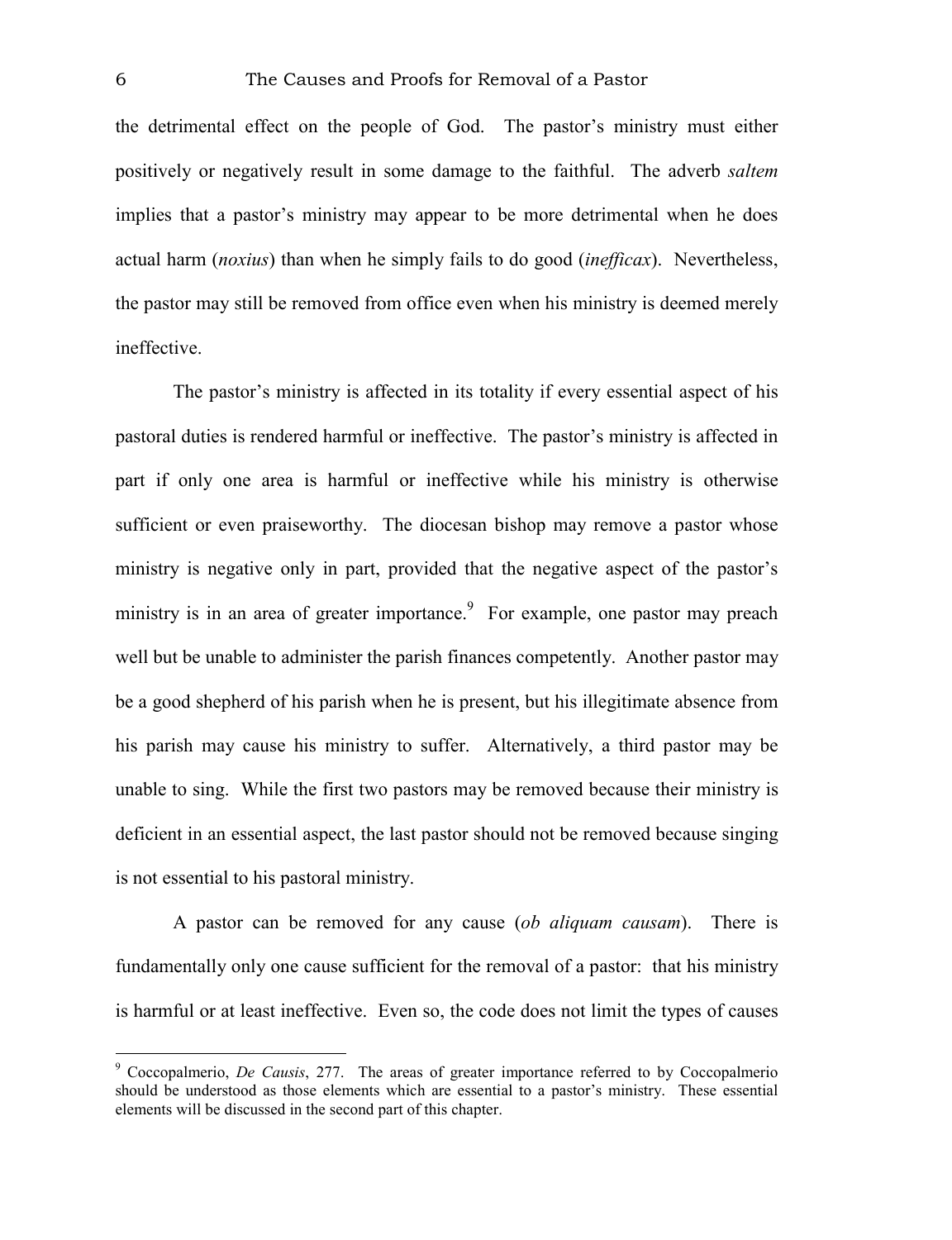that can generate this negative ministry. Many factors may affect the ability of a pastor to meet his obligations. Yet, the removal of a pastor depends primarily on his detrimental ministry and secondarily on the cause by which his ministry has suffered. A pastor may be removed for any cause provided that it leads to his harmful or ineffective ministry.

Although the causes for removal are unrestricted, canon 1741 gives a list of five *causae* that are sufficient for removal. These five causes will be thoroughly addressed in chapter two. The list in canon 1741 is understood to be illustrative and not taxative, not only because canon 1740 permits removal *ob aliquam causam*, but also because canon 1741 states that "the causes  $\ldots$  are especially the following."<sup>10</sup> The use of "especially" (*praesertim*) indicates that other causes beyond those mentioned in canon 1741 can be used for the removal of a pastor. In spite of the great variety among these five causes, they share the common characteristic that they can render a pastor's ministry harmful or ineffective.

In the jurisprudence of the Apostolic Signatura, a cause that has rendered the pastor's ministry harmful or ineffective is sufficient for removal if it has three characteristics: The cause must be grave, lasting, and proven.<sup>11</sup>

First, the cause must be grave. A grave cause is one in which the diocesan bishop judges that the removal of the pastor is necessary for the good of souls. A diocesan bishop weighs the gravity of a cause in light of its impact on the ministry of

 $10$  C. 1741: "Causae . . . hae praesertim sunt." This list would be understood to be taxative if the canon indicated that only these five causes can be considered for removal. See Coccopalmerio, *De Causis*, 275.

 $11$  Frans Daneels, "The Removal or Transfer of a Pastor in the Light of the Jurisprudence of the Apostolic Signatura," *Forum* 8:2 (1997) 296.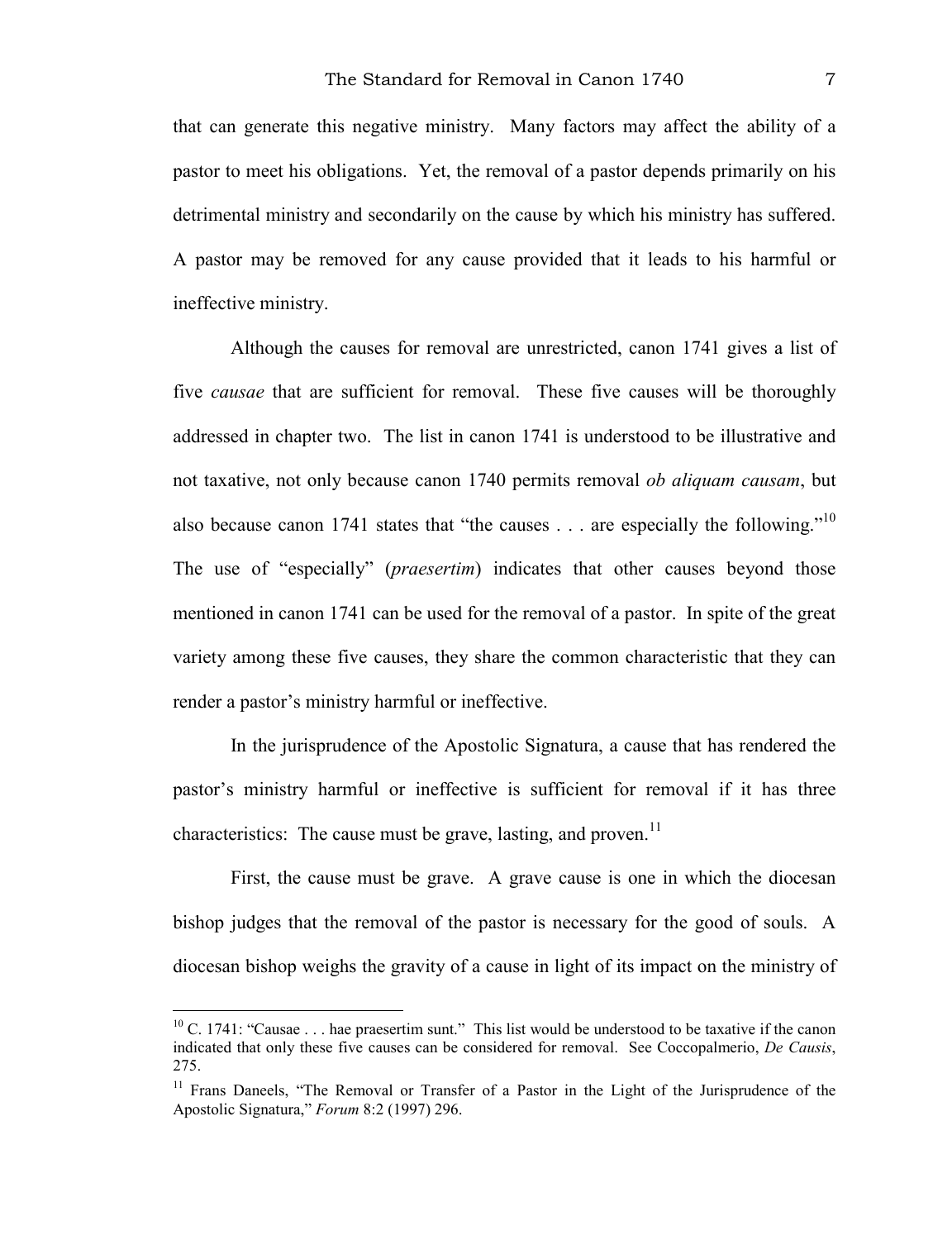the pastor and the faithful whom the pastor is bound to serve. A merely just cause in which the diocesan bishop considers the removal to be prudent or beneficial is insufficient. A grave cause is required to remove anyone stably appointed to an office for an indeterminate period of time. As a pastor possesses stability in office, the law itself requires a grave cause for his removal.<sup>12</sup> Although the cause for the pastor's removal may arise from a variety of circumstances, the cause must always be grave for removal to be justified. Therefore, the use of *aliquis* in canon 1740 permits causes of various types, but not causes of lesser gravity.

Second, the cause for removal must be lasting. A lasting cause is one that endures for a time, but it need not be permanent. However, a temporary cause is one that will likely cease in a brief time and is insufficient for removal.<sup>13</sup> The diocesan bishop must judge whether the cause has sufficient longevity to render a pastor's ministry gravely harmful or ineffective, thus justifying the removal of the pastor.

Third, the cause must be proven. A cause is proven through objective and demonstrable evidence, but not by means of rumor or subjective opinion. The cause is proven through the investigation of the pastor's ministry which will be addressed in the third chapter. The results of this investigation must be evaluated by the diocesan bishop to determine if there is sufficient evidence to justify removal.

No pastor fulfills the many duties of his office perfectly, and human weakness will always render some aspects of a pastor's ministry insufficient. Yet, it would be

<sup>12</sup> Cc. 193 §§1 and 2, and 522.

<sup>&</sup>lt;sup>13</sup> Coccopalmerio, *De Causis*, 277. The causes for removal listed in canon 1741 have different standards with respect to the duration of the cause. For example, a mental or physical infirmity should be permanent to justify removal (c. 1741, 2º). However, an aversion to the pastor on the part of his parishioners must only be foreseen not to cease in a brief time (c. 1741, 3º).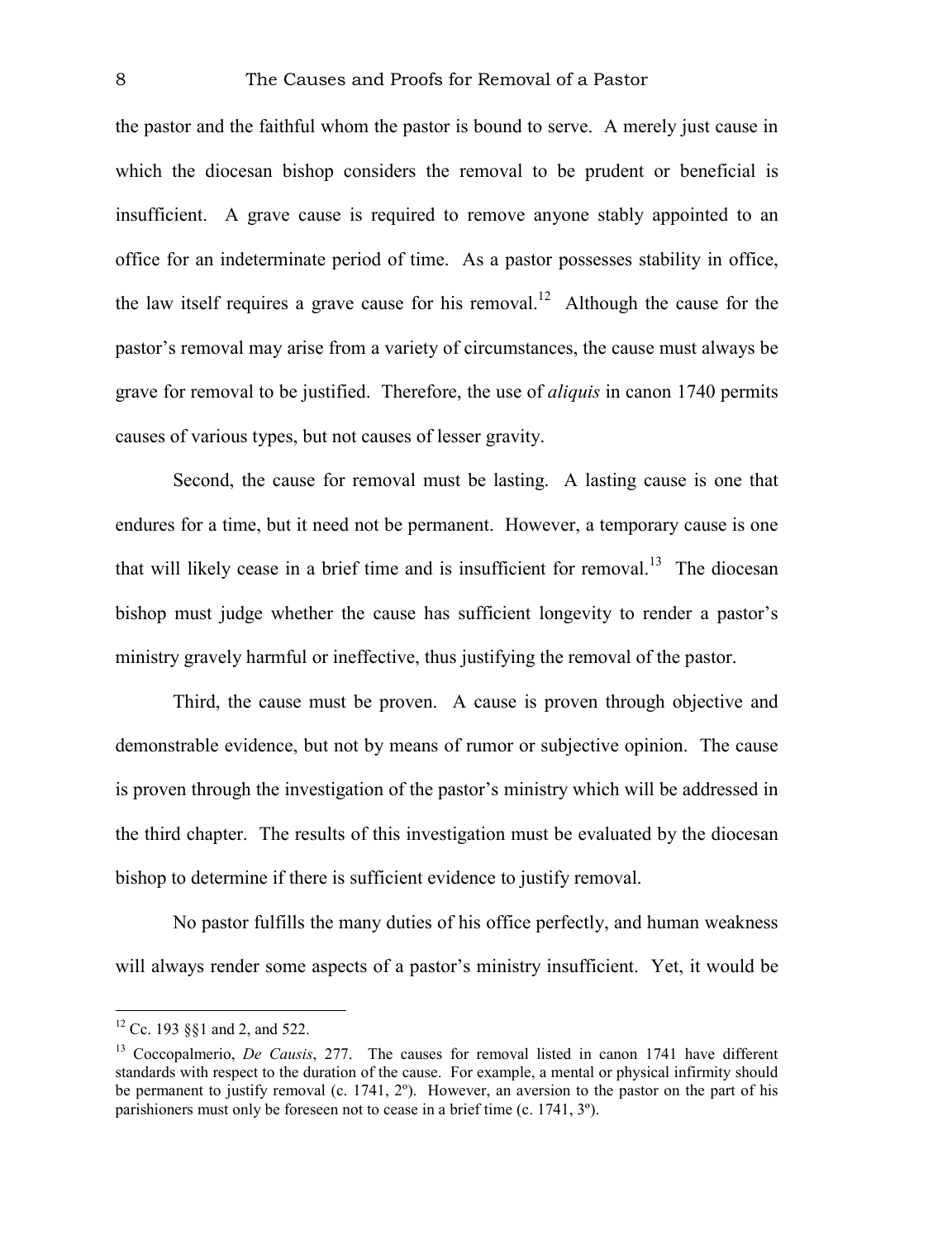an injustice to remove a pastor for any fault whatsoever, no matter how insignificant. A pastor's minor fault should not be considered sufficient for removal, even if it does lead to some measure of harm or some lack of effectiveness in his ministry. The cause must be sufficiently serious that the pastor's ministry is impaired in a fundamental way.<sup>14</sup> If a pastor's preaching is considered as the basis for his removal, the cause is grave if he preached doctrinal error, but not if he began a homily with a distasteful joke. The cause is lasting if his preaching was routinely harmful or ineffective, but not if he gave only one poor homily. The cause is proven if it is supported by evidence, but not if it is simply alleged.

While there may be several possible causes for the removal of a pastor in a specific case, at least one cause must be grave, lasting, and proven. The following response of the Apostolic Signatura emphasizes this point:

Even if all the causes [for the removal of a pastor] are not certain, [X.] thinks that, from their sum, the Ordinary can form the conclusion that there exists a juridically sufficient cause. This is true only if at least one cause is juridically valid and certain: from the accumulation of probability one cannot in fact arrive at certainty.<sup>15</sup>

Therefore, even if there are several causes for removal, at least one of them must be sufficient to warrant the removal of a pastor.

A pastor can be removed if his ministry has suffered, even through no fault of his own (*etiam citra gravem ipsius culpam*). The removal of a pastor from office is distinguished from the punishment of a pastor for a delict. The punishment of a delict

<sup>&</sup>lt;sup>14</sup> Grocholewski, 214.

<sup>&</sup>lt;sup>15</sup> Grocholewski, 216, footnote 60: "[X] pensa che anche se tutte le cause non sono certe, da tutto l'insieme l'Ordinario possa formarsi il concetto dell'esistenza di una causa giuridicamente sufficiente. Questo è vero solo se almeno una causa è giuridicamente valida e certa: da un cumulo di probabilità infatti non si genera la certezza (excerpt from a letter of the Apostolic Signatura to the Secretary of State, Prot. N. 9036/77 CA, 24 July 1978)."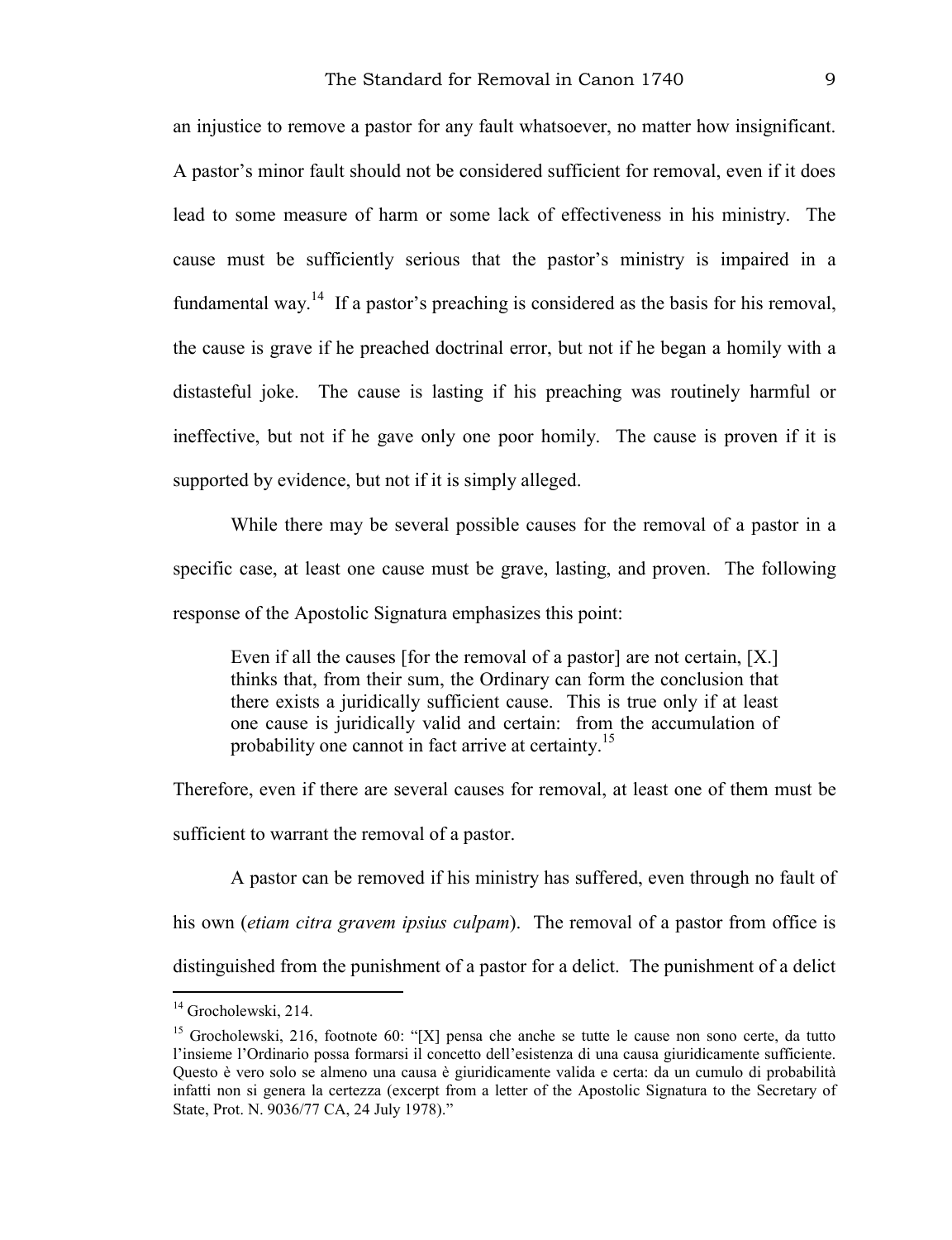requires that the offender be imputable by reason of malice (*dolus*) or fault (*culpa*).16 Similarly, a pastor's harmful or ineffective ministry may arise by reason of the pastor's own malicious actions or his culpable negligence. However, unlike in a penal process, a pastor's ministry may also be rendered harmful or ineffective through no fault of the pastor whatsoever. While there must be a grave cause to justify the removal of a pastor from office, there is no need to demonstrate grave culpability on the part of the pastor.<sup>17</sup> Therefore, a pastor may be removed for a grave cause, even if the culpability of the pastor is light or even non-existent. For example, a pastor whose ministry is ineffective because of senility is not at fault for his condition, even though his condition may cause grave harm to his people through his inadequate ministry. $18$ 

The removal of a pastor is not a penal act. Rather, the procedure for removal provides for the needs of the faithful and the good of souls which have been negatively affected by the ministry of the pastor.<sup>19</sup> For this reason, removal is described not as a penal remedy, but as a pastoral remedy.<sup>20</sup> The importance of this pastoral focus of the law is reflected in the last canon of this section of the code

 $^{16}$  C. 1321 §1.

<sup>17</sup> Grocholewski, 215. Canon 193 requires a grave cause (*ob graves causas*) for the removal of a pastor, although canon 1740 does not require that the pastor be gravely at fault (*citra gravem culpam*).

<sup>18</sup> Coccopalmerio, *De Causis*, 277.

<sup>&</sup>lt;sup>19</sup> Coccopalmerio, *De Causis*, 299. Marzoa, 2109. Daneels indicates that a crime can serve as a cause for the removal of the pastor, provided that the diocesan bishop seeks not to punish a crime but to make provision for the good of souls. In this case, the procedure does not seek to prove the imputability of the pastor for a delict, but the harm done to the faithful. See Daneels, 296.

<sup>20</sup> Coccopalmerio, *De Causis*, 278. Florentius Romita, "De Parochorum Amotione, Translatione et Renuntiatione juxta Vaticanum II," *Monitor Ecclesiasticus* 94 (1969) 433. Romita notes that the procedure for removal is administrative in as much as it arises from ecclesiastical authority. It is pastoral in as much as it tends solely and directly to the good of souls. It is juridic in as much as it is governed by legal norms. It is also paternal in as much as the diocesan bishop is bound to guard and protect the rights of human persons, both the rights of his pastor and the rights of his faithful.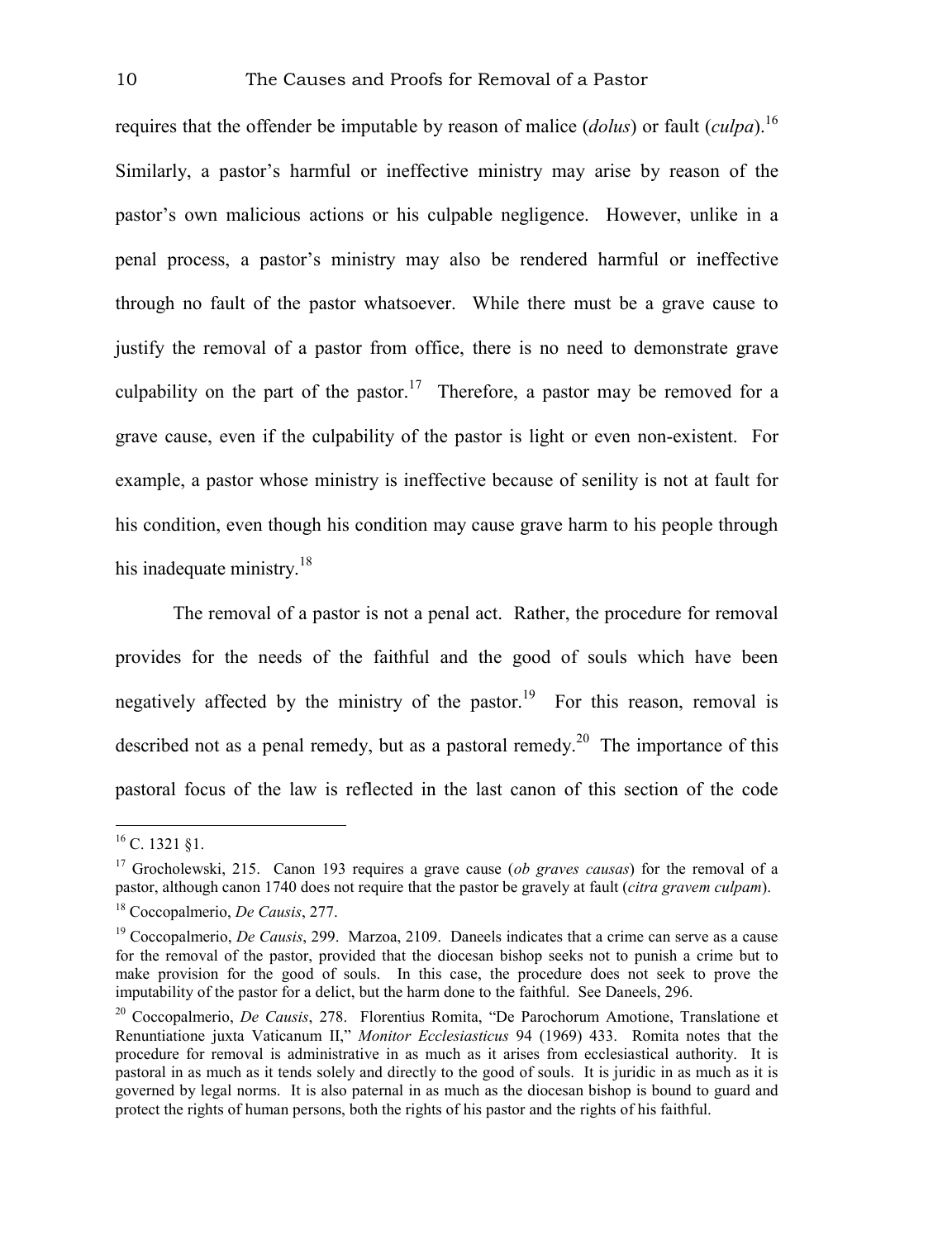which states that the salvation of souls is the supreme law in the Church.<sup>21</sup> The good of souls takes precedence over the stability of the pastor in office when these two values come into direct conflict.

#### **Part B: The Ministry of the Pastor**

Every case of removal is based on some form of harmful or ineffective ministry. A pastor may be removed because, in some way, he has seriously failed to provide the pastoral service that he owes to his people. The definition of what makes a pastor's ministry harmful or ineffective is best understood in light of the essential elements of his ministry. A pastor has many responsibilities that are addressed in various parts of the code, though some of these responsibilities are more essential to a pastor's ministry than others.<sup>22</sup> The remainder of this chapter will consider those responsibilities in canons 528-530 and 532 at the core of a pastor's mission and which are a *sine qua non* for his successful ministry.<sup>23</sup> A pastor's ministry becomes harmful

 $21$  C. 1752.

 $22$  Canons 519-538 contain obligations for pastors, while canons 273-289 contain obligations common to all clerics. A pastor is also bound by the obligations to teach and instruct the faithful expressed in book three of the code, and by the obligations to sanctify the faithful through the celebration of the sacraments expressed in book four of the code. Furthermore, the canons of book five of the code bind pastors as the administrators of the temporal goods of their parishes. For a more thorough treatment on the obligations of a pastor, see Edward A. Sweeney, *The Obligations and Rights of the Pastor of a Parish: according to the Code of Canon Law* (Ottawa: Alba House, 2002); Marcello Morgante, *La Parrocchia nel Codice del Diritto Canonico: Commento giuridico-pastorale* (Milan: Edizione Pauline, 1985); or Francesco Coccopalmerio, *De Paroecia*, (Rome: Pontificia Università Gregoriana, 1991).

 $23$  Coccopalmerio cites canons 519, 528-530 and 534 as essential to a pastor's ministry. See Coccopalmerio, *De Paroecia*, 61. Parizek cites canons 519, 521, 528-530, and 535 as central to a pastor's ministry. See James F. Parizek, "Section II: Procedure in Removal and Transfer of Pastors (cc. 1740-1752)" in *The Code of Canon Law: A Text and Commentary (hereafter Text and Commentary)*, ed. James A. Coriden et al. (New York/Mahwah, NJ: Paulist Press, 1985) 1036 and 1039. Janicki cites canons 528-530 as the primary duties of a pastor. See Joseph A. Janicki, "Chapter VI: Parishes, Pastors, and Parochial Vicars (cc. 515-552)" in *Text and Commentary*, ed. James A. Coriden et al., 420. Other commentators refrain from singling out individual canons of particular importance.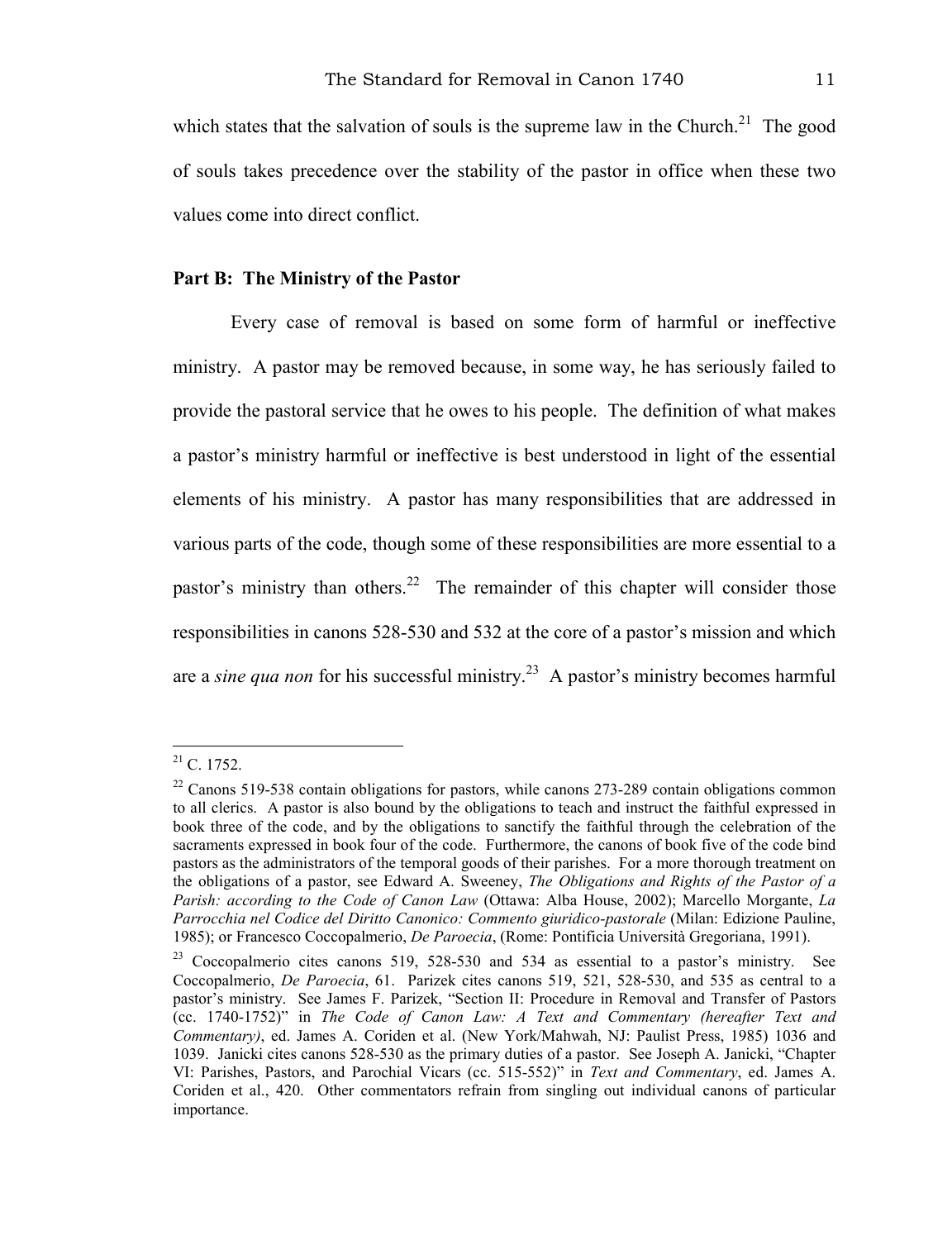or ineffective when one of its essential elements has been compromised. The pastor may be removed when his failure in one of the essential elements of his ministry results in some grave harm to his parish.

# *Ministry of the Word (C. 528 §1)*

A pastor is responsible for carrying out the functions of teaching, sanctifying, and governing for his parish. $24$  As an expression of the first of these functions, canon 528 §1 obligates the pastor to proclaim the word of God, and to insure that the faithful are accurately instructed in the truths of the faith. As a part of this function, the pastor must foster spiritual works, support social justice, care for the education of children, and reach out to those who have fallen away from the faith and those who are not Catholic. These obligations are aspects of the fundamental duty that binds especially pastors to proclaim the gospel. $^{25}$ 

According to canon 528 §1, the pastor fulfills this ministry of the word by two primary means: giving a homily on Sundays and holy days of obligation, and offering catechetical instruction. These two means are also treated in the first title of book three of the code on the ministry of the divine word which is divided into two chapters: preaching and catechetical instruction.<sup>26</sup> Among all the forms of preaching, the homily is preeminent and holds a place of importance in the proclamation of the

The importance of canons 528-530 is commonly recognized among scholars. This author has also chosen to treat canon 532 because of its important connection with financial administration (see c. 1741, 5º). Canon 519 defines those the pastor is bound to care for and will be treated within the context of canon 529 §1 which describes the ministry of pastoral governance. Canons 534 (regarding the Mass to be offered for the people) and 535 (regarding recordkeeping) will not be treated as they are not likely to serve as a basis for the removal of the pastor.

 $^{24}$  C. 519.

<sup>25</sup> C. 757. Coccopalmerio, *De Paroecia*, 66 and 69-70.

<sup>26</sup> See cc. 756-780. Coccopalmerio, *De Paroecia*, 72.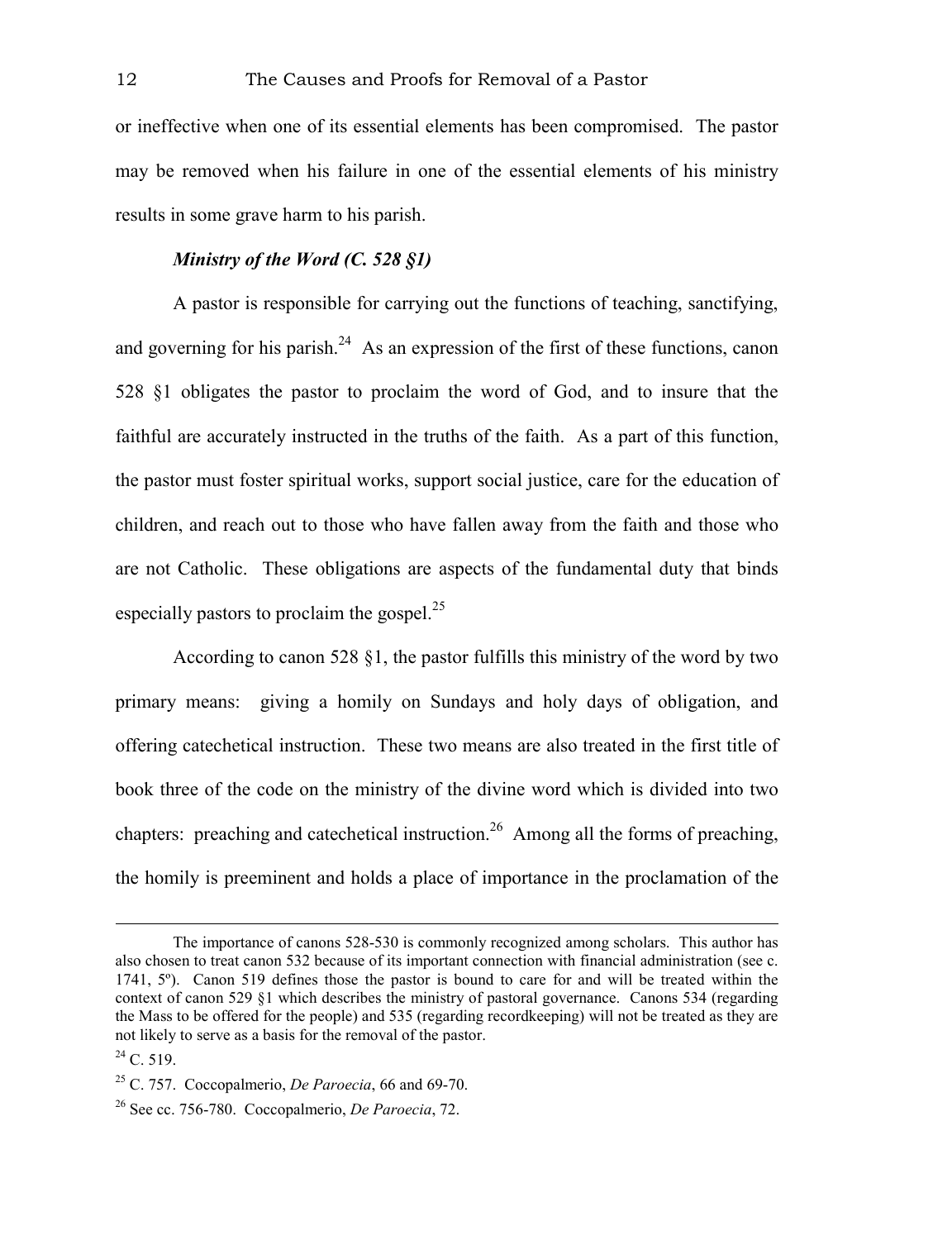essential mysteries of the faith.<sup>27</sup> A pastor must also take care that all those in his parish receive suitable catechesis, especially in preparation for the sacraments.<sup>28</sup> Therefore, the preaching of the homily and the catechetical formation of his parishioners are two essential and indispensable elements of a pastor's ministry of the word.

A pastor's ministry becomes harmful or ineffective if he is gravely deficient in either his preaching of the homily or his catechetical formation of his parishioners. A pastor's homilies may render his ministry harmful if he preaches false doctrine, leads the people into serious doubt, or offends the sensibilities of the faithful by his crudeness. A pastor might also do harm by actively advocating political candidates for partisan reasons.<sup>29</sup> A pastor's ministry may be ineffective if he regularly omits the homily on Sundays, or delivers listless homilies devoid of spiritual value. A pastor may also be ineffective if he cannot speak the language of the people or cannot be understood because he mumbles or has a speech impediment. The pastor's ministry would also be deficient if he fails to make adequate provision for the catechesis of children, for those preparing for the sacraments, or for converts who wish to undergo instruction in preparation for joining the Church.

## *Ministry of the Sacred Liturgy (Cc. 528 §2 and 530)*

The second function of sanctifying the people of God is expressed in canon 528 §2 which obligates the pastor to assist the faithful through the celebration of the

<sup>&</sup>lt;sup>27</sup> Cc. 767-769.

<sup>&</sup>lt;sup>28</sup> Cc. 773, 776, and 777.

<sup>&</sup>lt;sup>29</sup> C. 287 §2. Clerics are not to have an active part in political parties unless the competent authority judges that the protection of the rights of the Church or the promotion of the common good is at stake.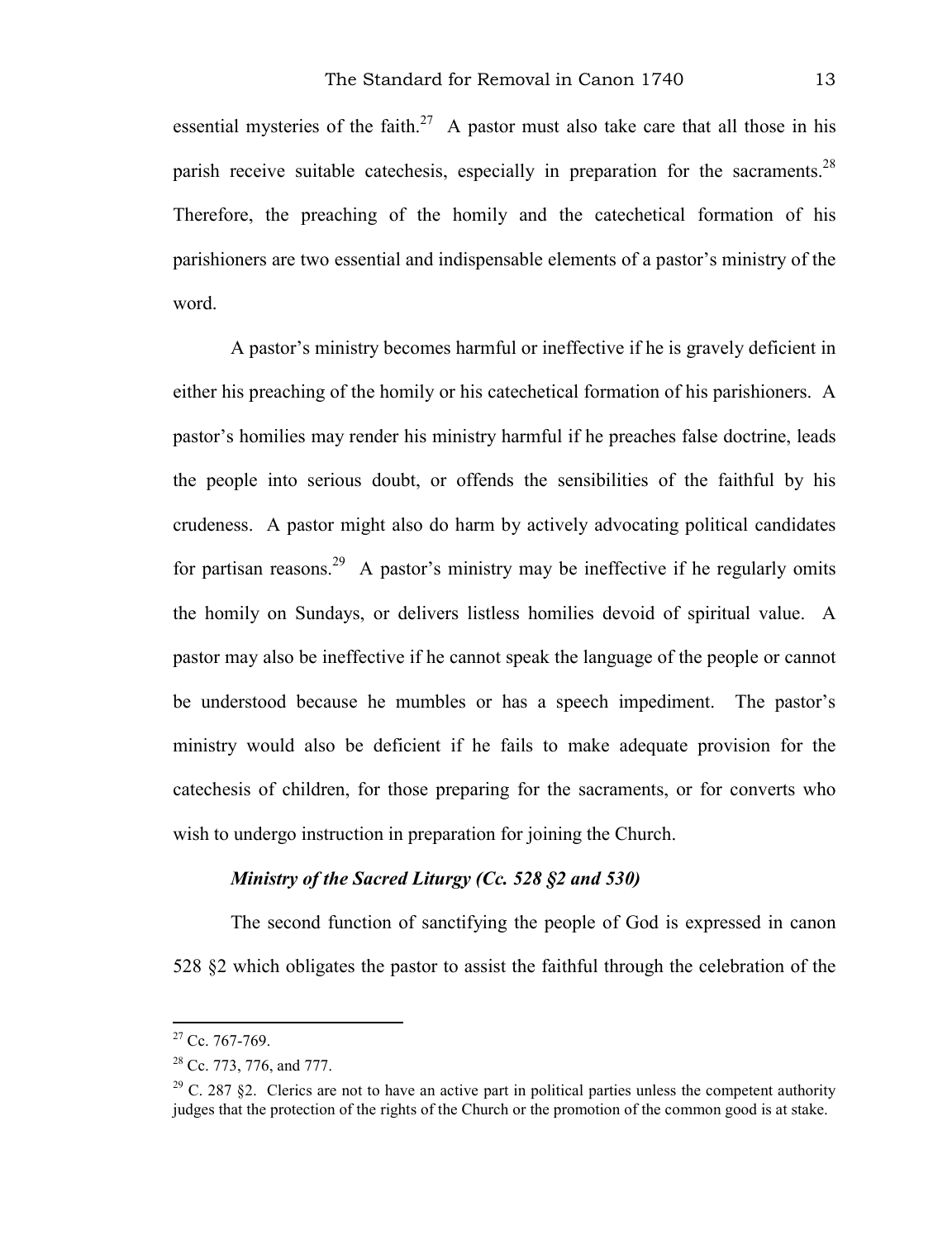sacraments. The pastor is to make the Eucharist the center of parish life, nourish the faithful through the celebration of the sacraments, encourage frequent reception of the Eucharist and penance, promote family prayer, and encourage active participation in the liturgy while guarding against abuse.<sup>30</sup> Some of the most important sacramental functions in the life of a parish are singled out as especially (*specialiter*) entrusted to the pastor by canon 530. These functions include the celebration of baptism, confirmation in danger of death, viaticum, marriage, funeral rites, special blessings, and solemn Masses. While the pastor is not prevented from delegating other qualified ministers to assist him in his sacramental ministry, the pastor retains the obligation of ensuring that the sacramental needs of his parishioners are met. As part of his obligation, the pastor is not to deny the sacraments to those who seek them at appropriate times unless the person is not properly disposed or prohibited by  $law$ <sup>31</sup> Book four of the code refers to other obligations of the pastor in the celebration of individual sacraments. $32$ 

A pastor's sacramental ministry may be detrimental for several reasons. A pastor's ministry is harmful if he celebrates invalid sacraments, or if he scandalizes the faithful through violations of liturgical law. For example, a pastor might celebrate an invalid marriage of two persons whom he knows are not free to marry in the

<sup>30</sup> Coccopalmerio, *De Paroecia*, 82.

<sup>31</sup> C. 843 §1. Coccopalmerio, *De Paroecia*, 85.

 $32$  There are many obligations imposed on a pastor in book four of the code. For example, a pastor is obliged to carefully secure the key to the tabernacle (c. 938 §5). A pastor is obligated to assist a couple preparing for marriage and must diligently complete the pre-marital investigation (cc. 1063, 2º and 1067). A pastor is also to protect the cleanliness and beauty of the parish church and is to securely protect the parish's sacred goods (c. 1220).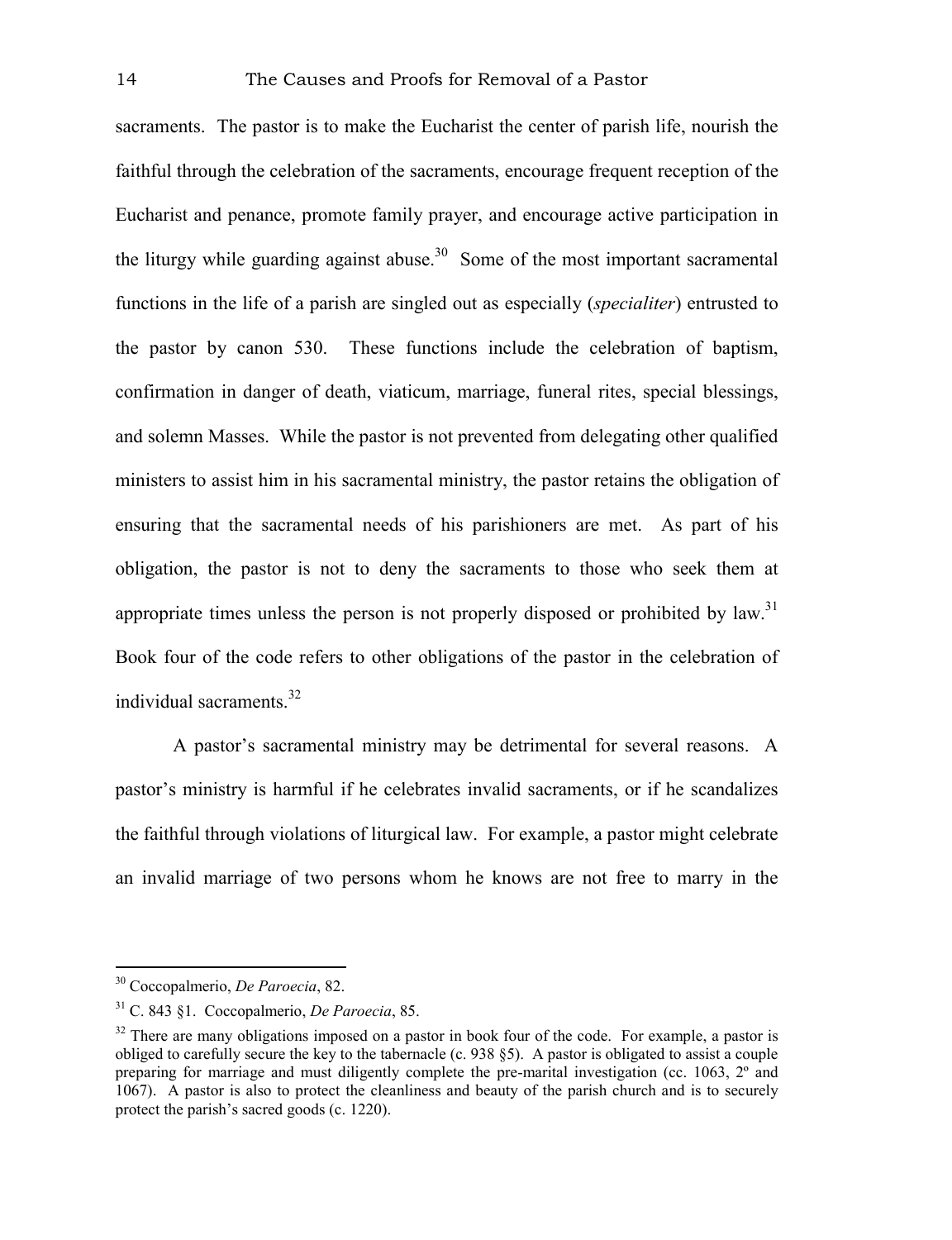Church.33 A pastor might concelebrate Mass with non-Catholic ministers, or might promote the regular distribution of the Eucharist to non-Catholics.<sup>34</sup> A pastor might do harm to souls if he is unnecessarily rigorous or unconsciously lax with penitents in the confessional.<sup>35</sup> A pastor's ministry is ineffective if he fails to provide suitable access to the sacraments. For example, a pastor might cancel Sunday Mass without making provision for the faithful.<sup>36</sup> A pastor might fail to offer adequate opportunities for confession.<sup>37</sup> A pastor might fail to provide the sacraments of viaticum and anointing of the sick for the dying.<sup>38</sup>

## *Ministry of Pastoral Governance (C. 529 §1)*

After the code addressed the teaching and sanctifying function of the pastor in canon 528, a treatment of the third function of governing is expected. Canon 529 §1 addresses the governance of a parish, although from the perspective of pastoral charity. A pastor is obligated to visit his people, share their griefs, help the sick, seek out the poor, and support spouses and parents in their family life. These responsibilities go to the heart of what it means to be a pastor and to be a "father" to his people. A pastor is to shepherd those under his care with a loving and gentle

<sup>&</sup>lt;sup>33</sup> C. 1066.

<sup>&</sup>lt;sup>34</sup> Cc. 908 and 844 §4. It is licit to distribute the Eucharist to non-Catholics under the conditions specified in canon 844 §4.

<sup>&</sup>lt;sup>35</sup> Cc. 978-981. A diocesan bishop must proceed cautiously with a cause for removal on the basis of the pastor's ministry within the confessional because the seal of confession will prevent the pastor from defending his ministry. Regarding the caution to be used when investigating matters protected by the seal of confession, see John Paul II, Apostolic Letter *Sacramentorum Sanctitatis Tutela,* Art. 20, 30 April 2001, *AAS* 93 (2001) 737-739.

<sup>&</sup>lt;sup>36</sup> Canon 533 §3 permits particular law to establish norms that see to the pastoral care of a parish when the pastor is absent.

 $37$  According to canon 961 §1,  $2^\circ$ , it is not legitimate to have recourse to general absolution if the presence of a large number of penitents on a single occasion is the result of the pastor's failure to provide adequate opportunities for confession on a regular basis.

<sup>38</sup> Cc. 911 §1 and 1001.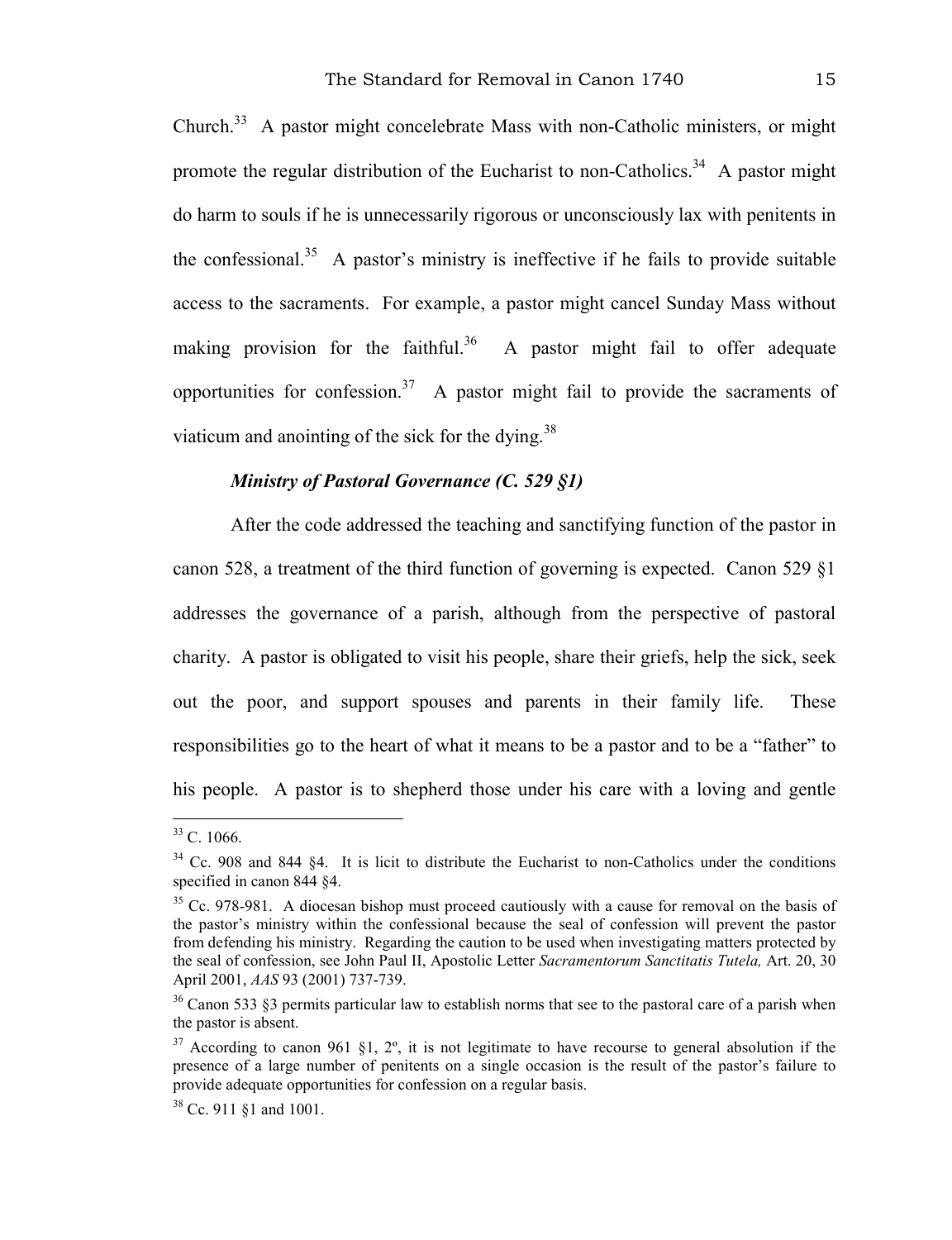hand, just as a father loves and nourishes his children. While this model of governing through service may initially be unexpected, the function of governing (*munus regendi*) in the Church can never be exercised apart from a Christian model of service.<sup>39</sup>

As a consequence of his duty of pastoral governance, the pastor is obligated to provide comprehensive pastoral care to the entire community of persons entrusted to him.<sup>40</sup> Because most parishes are territorial, a pastor is generally bound to provide pastoral care to all those within the territorial boundaries of his parish. In some cases, however, a parish may be established for a particular group of the faithful, such as those of a particular rite, language, or nationality. In such a case, a pastor is bound to provide pastoral care for that corresponding portion of the people of God within a certain region.<sup>41</sup> This duty is analogous to the obligation of a diocesan bishop who is to care for all the Christian faithful in his territory regardless of age, condition or nationality.<sup>42</sup> A pastor accepts this obligation and is bound by it from the moment he takes possession of his parish.<sup>43</sup>

As a second consequence of his duty of pastoral governance, the pastor is obligated to reside in a rectory near his church, and may be away from the parish on

<sup>39</sup> Vatican Council II, Dogmatic Constitution *Lumen Gentium* 27, 21 November 1964, *AAS* 62 (1965) 32 (hereafter *LG*). The governance of a pastor may be compared to that of bishops who are called to govern their dioceses in the example of the Good Shepherd who came not to be served, but to serve.  $40$  C. 519.

<sup>41</sup> Cc. 515 §1 and 518.

<sup>42</sup> C. 383 §1. See also c. 518.

<sup>43</sup> C. 527 §1.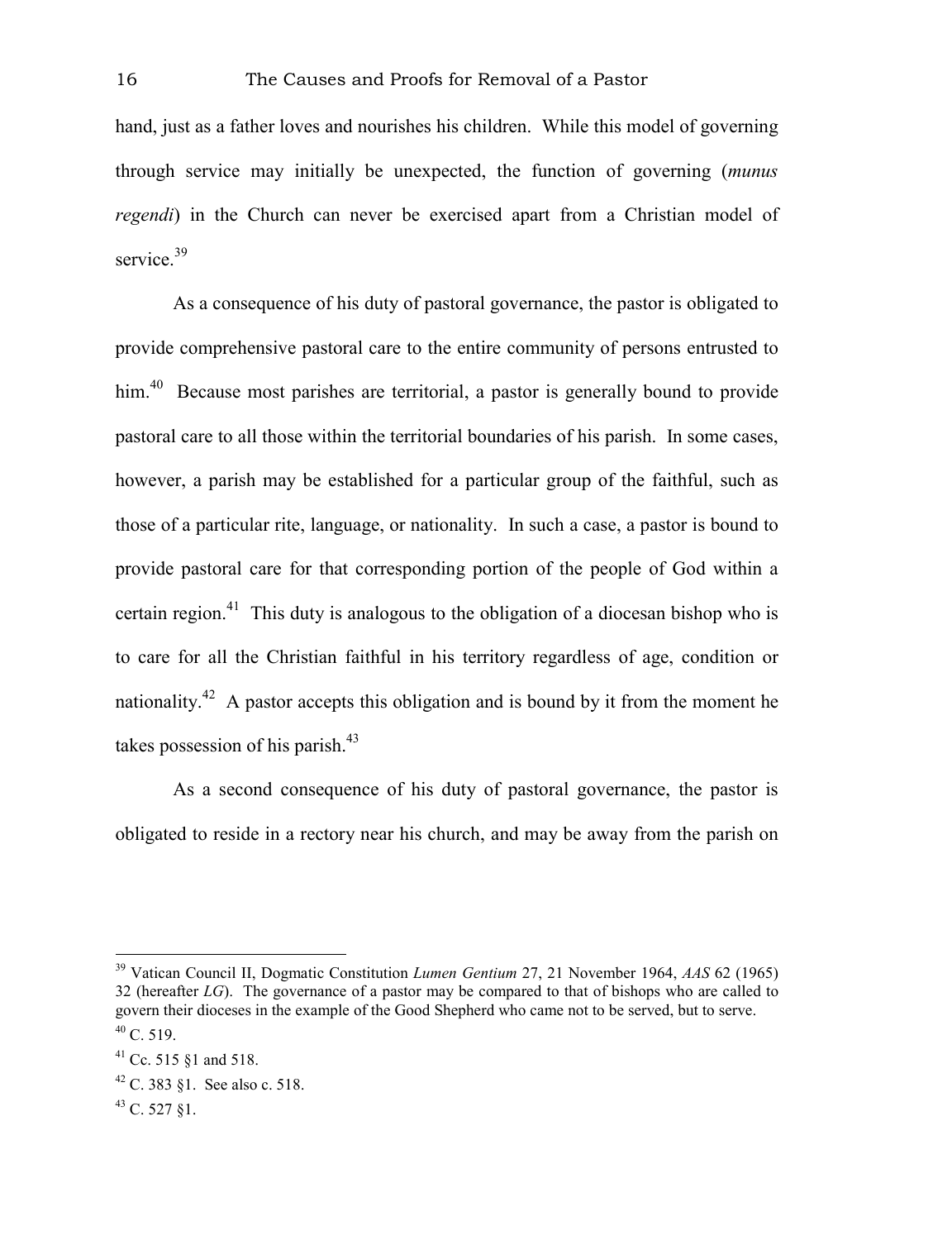vacation only for a limited time.<sup>44</sup> The obligation of residence is a natural corollary to the pastor's other responsibilities, because the pastor will not be able to meet the needs of his parishioners if he does not live near them. Similarly, a pastor who is absent from his parish too frequently will not be able to minister adequately to his parishioners.

A pastor's ministry may be harmful or ineffective if he fails in his pastoral duties to his parishioners. A pastor's ministry is harmful if he refuses to provide pastoral care or rejects those he is bound to care for. For example, a pastor might behave in an antagonistic manner or might spurn those who seek his help. A pastor's ministry is ineffective if he fails to know his people or provide adequate pastoral care. For example, a pastor might fail to care for his people because of his illegitimate absence from his parish. A pastor might fail to provide ministry to a portion of his parishioners, such as those of a particular racial or ethnic group, perhaps because he cannot speak their language. A pastor might fail to care for the elderly if he does not visit those in nursing homes or hospitals within his parish boundaries. A pastor might fail to care for the sick if he does not respond to emergency sick calls. A negative reaction to the pastor in a parish may be a sign that the pastor's inadequate ministry has caused him to lose the trust and confidence of his people.

 $^{44}$  C. 533. A pastor is permitted to be absent from his parish for up to one month per year, not counting time spent on retreat.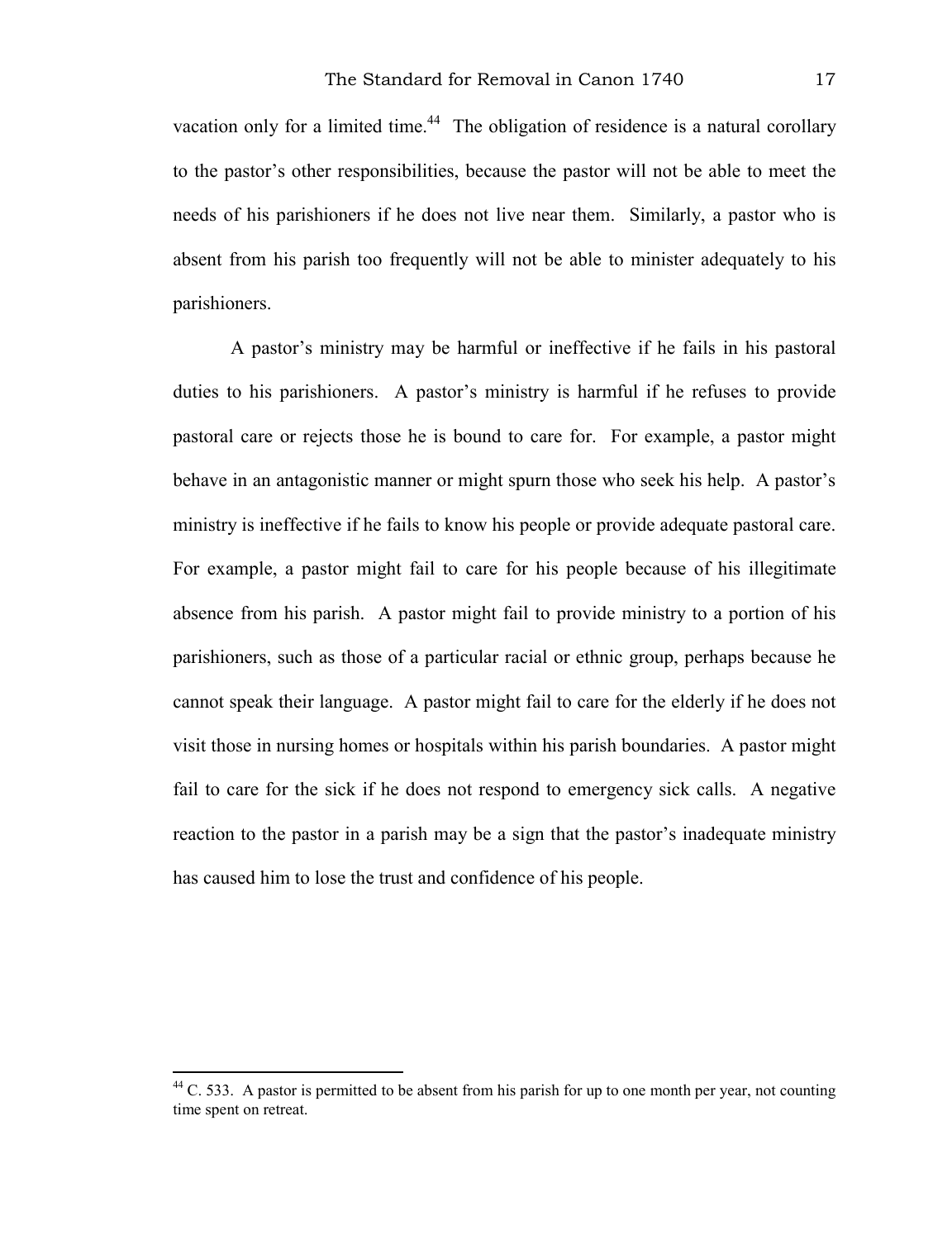# *Ministry of Ecclesiastical Communion (C. 529 §2)*

Canon 529 §2 obligates a pastor to recognize and promote the mission of the laity, and to work with his bishop and the priests of his diocese.<sup>45</sup> He must foster among the faithful a concern for parochial communion and an awareness of their place within their diocese and the universal Church. This canon, which has no corresponding canon in the 1917 code, reflects the emphasis on the ecclesiology of communion in the teachings of the Second Vatican Council.46 Although the code does not define communion, it is helpful to consider the description of communion in *Lumen Gentium*. Communion is a relationship that exists among all members of the Church. "All the faithful scattered throughout the world are in communion with each other in the Holy Spirit."<sup>47</sup> This general and universal communion that exists among all members of the Body of Christ can be referred to as ecclesiastical communion (*communio ecclesiastica*).48 The pastor promotes horizontal communion through which the faithful see themselves as united with one another in their parish and with Christians throughout the world. The pastor also promotes vertical communion through which the faithful recognize the leadership of their diocesan bishop and the Holy Father.<sup>49</sup> Furthermore, the code describes full communion, which requires that the faithful be united with the Church through the bonds of the profession of faith, the

<sup>45</sup> Coccopalmerio cites canons 204 and 208-231 as expressions of the mission of the laity. See Coccopalmerio, *De Paroecia*, 89.

<sup>46</sup> Parizek, 1037.

<sup>47</sup> *LG* 13, *AAS* 17: "Cuncti enim per orbem sparsi fideles cum ceteris in Spiritu Sancto communicant."

<sup>48</sup> Canons 96 and 840 give examples of *communio ecclesiastica* in which all the faithful are united by the grace of baptism or by the other sacraments.

<sup>49</sup> *LG* 32.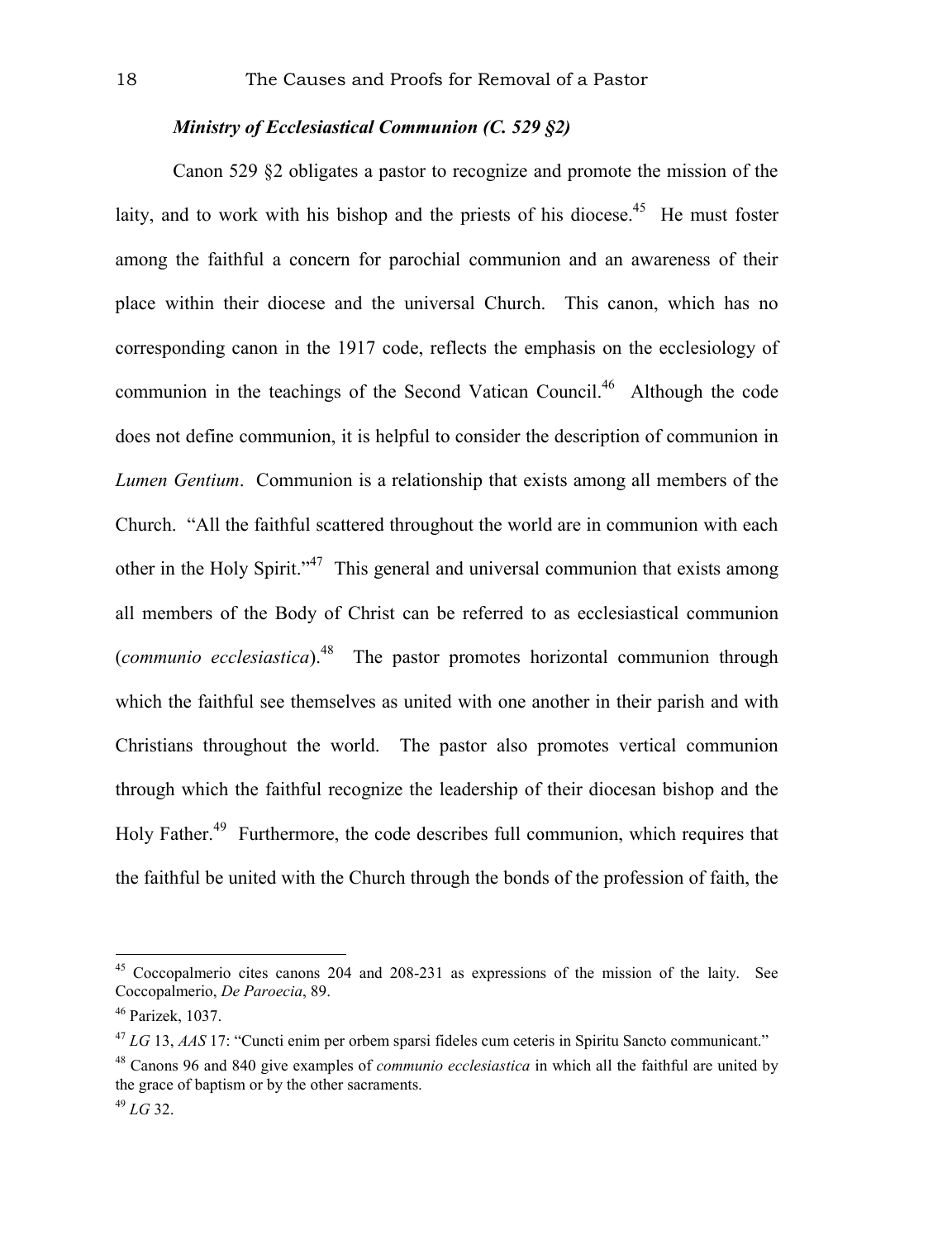sacraments, and ecclesiastical governance.<sup>50</sup> The pastor is obligated to promote these triple bonds of communion among his people, just as his people are obligated to maintain their communion with the Church. $51$ 

A pastor's ministry may harm communion if he injures the rights of the faithful in the Church. For example, a pastor might sow discord or division among his parishioners, or he might impose his own personal opinions with a spirit of authoritarianism, intolerance, or inflexibility. A pastor's ministry may be ineffective in promoting communion if he neglects the rights of the faithful. For example, a pastor might refuse to cooperate in a pastoral endeavor with his own bishop and his brother priests with some harm coming to his parishioners because of his intransigence. A pastor's ministry may be harmful or ineffective with respect to the triple bonds of communion if his witness contradicts one of these bonds to the detriment of the faithful. For example, a pastor might disturb the bond of faith if he publicly questions the magisterium, dissents from definitive teachings on faith or morals in his published writings, or supports movements opposed to Catholic doctrine. A pastor might disturb the bond of the sacraments if he denies the importance of individual sacraments by his words or actions, teaches that any Christian service is equivalent to Sunday Mass, or questions the validity of the *Novus Ordo* Mass in order to promote the Tridentine Mass. A pastor might disturb the bond

 $50$  C. 205.

 $51$  C. 209  $$1$ .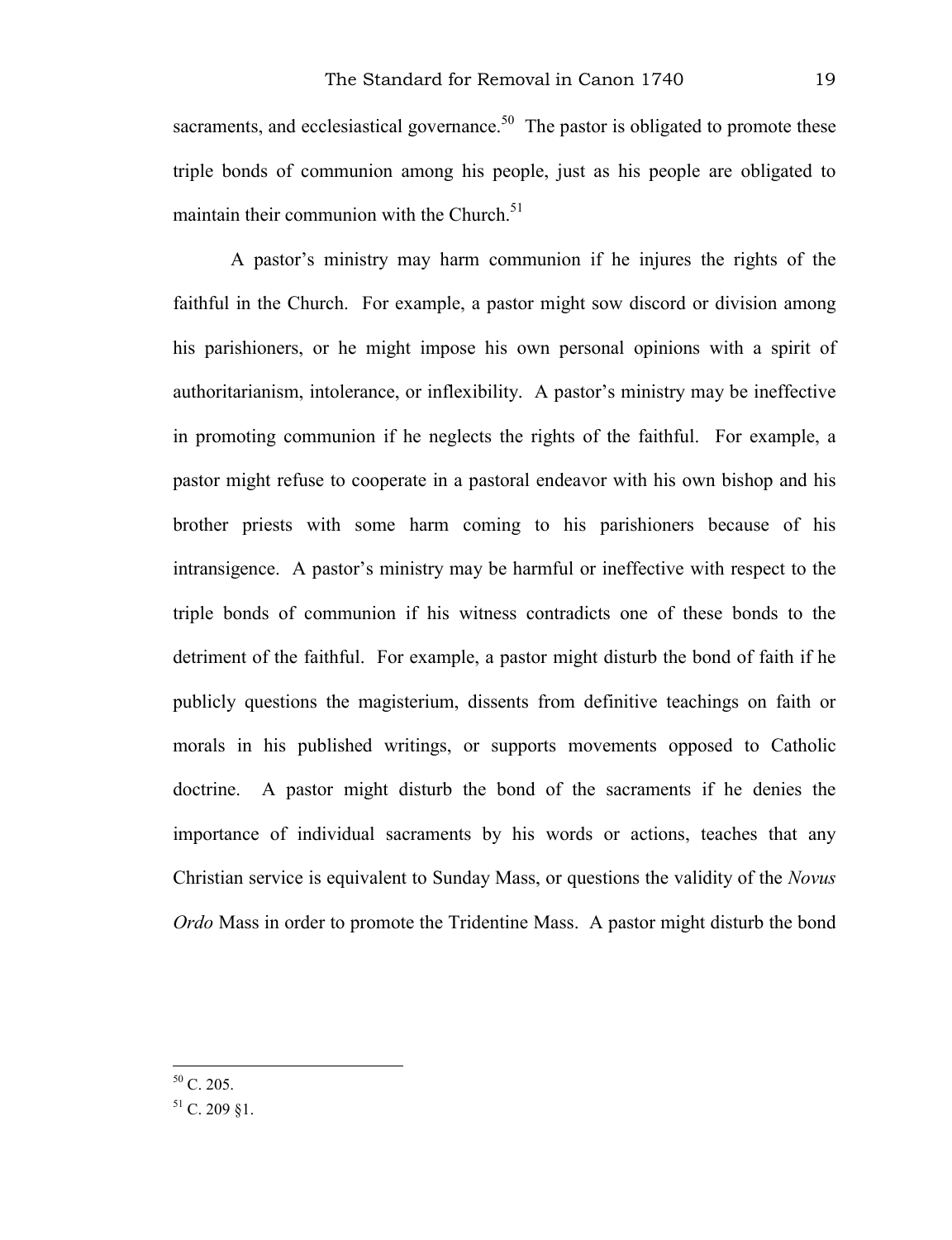of governance if he publicly refuses to submit to the authority of the diocesan bishop or the Holy Father through his disregard of universal or particular law.<sup>52</sup>

#### *Financial Administration (C. 532)*

In virtue of canon 532, a pastor represents his parish in all juridic affairs and is responsible for the correct administration of the temporal goods of his parish. The pastor's care for the assets of his parish is essential to his ministry, because these resources allow the parish to continue to fulfill its mission and to serve its parishioners. The assets of a parish are used to pay for the needs of divine worship, the support of the clergy and ministers, and works of the apostolate and of charity.<sup>53</sup>

Many important financial obligations of the pastor are found in book five of the code. In particular, a pastor has the obligation to care diligently for those offerings given to his parish. He must place the voluntary contributions of the faithful in the parochial account, show respect for the intentions of the donors, and keep a careful record of offerings for Mass intentions.<sup>54</sup> He has a responsibility to safeguard parish property by his own vigilance, by means of insurance policies, and through the careful observance of canon and civil law. He must ensure that income is protected, debts are paid, and surplus funds are invested with the consent of the ordinary. He is obligated to keep careful books, safeguard archived reports, and

<sup>52</sup> Marzoa, 2113.

 $53$  C. 1254 §2. Any juridic person, including a parish, is not to be established unless it can be foreseen that it will have the resources necessary to fulfill its mission (see c. 114 §3).

<sup>54</sup> Cc. 531, 958 §1, and 1267 §§1 and 3.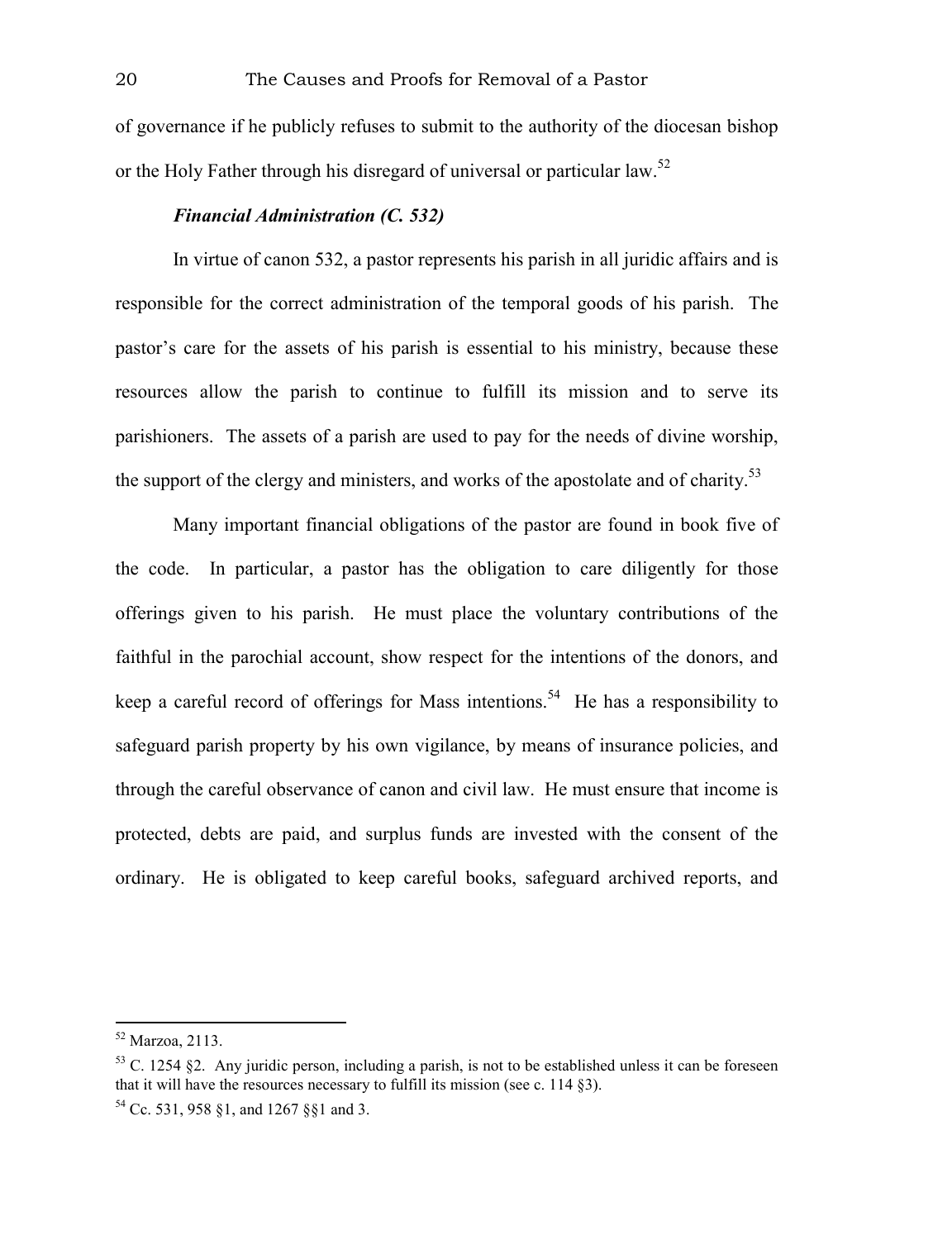report on his administration to the local ordinary and to his parishioners according to the norms of particular law.<sup>55</sup>

The diocesan bishop has an important role in the oversight of the financial management of a parish. The diocesan bishop has the right to issue particular laws or instructions that regulate the administration of ecclesiastical goods, and he has the right to intervene if the pastor is negligent in his administration.<sup>56</sup> The diocesan bishop determines the limits of the pastor's ordinary administration through parish statutes or particular law. A pastor may not validly place acts of extraordinary administration without a written faculty from the ordinary, nor may he alienate parish property except in accord with the norm of law. A pastor may be held accountable for the financial consequences of an invalid act of administration if the parish suffered illegitimate harm. $57$ 

A pastor's ministry is negatively affected if he poorly administrates the temporal goods of his parish. A pastor might directly harm the parish by embezzling funds or spending the assets of a parish on something inconsistent with the mission of the Church, such as making large parish contributions to a political candidate. A pastor might make imprudent decisions that imperil the parish finances by frivolously purchasing too many expensive objects for the parish church. A pastor might spend money on needed things, but purchase items of such poor quality that the parish is consequentially harmed. A pastor might be negligent and ineffective if he fails to promote adequate revenue or fails to protect the assets of the parish. A pastor might

<sup>55</sup> Cc. 1284 §2 and 1287.

<sup>56</sup> Cc. 392 §2, 1276 §2, and 1279 §1.

<sup>57</sup> Cc. 1281 §§1 and 3, and 1291-1295.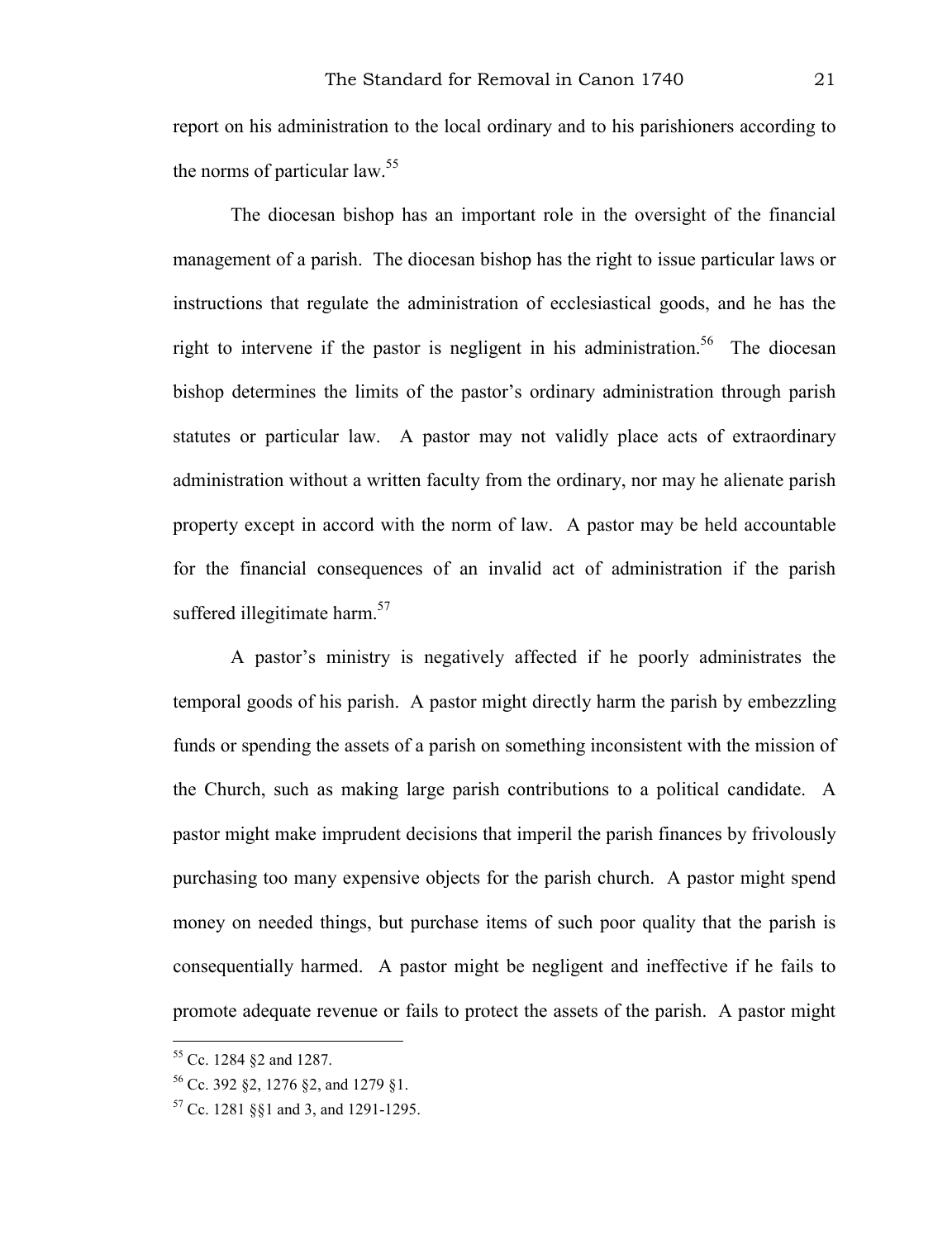be negligent in safeguarding the parish resources by squandering the assets of the parish on unsound investments, or by neglecting to take out insurance that should prudently be obtained. A pastor's negligence could violate civil law if he failed to report the salaries of his staff to the Internal Revenue Service, or if he violated important labor laws.<sup>58</sup> These violations might cause the parish to be subject to a fine or even to litigation. A pastor's negligence might violate canon law if he failed to observe a requirement of book five of the code, such as illegitimately alienating property without a written faculty. Even if the pastor obeys the requirements of book five of the code, he might make large and imprudent (though well-intentioned) contributions to a noble charity, thereby depriving the parish of sufficient assets to continue its mission.

# *Other Causes of a Pastor's Harmful or Ineffective Ministry*

Canons 528-530 and 532 touch on the most important aspects of a pastor's ministry. If a pastor's ministry suffers in one of these areas, he may be removed from office. A cause for removal, however, may focus on some element of a pastor's ministry other than those mentioned above. In fact, any cause that renders a pastor's ministry gravely harmful or ineffective can form the basis for his removal.

A pastor's ministry may suffer if he fails to meet other obligations that are proper to the clerical state. While these obligations are common to all clerics, a pastor who violates one of his clerical obligations may lose his credibility as a representative of the Church, thus rendering ineffective his ministry and leadership in his parish. For example, a pastor might be known to have violated his promise of

 $58$  C. 1286,  $1^\circ$ .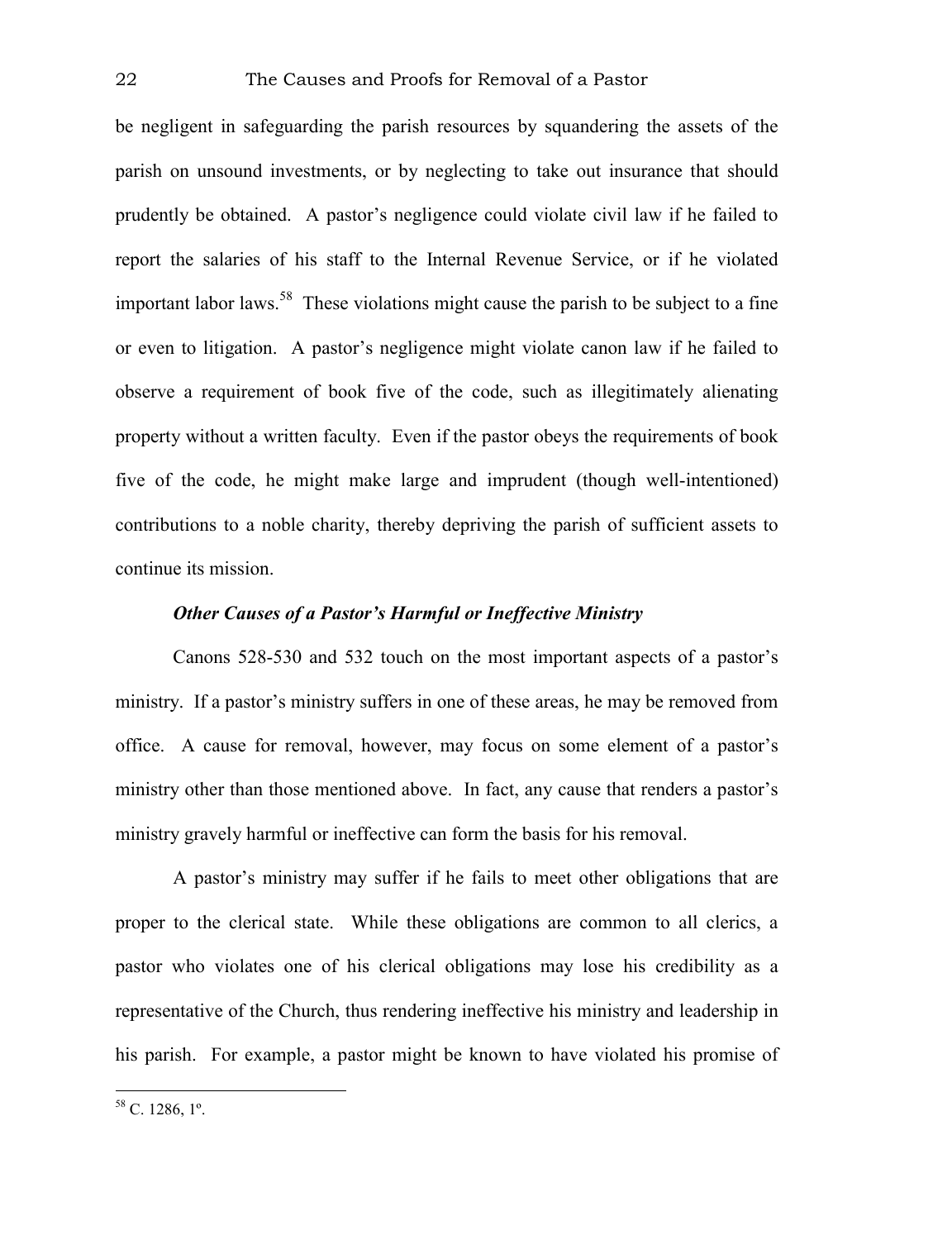celibacy, or might have an intimate friendship with another person which causes scandal among the faithful. Although clerics are to foster simplicity of life, a pastor might develop a reputation for extreme materialism. Although clerics are to wear appropriate ecclesiastical garb in accord with legitimate custom, a pastor might frequently wear inappropriate attire that upsets the faithful. A pastor might behave in a way that is unbecoming to the clerical state by frequently gambling with large sums of money, attending inappropriate or sordid performances, or the like. A pastor's actions may appear incongruous with his state in life if he were to routinely carry a handgun on his person, practice hypnotherapy when counseling his parishioners, or engage in other questionable activities.<sup>59</sup>

Although there are many possible causes that would lead to the removal of a pastor, the specific cause must be grave, lasting, and proven, and must render the pastor's ministry harmful or ineffective, either totally or at least in some essential aspect. The removal of the pastor is justified, not as a punishment for some fault on the part of the pastor, but because his deficient ministry has resulted in some harm to the faithful who have a right to receive benefit from the spiritual goods of the Church. In this light, every removal is motivated ultimately by the desire to care for the good of souls.

<sup>59</sup> See cc. 277, 282, 284, and 285.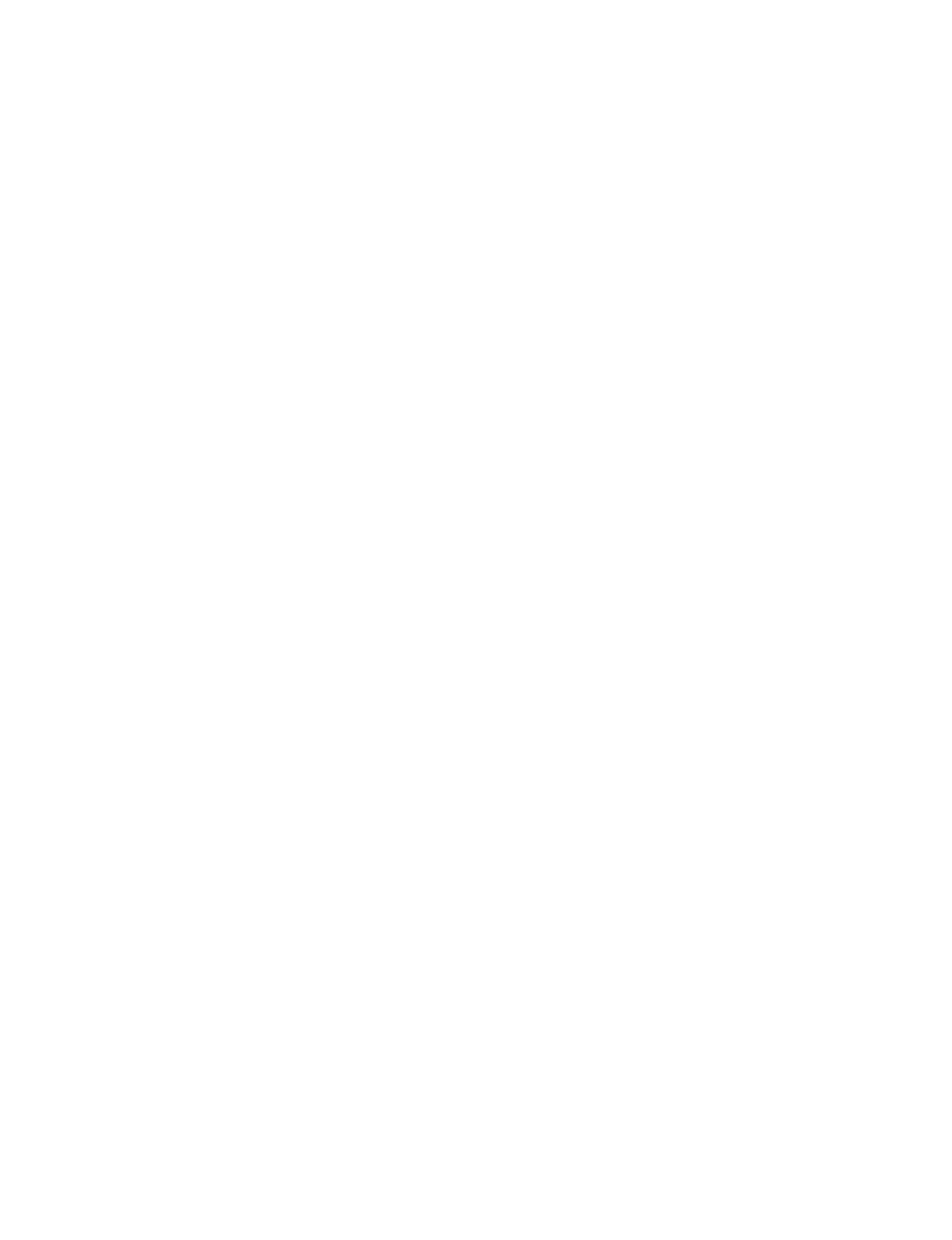#### **Chapter II: The Causes for Removal in Canon 1741**

The first chapter considered canon 1740 and the fundamental standard that a pastor can be removed if his ministry has become harmful or ineffective. While this is the only standard for the removal of a pastor, the causes that produce this negative ministry may vary greatly. This chapter will consider the five illustrative causes presented in canon 1741. These two canons should be interpreted in relation with one another. Canon 1740 contains the implicit causes for the removal of a pastor: any cause which renders the pastor's ministry harmful or ineffective. Canon 1741 contains several explicit causes for a pastor's removal: a list of five causes that can result in the pastor's detrimental ministry. These five causes are examples which apply the standard for removal laid out in the previous canon.<sup>1</sup> References will be made periodically to some of the topics mentioned in the first chapter. While it is not possible to mention every connection with the previous chapter, it suffices to recall that each of the five causes considered in this chapter should be thought of in light of the observations of the previous chapter.

<sup>1</sup> Coccopalmerio, *De Causis*, 275. Grocholewski, 213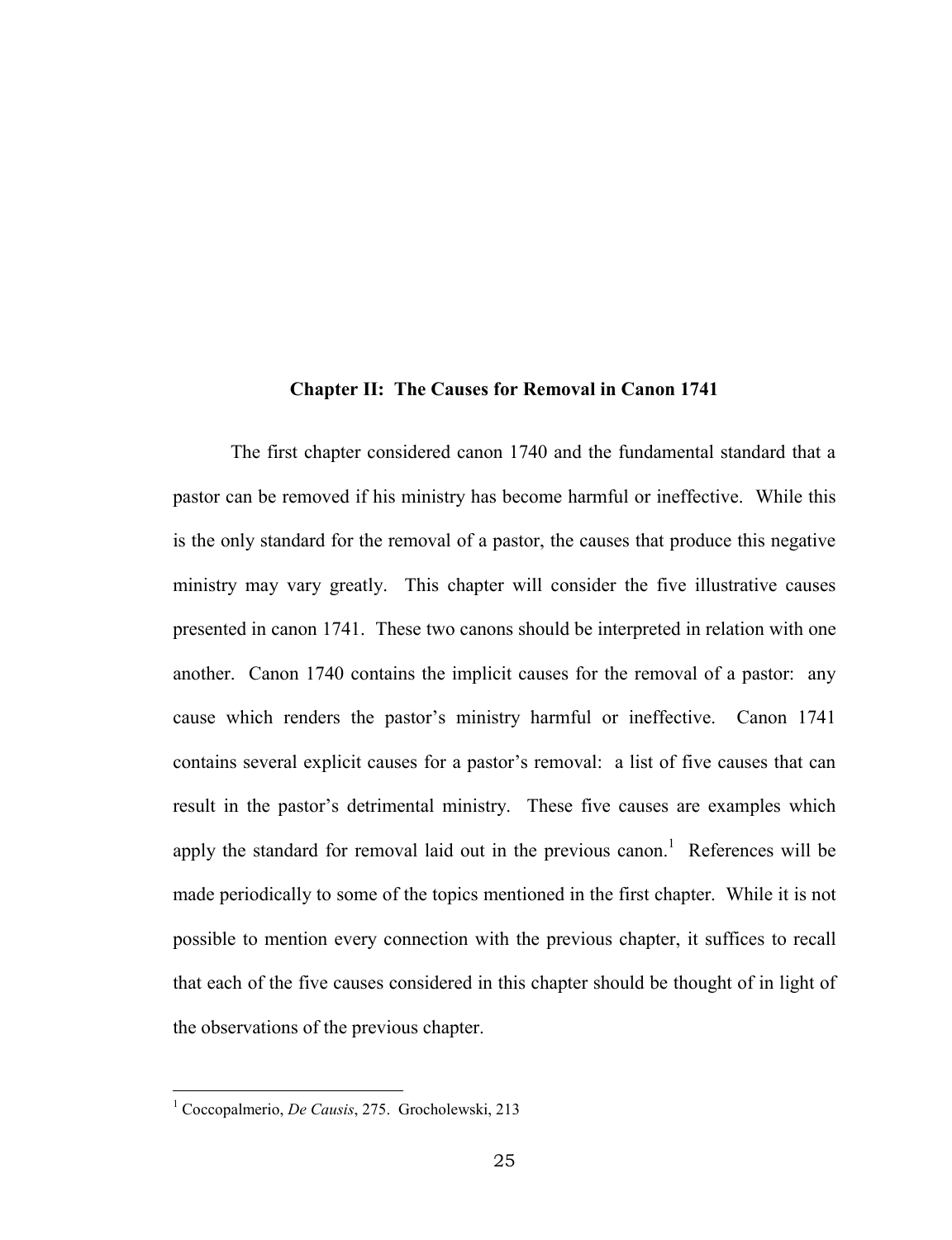# **Detriment or Disturbance to Ecclesiastical Communion (C. 1741, 1º)**

The first cause for the removal of a pastor is "a manner of acting which brings grave detriment or disturbance to ecclesiastical communion."<sup>2</sup> This cause focuses on a manner of acting (*modus agendi*) of the pastor. A *modus agendi* is very broad and encompasses a range of actions. Because the pastor's actions are not limited to any specific sphere, these actions could be ministerial or non-ministerial in nature; that is, they could be connected to what the pastor does while performing his parochial duties, or what he does while he is away from the parish.<sup>3</sup> Even if this *modus agendi* is non-ministerial in nature, the pastor cannot be removed unless his manner of acting somehow renders his ministry harmful or ineffective. The *modus agendi* could be connected to the pastor's own personal words and actions, or his act of approving of something harmful which is introduced by another person.

Although the *modus agendi* is in one sense very broad, it must also be specifically related to some concrete action on the part of the pastor that is demonstrable and manifest.<sup>4</sup> The *modus agendi* must be an action and not a characteristic, quality, or appearance. For example, a pastor harms his parishioners if he publicly ridicules home schooling families, but not if his stern demeanor simply gives the appearance that he is critical of those who do not attend his parochial school. The *modus agendi* must be attributed to the pastor and not merely to some other person. For example, a pastor preaches error if he personally advocates the

<sup>&</sup>lt;sup>2</sup> C. 1741, 1<sup>o</sup>: "modus agendi qui ecclesiasticae communioni grave detrimentum vel perturbationem afferat<sup>"</sup>

<sup>3</sup> Coccopalmerio, *De Causis*, 282.

<sup>4</sup> Ibid., 300.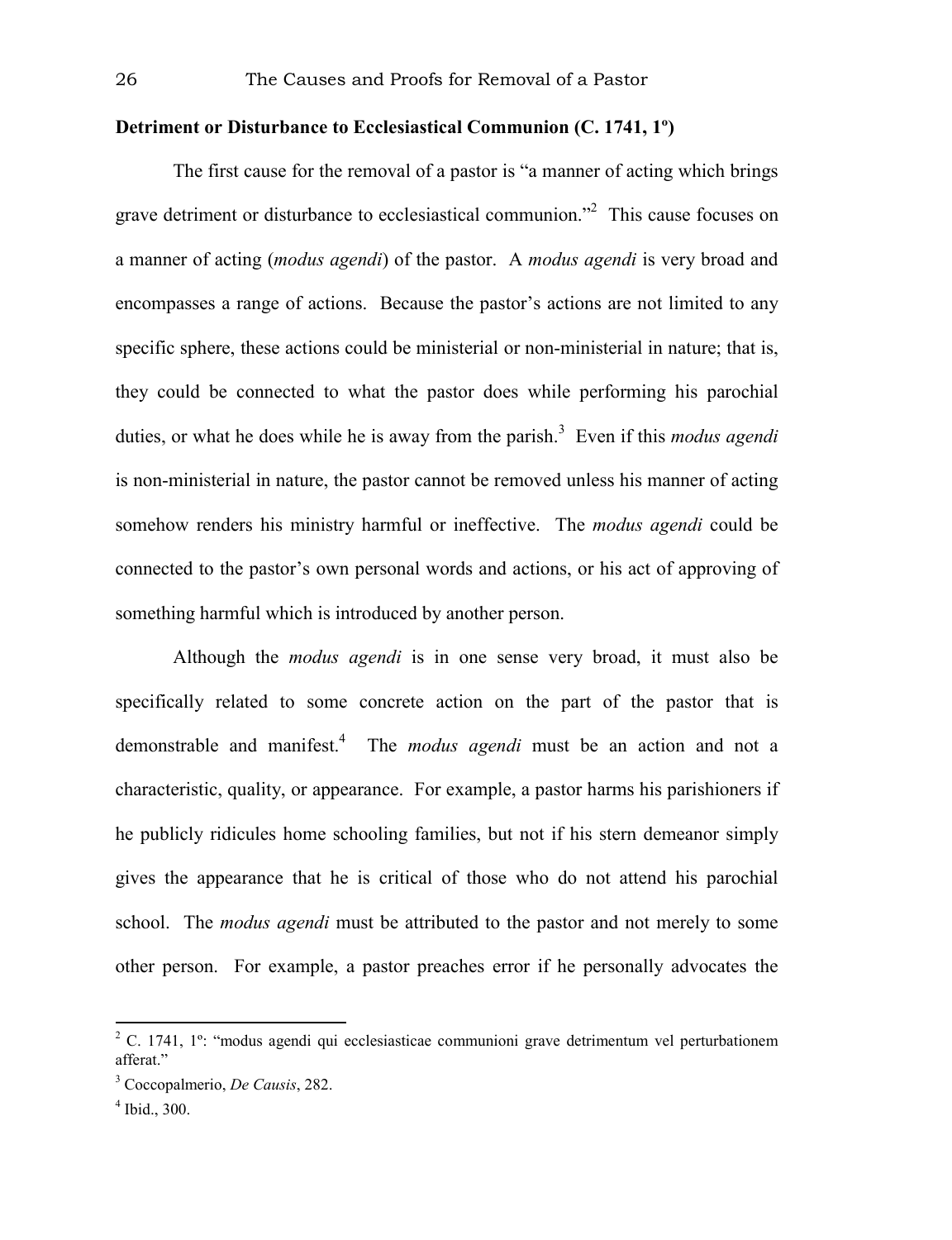ordination of women, but he might not be responsible for his director of religious education who may believe that women have a right be ordained. The *modus agendi*  must be demonstrable and not vague. For example, a pastor demonstrably violates the law if he invites all Protestants to receive the Eucharist, but not if he simply offers them words of welcome at Mass. The *modus agendi* must be externally manifest and not merely suspected or rumored. For example, a pastor harms his relationship with his bishop if he preaches against a diocesan tax, but not if it is rumored that he does not like the way his diocese raises money. These characteristics of the *modus agendi* flow from the observation in the previous chapter that a pastor can only be removed for a cause which is juridically proven.

The actions of the pastor must somehow affect ecclesiastical communion (*communio ecclesiastica*). As discussed with respect to canon 529 §2, a pastor may harm the horizontal communion that binds the parishioners together, the vertical communion that unites the parishioners under the authority of the diocesan bishop and the pope, or the triple bonds of faith, sacraments, and governance. The bond of communion can be broken by heresy (the obstinate denial or doubt of a truth that is to be believed by divine and Catholic faith), by apostasy (the total repudiation of the Christian faith), or by schism (the refusal of submission to the pope or a refusal of communion with the other members of the Church).<sup>5</sup> A pastor who has personally committed one of these delicts may be subject to a penalty. However, the removal of a pastor depends not so much on his commission of a delict but rather on his detrimental ministry. Therefore, this cause for removal applies only when the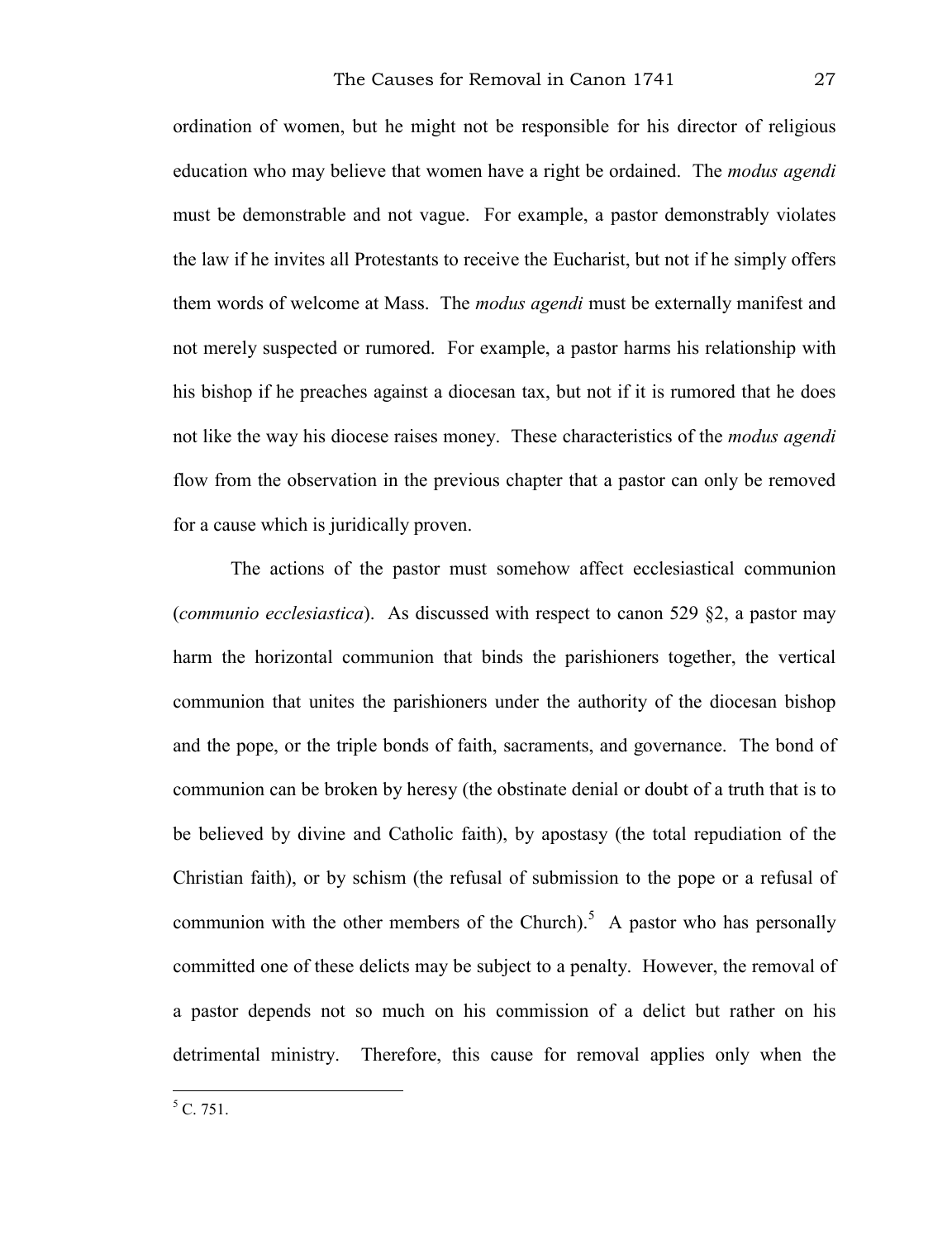pastor's actions have affected the faithful by leading them to doubt or reject some element of their communion with the Church. A pastor may be removed for harm to *communio ecclesiastica* under this cause only when it can be proven that his actions have affected at least some portion of the faithful.

The actions of the pastor must bring grave detriment or disturbance (*detrimentum vel perturbatio*) to this communion. *Detrimentum* implies an act that injures or wounds communion. *Perturbatio* implies an act that weakens communion or places it in peril. Detriment and disturbance are not equivalent to breaking or defecting from communion. If a pastor were to break communion or formally defect from the Catholic faith, he loses office by the law itself.<sup>6</sup> The detriment or disturbance to ecclesiastical communion must be grave but need not be so severe that communion is actually broken. It must be shown that the pastor has seriously injured or weakened the bond of communion among the people of God. It is sufficient to demonstrate that the pastor's actions have fostered dissension, sustained a lack of peace, scandalized the faithful, or promoted a lack of reverence toward legitimate authority.<sup>7</sup>

It has been previously observed that any cause for removal must be grave. In this light, the pastor's actions must jeopardize some essential element of ecclesiastical communion. For example, a pastor who consecrates invalid matter at Mass threatens a fundamental sacramental element of ecclesiastical communion: the Eucharist.<sup>8</sup> On the other hand, a pastor who wears an illegitimate blue vestment on a Marian feast

 $^{6}$  C. 194 §1, 2°.

<sup>7</sup> Coccopalmerio, *De Causis*, 283.

 $8$  C. 924.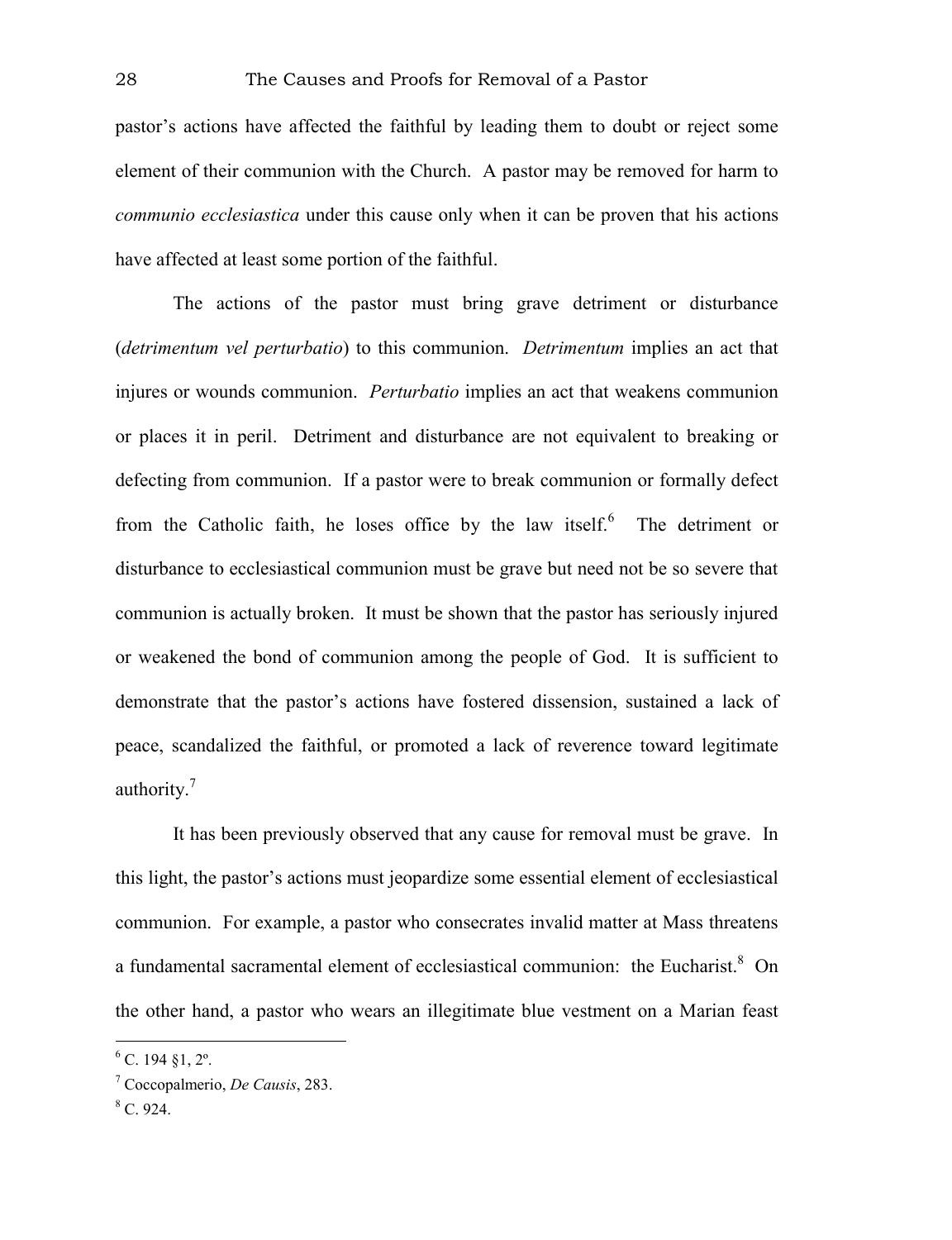commits a less significant liturgical offense. However, the adjective grave (*gravis*) in this canon specifically modifies *detrimentum*. Grammatically, the adjective *gravis*  should be taken distributively to mean "grave detriment or grave disturbance." In other words, not only must the threatened object be essential to maintaining ecclesiastical communion, but the manner in which communion is threatened must also be grave. For example, a pastor gravely threatens the bond of faith if he publicly encourages the use of contraception, but the threat to communion is less severe if he advocates contraception when privately counseling a few married couples. The judgment of the gravity of the cause for removal is left to the diocesan bishop. Nevertheless, the cause must be sufficiently grave that removal is necessary in order to safeguard the good of souls.

#### **Ineptitude or Infirmity (C. 1741, 2º)**

The second cause for the removal of a pastor is "ineptitude or a permanent infirmity of mind or body which renders the pastor unable to fulfill his functions usefully."<sup>9</sup> A pastor can be removed for ineptitude (*imperitia*) or infirmity (*infirmitas*). *Imperitia* is the opposite of knowledge, skill, or expertise (*peritia*). An inept pastor is unable to act or acts poorly because of ignorance, a lack of discretion of judgment, or a fault of character. On the other hand, *infirmitas* is an illness or condition that affects a pastor's health. An infirm pastor can suffer from either a mental or a bodily illness.<sup>10</sup>

<sup>&</sup>lt;sup>9</sup> C. 1741, 2<sup>o</sup>: "imperitia aut permanens mentis vel corporis infirmitas, quae parochum suis muneribus utiliter obeundis imparem reddunt."

<sup>10</sup> Coccopalmerio, *De Causis*, 285.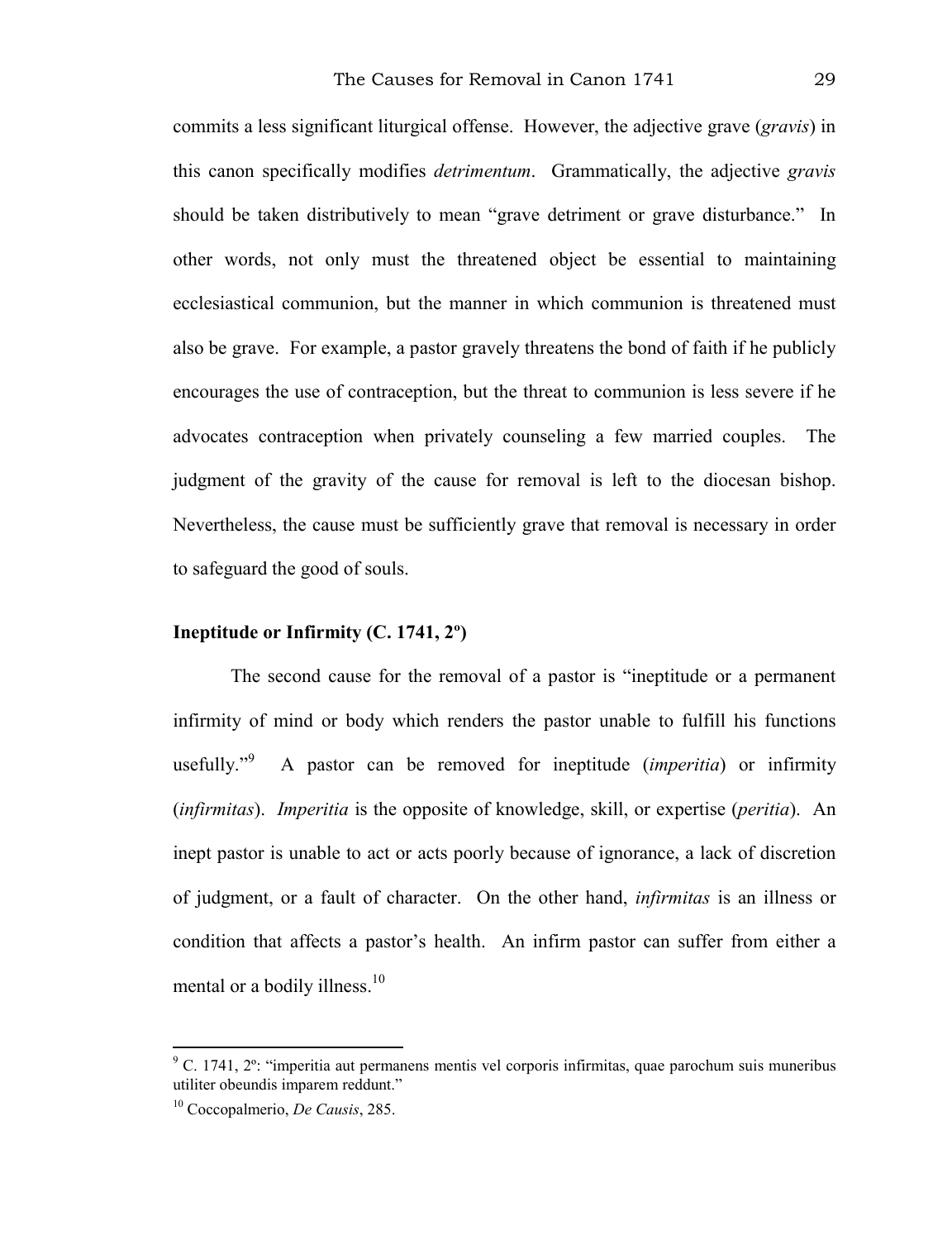The canon explicitly requires that *infirmitas* be permanent (*permanens*) to be sufficient for the removal of a pastor. Therefore, this cause for removal would not apply to a pastor who is gravely ill but expected to make a recovery. The pastor may be removed if he will not recover his health, or at least if the probability of recovering in the foreseeable future is remote. While a temporary illness may cause the ministry of the pastor to suffer, this problem can be overcome through the appointment of a parochial vicar or a parochial administrator who can meet the pastoral needs of the parish for a time.<sup>11</sup> It was observed in the first chapter that a cause for removal must be lasting. The illness is lasting if it will affect the pastor perpetually or for an indefinite period of time. While a pastor possesses stability in office for the sake of the people whom he serves, he may be removed when the long duration of his illness causes more harm than good to the faithful. In the case of a protracted illness, the ministerial needs of the parish outweigh the right of the pastor to stability in office, and the pastor may be removed.

The canon does not indicate that *imperitia* must be *permanens*. However, ineptitude is an enduring (not temporary) quality that inhibits the pastor from acting in the way he should. Hence, in this context, *imperitia* is implicitly *permanens*. This enduring quality of *imperitia* is consistent with the observation in the previous chapter that any cause for removal must be lasting. The pastor must have a certain pastoral art or tact in order to fulfill his ministry.12 The inept pastor does not possess this pastoral art because of a lack of knowledge, expertise, or skill. Although a pastor

 $11$  Ibid., 281.

<sup>12</sup> Marzoa, 2115.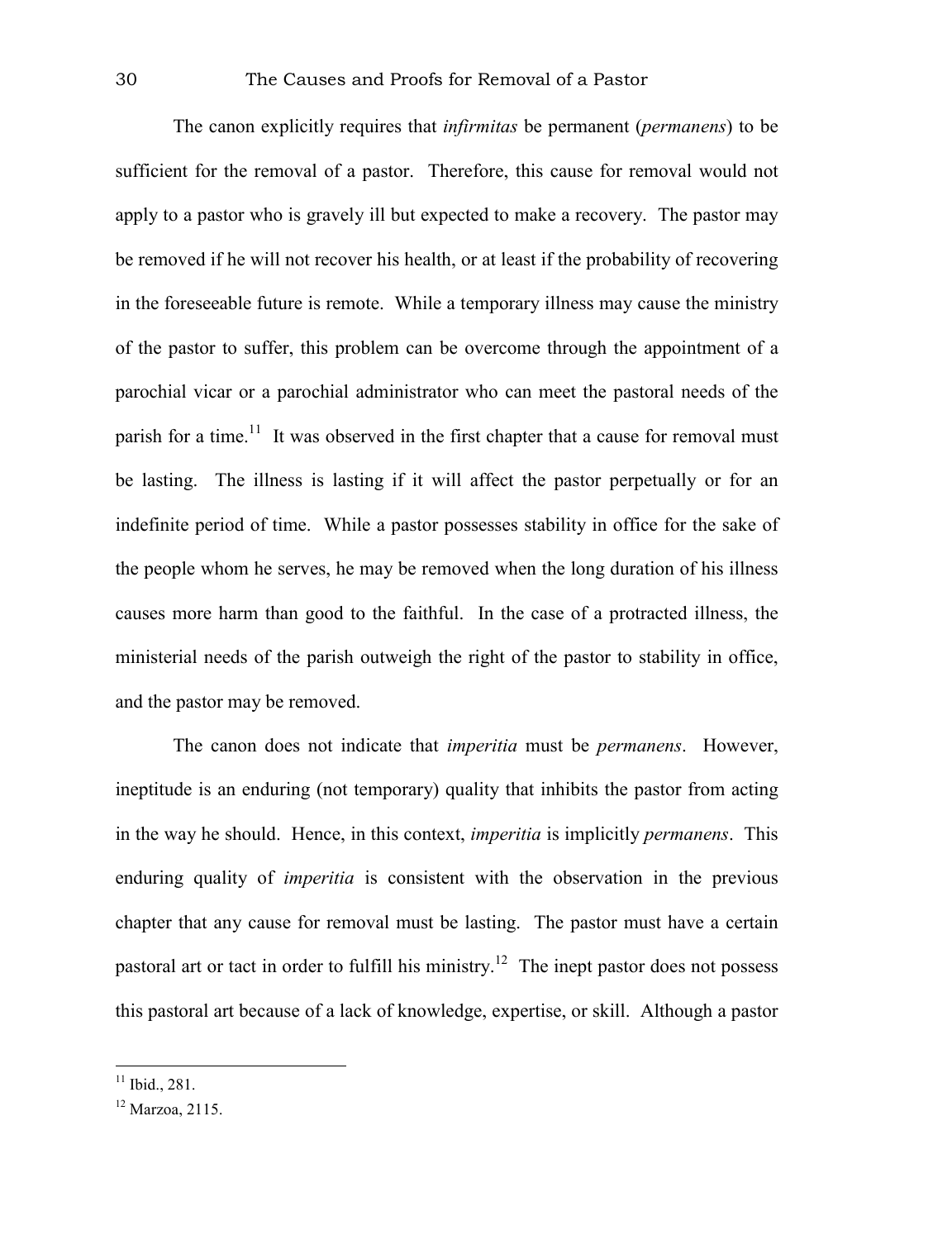may or may not be aware of his ineptitude, this cause for removal depends on the pastor's inability to minister to his parish and not on the pastor's recognition of his lack of ability.

Both *imperitia* and *infirmitas* must render the pastor unable to usefully fulfill his functions. The Latin text says that the obstacle renders the pastor unequal (*impar*) to the duty (*munus*) which must be usefully (*utiliter*) fulfilled. A pastor who cannot fulfill his *munus* is unable to provide adequate ministry, and therefore can be removed in virtue of canon 1740. Yet, only an ineptitude or illness that impacts the ministry of the pastor can be used as a cause for removal. For example, a pastor who has a basic knowledge of Spanish and is able to prepare a Spanish homily with the help of a translator may usefully minister to a parish that has a number of Spanish speaking members. Similarly, a pastor who suffers from a chronic but treatable illness may usefully fulfill his ministerial obligations, such as a pastor who manages his diabetes with insulin. This cause for removal requires proof of the pastor's ineptitude or illness, and proof of its effect on the pastor's ministry. The pastor's deficiency must gravely affect either some essential part of his ministry or his ministry as a whole, and must result in some harm to the people in his care.

A pastor who does not perform his duties usefully (*utiliter*) has failed to provide his people with the ministry that they deserve. *Utiliter* can imply either that the pastor does not act in regards to an obligation of his office, or that he acts poorly in a way that is inadequate to the needs of his parish. No pastor fulfills all his pastoral duties perfectly, but a pastor who ministers usefully at least meets his essential obligations to his people. An obstacle that prevents the pastor from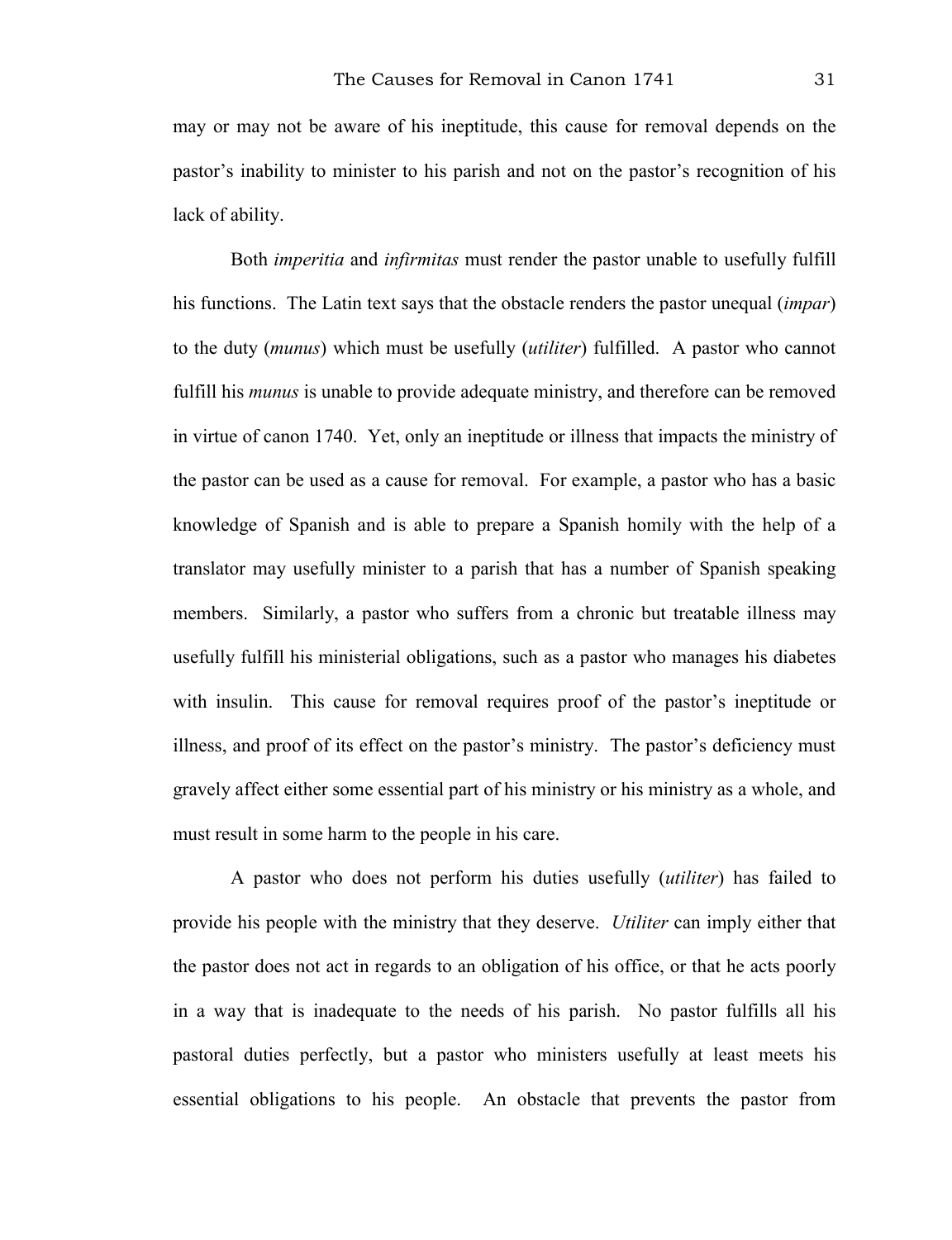fulfilling his essential duties usefully would be sufficiently grave to justify the pastor's removal. The judgment of what makes a pastor's ministry useful must be considered in light of the needs of the persons in a particular parish.<sup>13</sup> For example, a pastor who is only able to give simple or down-to-earth homilies may usefully minister to a largely rural and less educated parish, but may not minister usefully to a more educated parish near a university that expects more scholarly preaching. Similarly, a pastor who is prevented from driving after sundown by a physical condition may usefully minister to a small inner-city parish with limited parish boundaries, but may not minister usefully to a rural parish that requires the pastor to drive great distances at night to answer a sick call.

The code gives examples of physical infirmities that can impact the ministry of a pastor. A priest may have difficulty in offering Mass if he cannot stand, is blind, or suffers from another infirmity. While the code allows a priest in this situation to continue offering Mass as best he can, he may not be able to celebrate Mass in public, as the people may be scandalized.<sup>14</sup> A pastor who has such difficulties in offering Mass would be hindered in providing an essential aspect of his ministry and should resign his parish.

The law provides a further example of a psychological infirmity that could affect a priest. A severe psychic illness may cause a priest to be impeded altogether

<sup>&</sup>lt;sup>13</sup> Coccopalmerio, *De Causis*, 284-285. Parizek, 1038. When a priest is appointed pastor of a parish, he must be judged suitable to be pastor of that specific parish, and not merely suitable to be a pastor in general. See Coccopalmerio, *De Paroecia*, 120.

 $14$  C. 930. The local ordinary may judge whether a priest in these circumstances can offer Mass publicly.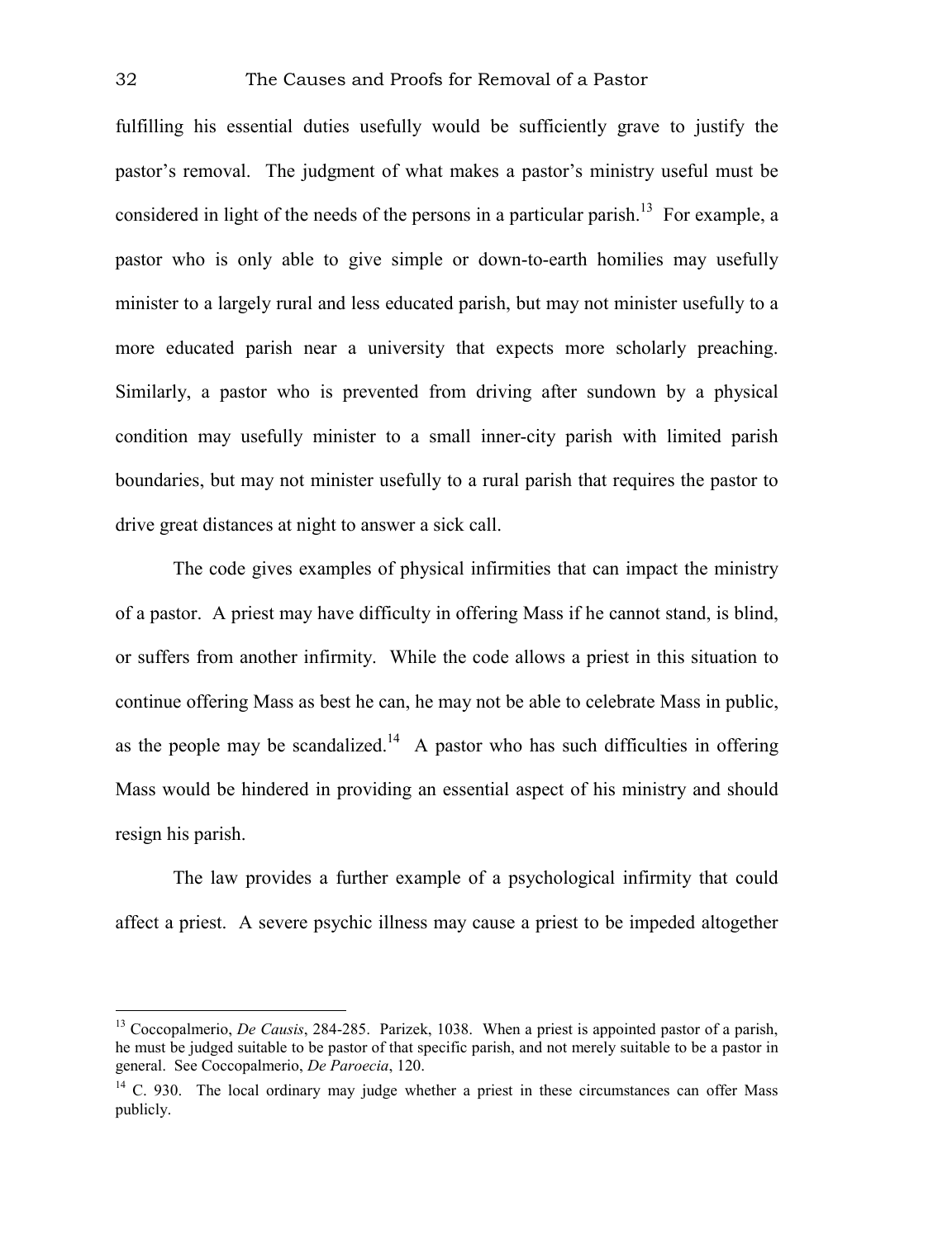from the exercise of orders.15 Yet, even a less severe mental illness may affect the pastor's ability to provide pastoral ministry. A pastor who suffers from some mental illness should resign his office if his condition prevents him from fulfilling his essential pastoral responsibilities. In some cases, a pastor may not recognize the significance of his mental disability, and the diocesan bishop appropriately intervenes to remove the pastor.

A priest may be less and less able to fulfill his pastoral responsibilities simply due to his advanced years. The code requests that a pastor submit his resignation from office at age seventy-five.<sup>16</sup> His resignation is requested but not required, since the pastor may still have the vigor necessary to continue his ministry beyond the age of seventy-five. When a pastor does submit his resignation, his bishop decides whether to accept the resignation or defer it for a time. Any bishop is similarly requested to submit his resignation at age seventy-five. However, a bishop is also requested to submit his resignation when he is less able to fulfill his office because of ill health or another grave cause.<sup>17</sup> While a pastor is not explicitly invited to resign his office in the case of sickness, his bishop can name a parochial administrator when a pastor is prevented from exercising his office by reason of captivity, exile, banishment, incapacity, or ill health.<sup>18</sup> If a pastor anticipates that he will not improve, it is appropriate that he (like a bishop) submit his resignation. If a pastor resigns his

<sup>&</sup>lt;sup>15</sup> Cc. 1044 §2, 2° and 1041, 1°.

 $^{16}$  C. 538 §3.

 $^{17}$  C. 401.

<sup>&</sup>lt;sup>18</sup> C. 539. Sweeny, 213. Sweeny notes that *Christus Dominus* 31 invites a pastor to spontaneously offer his resignation when he is unable to fulfill his office due to old age or another serious reason. See Vatican Council II, Decree *Christus Dominus* 31, 28 October 1965, *AAS* 58 (1966) 689.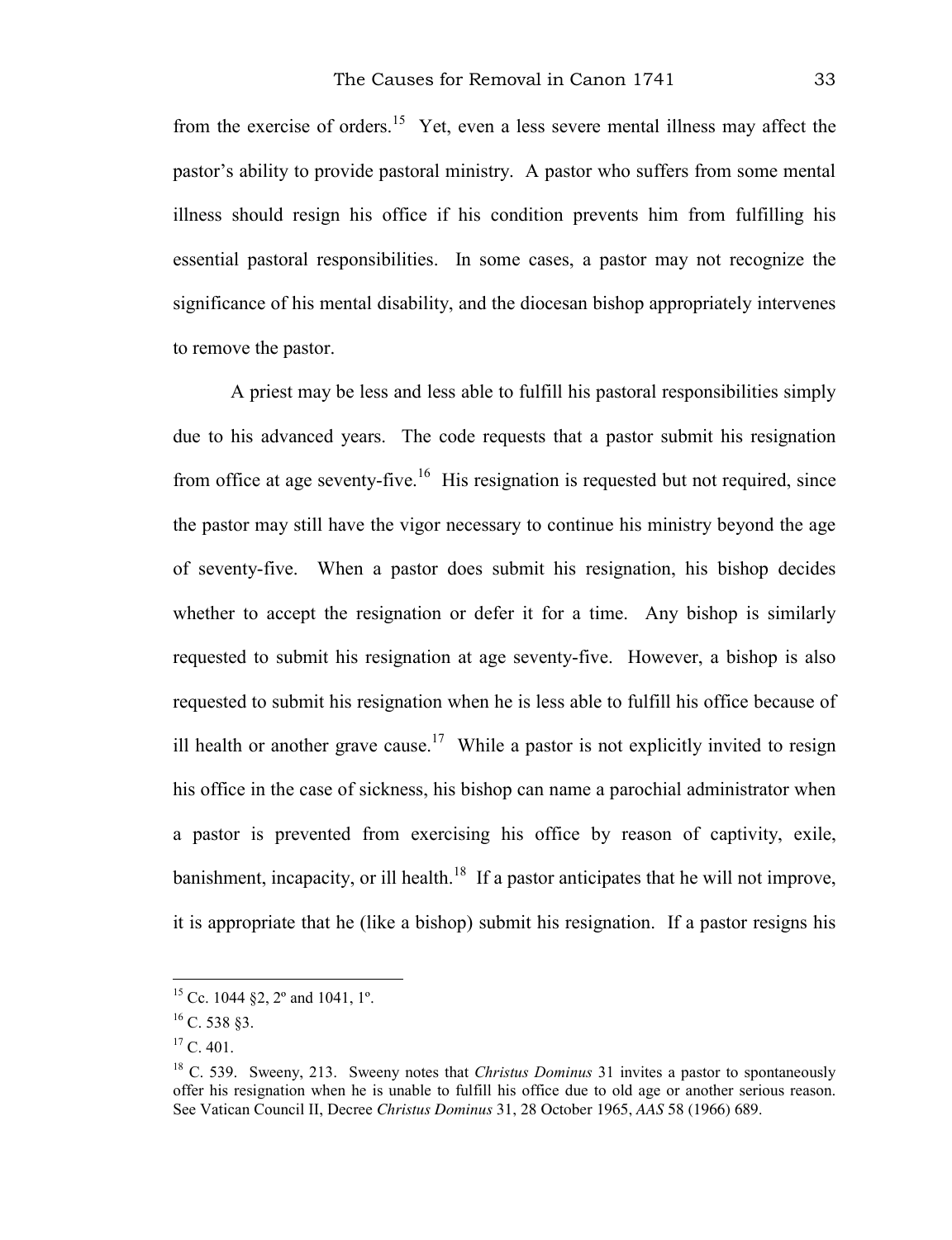office for reasons of health, his bishop should provide support commensurate with the norms governing a retired pastor, even if the priest in question is not yet seventy-five years old.19 It was previously observed that canon 1740 permits the removal of a pastor even through no personal fault of his own. A pastor's declining health is a good example of a cause for removal in which the pastor is not personally at fault for his deficient ministry.

In addition to these examples of infirmity in the code, there are other circumstances that could lead to the removal of a pastor, provided the cause for removal is grave, lasting, and proven. A pastor might suffer from senility which affects his ability to effectively preach or to keep appointments. A pastor might recover from an illness but be left in a permanently weakened state, such that he lacks the strength to fulfill even his minimal responsibilities. A pastor might lack the skill to govern his parish if he repeatedly shows extremely poor judgment in handling daily affairs, or allows the property of the parish to fall into a serious state of disrepair.

# **Loss of a Good Reputation or Aversion to the Pastor (C. 1741, 3º)**

The third cause for the removal of a pastor is "loss of a good reputation among upright and responsible parishioners or an aversion to the pastor which it appears will not cease in a brief time."<sup>20</sup> A pastor may be removed for the loss of his good reputation (*bonae existimationis amissio*), or for an aversion to him (*aversio in* 

<sup>&</sup>lt;sup>19</sup> See c. 538 §3.

 $20$  C. 1741,  $3^{\circ}$ : "bonae existimationis amissio penes probos et graves paroecianos vel aversio in parochum, quae praevideantur non brevi cessaturae."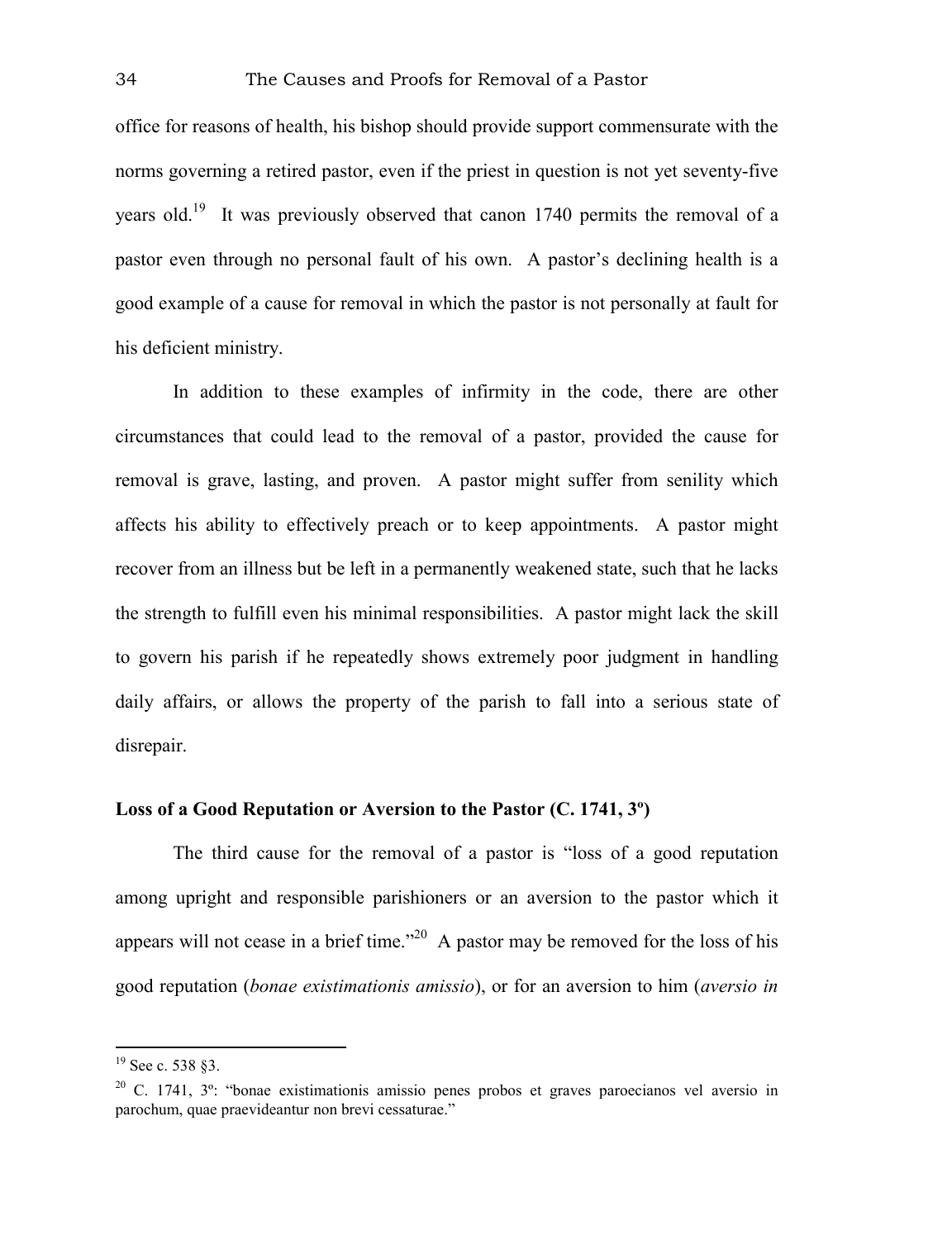*parochum*). Both the *amissio* and the *aversio* entail a negative perception of the pastor on the part of his parishioners, or at least a substantial proportion of them. To be sufficient for removal, this negative perception must impact the pastor's ability to conduct his ministry, either because the faithful refuse to accept his ministry, or because they have serious difficulty in doing so. $^{21}$ 

A *bonae existimationis amissio* occurs because some negative quality causes the people to critically judge (*existimare*) him. The negative judgment must be based on a visible quality, and therefore the loss of a good reputation is an objective reality which must also be objectively proven. A pastor who has lost his good reputation is considered suspect and untrustworthy, which may result in the rejection of his ministry by the faithful. In the words of St. Gregory the Great, "When the conduct of one is scorned, so too is his preaching." $^{22}$ 

In order to prove that a pastor's reputation has objectively suffered, his reputation must be weighed from the perspective of upright and responsible parishioners (*penes probos et graves paroecianos*). Parishioners are *probi* if they are good, honest, and reject lies. These persons will examine (*probare*) a thing before drawing a conclusion and will form a judgment based on the truth. Parishioners are *graves* if they are serious and do not judge lightly. These persons will weigh a situation before forming a negative judgment. Parishioners who are *probi et graves* will recognize that an evil must be significant and established before it can

<sup>21</sup> Coccopalmerio, *De Causis*, 288.

<sup>&</sup>lt;sup>22</sup> Gregory the Great, *Homilies*, 22, ML 76, 1119, quoted in Marzoa, 2116.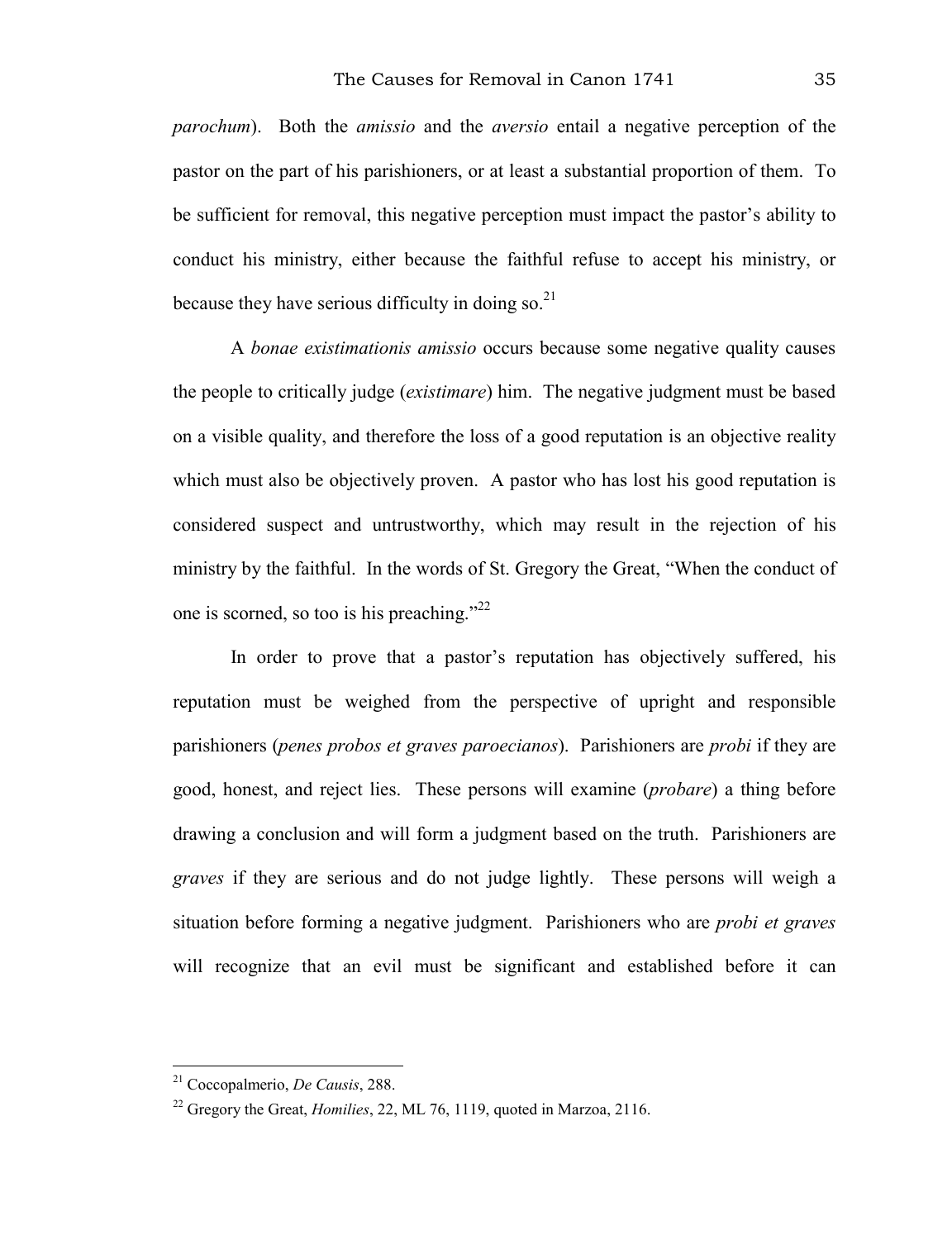legitimately affect a pastor's reputation. These parishioners will not leap to a negative judgment on hearsay or rumor.<sup>23</sup>

Alternatively, *aversio in parochum* occurs when parishioners have a negative reaction to their pastor, which causes them to reject his ministry.<sup>24</sup> Unlike the loss of a good reputation, *aversio* is not principally based on a negative quality of the pastor *in se*, but on the negative reaction of the parishioners to the pastor. This negative reaction can arise for objective or subjective reasons. *Aversio* is objective if the basis for the aversion of the parishioners is founded in the actions of the pastor. *Aversio* is subjective if there is no evil in the pastor, but a negative reaction has arisen due to other circumstances.<sup>25</sup> For example, parishioners may have an aversion to their pastor because they believe he is prone to anger. Their aversion is objective if it arises from witnessing the pastor firmly disciplining an erring parishioner. It is subjective, if the pastor simply has a severe appearance, or it is merely rumored that he has a temper. A pastor can be removed even for a merely subjective aversion, since the cause for removal does not require demonstrating any personal fault on the part of the pastor.<sup>26</sup>

<sup>23</sup> Coccopalmerio, *De Causis*, 289.

<sup>24</sup> M. de Sancristóval y Murúa, "El 'Odium Plebis' como Causa de Remoción del Parroco," *Ius Canonicum* 1 (1961) 402. For removal, the *aversio* must not be directed at the office of the pastor, but at the person of the pastor. *Aversio* may be directed at the office of the pastor if the pastor is disliked because of something he was bound to do by office. For example, some parishioners may dislike their pastor because he refuses their request to frequently offer general absolution. Removal will not solve this problem, because the next pastor will presumably be rejected for the same reason. Removal can proceed if the *aversio* is directed at the person of the pastor because of who he is or the abrasive way in which he carries out his duties.

<sup>25</sup> Coccopalmerio, *De Causis*, 289.

<sup>26</sup> C. 1740. A merely subjective *aversio* on the part of the parishioners can result in gravely harmful or ineffective ministry, and suffices for removal. Yet, if the pastor is a virtuous man and the *aversio* of the faithful is merely subjective, it may not be prudent to dishonor the pastor by removing him, especially if the ill will among the parishioners is rooted in some bigotry. If the diocesan bishop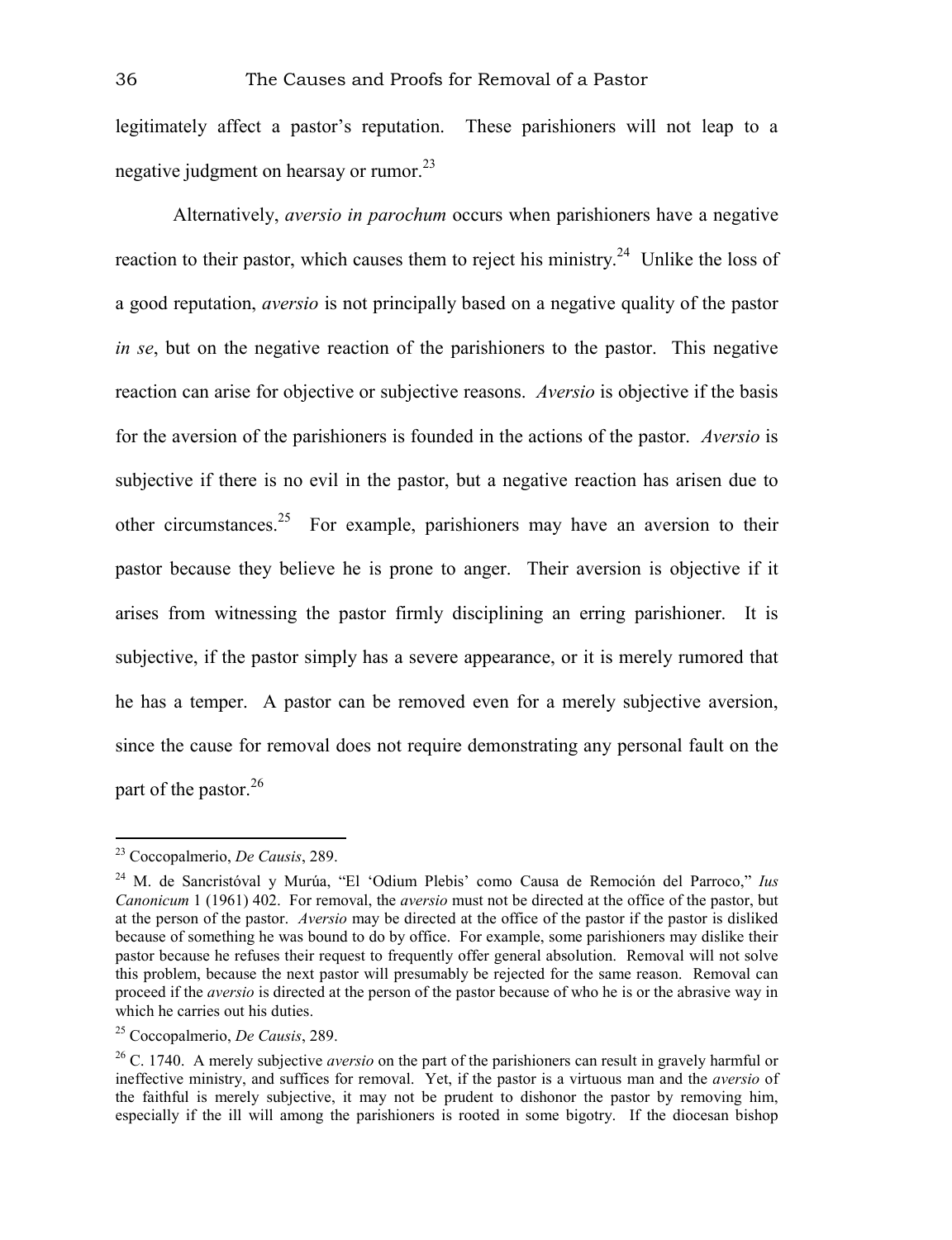The stability of a pastor is meant to foster a spiritual relationship between a pastor and his people through his ministry. When parishioners develop an *aversio* to their pastor, even the good efforts of the pastor in his ministry will be rejected. *Aversio* results in harm to souls because the parishioners are unable to draw benefit from the pastor's ministry. It is because of the concern for the good of souls that a pastor can be removed because of an *aversio* on the part of the faithful.

The loss of reputation or the aversion to the pastor must be foreseen not to cease in a brief time (*quae praevideantur non brevi cessaturae*), and must therefore be lasting. A pastor should not be removed if his parishioners are upset only for a time because of a decision he has made. For example, a parish might be upset only for a time if a pastor was compelled to close his parish school. The negative sentiment in the parish does not appear to cease quickly if the level of discontent remains consistent or increases over time. Only a negative sentiment that is lasting can constitute a grave cause sufficient for the removal of the pastor.

Some other factors should also be considered. First, the *amissio* or *aversio* should be held by a large number of the parishioners, although it does not need to be universal.<sup>27</sup> In every parish, there will always be some parishioners who like their pastor and others who dislike their pastor. The opinion of only a few persons is insufficient as a cause for removal, and the mere existence of a negative perception of

determines that the pastor cannot remain in the parish, he might demonstrate his trust and confidence in the pastor by transferring the priest to another parish as pastor or to another significant office within the diocese. See Coccopalmerio, *De Causis*, 293.

<sup>27</sup> *Codex Iuris Canonici Pii X Pontificis Maximi iussu digestus Benedicti Papae XV auctoritate promulgatus* (Rome: Typis Polyglottis Vaticanis, 1917) C. 2147 §2, 2º (hereafter *CIC 1917*). The 1917 code did not require the *odium plebis* to be universal for a pastor to be removed, but significant enough to impede the ministry of the pastor.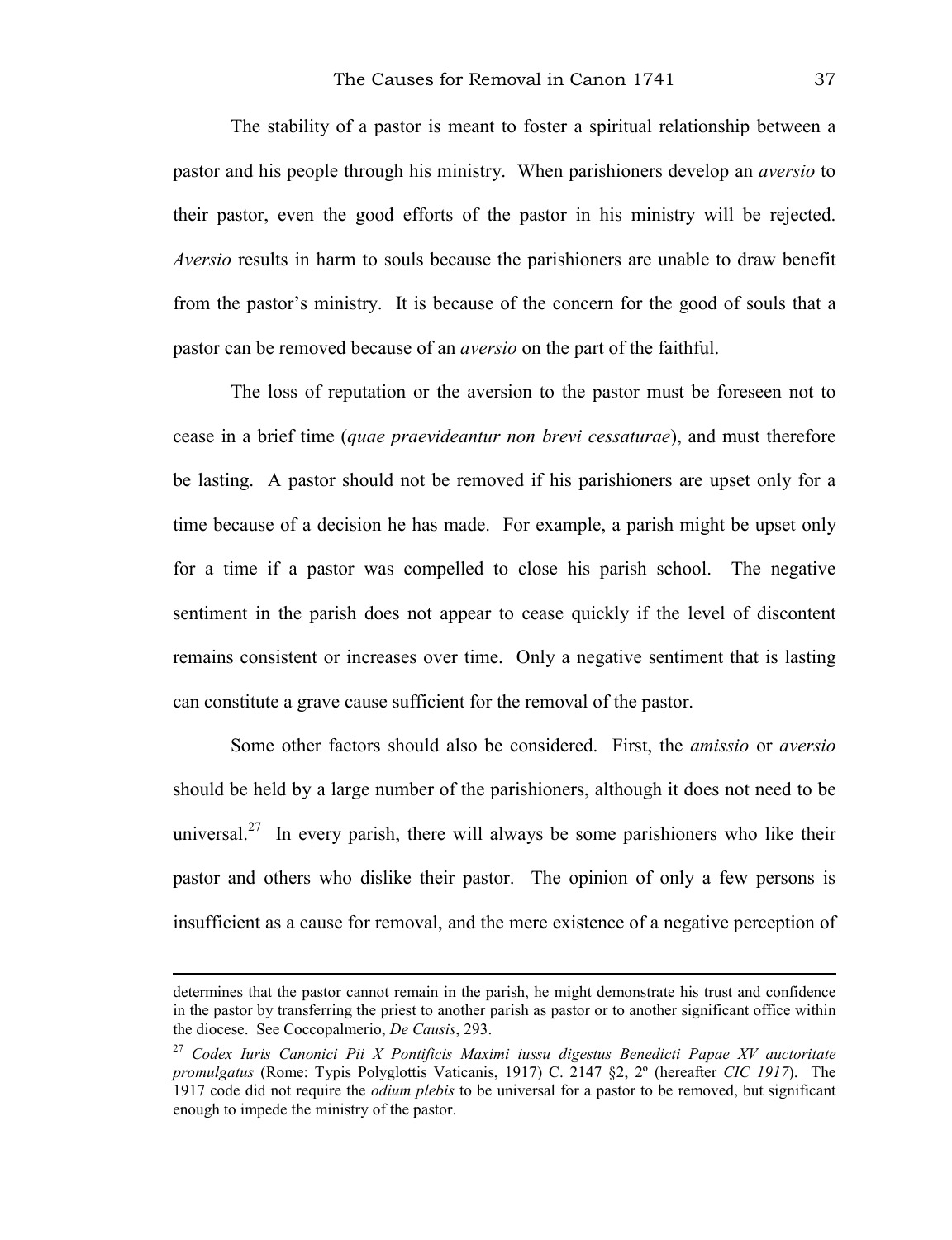a pastor by some parishioners does not mean that his removal must follow automatically. The diocesan bishop must judge whether the discontent seriously affects the pastor's ministry in his parish. The aversion or the loss of a good reputation does not generally arise out of one isolated event, but rather from a pattern of behavior over time. This pattern leads to the attribution of a poor reputation or the development of aversion by the faithful. It is possible that early intervention may lead a pastor to change his ways, thus healing the rift in the parish, and avoiding the need for removal.28

Second, when a pastor commits a delict, he may be punished by a penalty provided that prescription has not extinguished this possibility. However, even if no action may be brought against the pastor because of the passage of time, a past crime that becomes widely known in a parish may result in a loss of the pastor's reputation or an aversion to him. Although this circumstance was specifically mentioned in the 1917 code, it was not explicitly repeated in the 1983 code.<sup>29</sup> However, the discovery of a past crime can still form a sufficient basis for the removal of a pastor under this cause if the loss of the pastor's reputation renders the pastor's ministry gravely harmful or ineffective.

Third, it appears unbefitting to use a manifestly unjust perception of the pastor as the reason for his removal.<sup>30</sup> Some parishioners may form a negative opinion of

<sup>28</sup> Coccopalmerio, *De Causis*, 292.

<sup>29</sup> *CIC 1917*, c. 2147 §2, 3º.

 $30$  Parizek, 1037. The 1917 code permitted a pastor to be removed if his reputation suffered because of the crime of a family member or a person with whom the pastor lives (*CIC 1917*, c. 2147 §2, 3º). This provision was not retained in the 1983 code, perhaps because it appeared unjust for a pastor to suffer because of the evil deeds of another.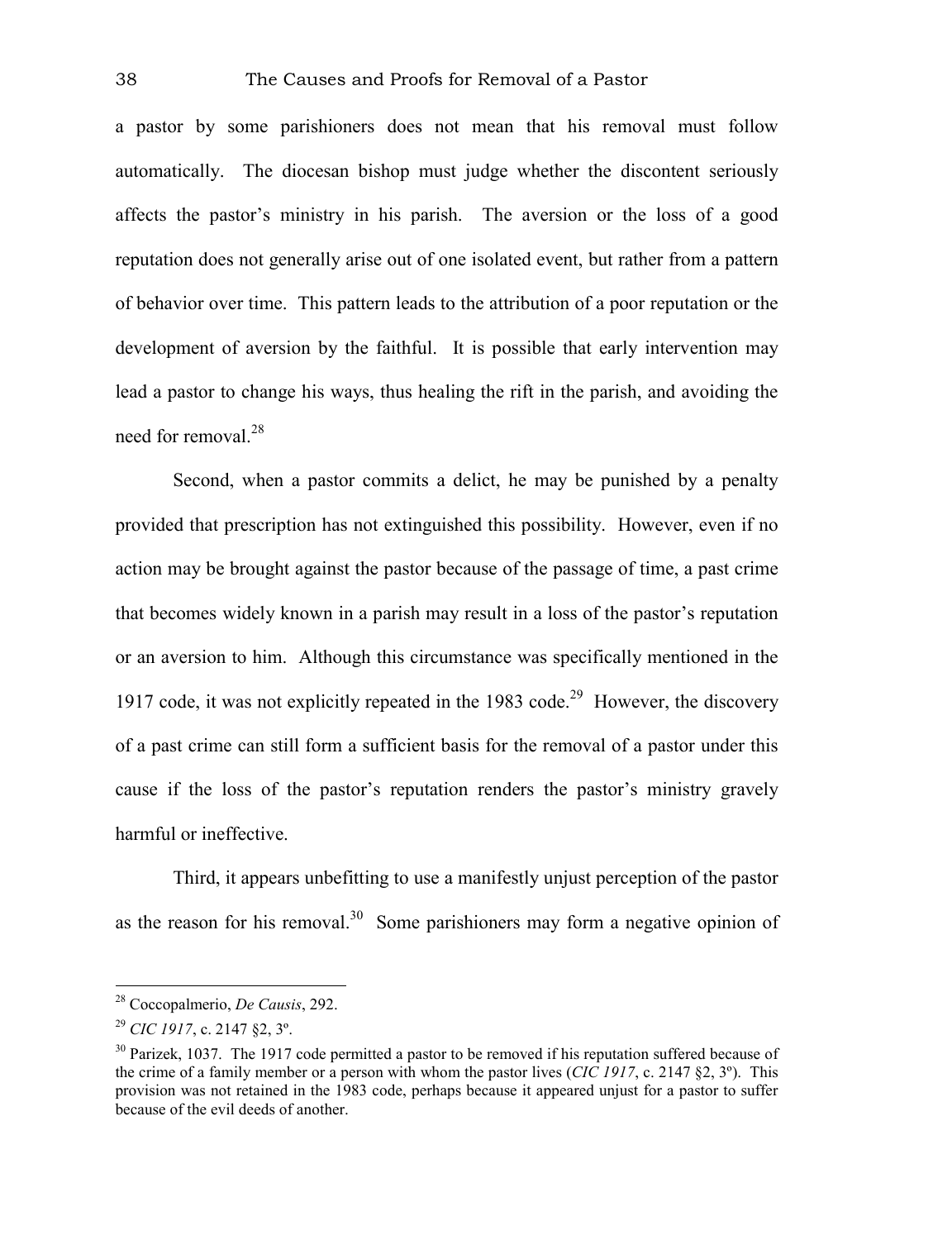their pastor because his preaching on faith and morals challenges their consciences. Such a pastor should not suffer removal on account of his fidelity to his mission. Alternatively, a pastor may be falsely accused of wrongdoing and yet be able to prove his innocence. Even if some parishioners remain suspicious of their pastor, it is fitting for the diocesan bishop to help rehabilitate this pastor's reputation rather than remove him from office.<sup>31</sup>

There are many circumstances that might lead to the removal of the pastor under this cause. With respect to the loss of a good reputation, any crime or seriously immoral behavior could imperil a pastor's ministry. A pastor who is addicted to alcohol or to gambling might lose his good name. Obviously a serious sexual addiction, especially related to child abuse, would cause a pastor's reputation to suffer. With respect to aversion of the faithful, a parish might come to disdain a pastor who frequently had outbursts of irrational anger. A foreign pastor might be disliked by his parish if his English was so poor that no one could understand him. A parish might become averse to a pastor who showed grave imprudence in managing the parish assets, perhaps by spending exorbitant amounts of money on the pastor's private rectory while neglecting to provide for other needed improvements in the church.32 An aversion to the pastor might also arise from a particular circumstance in a parish. A pastor with a traditional liturgical style might be despised by a parish

 $31$  de Sancristóval, 402. In matters of sexual abuse, when an accusation against a cleric is shown to be unfounded, a diocesan bishop should attempt to restore the cleric's good name. See United States Conference of Catholic Bishops, Decree *Essential Norms for Diocesan/Eparchial Policies Dealing with Allegations of Sexual Abuse of Minors by Priests or Deacons*, Art. 13, 5 May 2006 (Washington, DC: USCCB, 2006).

 $32$  This example could fall under the fifth reason for removal due to the poor administration of temporal affairs if grave harm came to a parish because of the pastor's actions.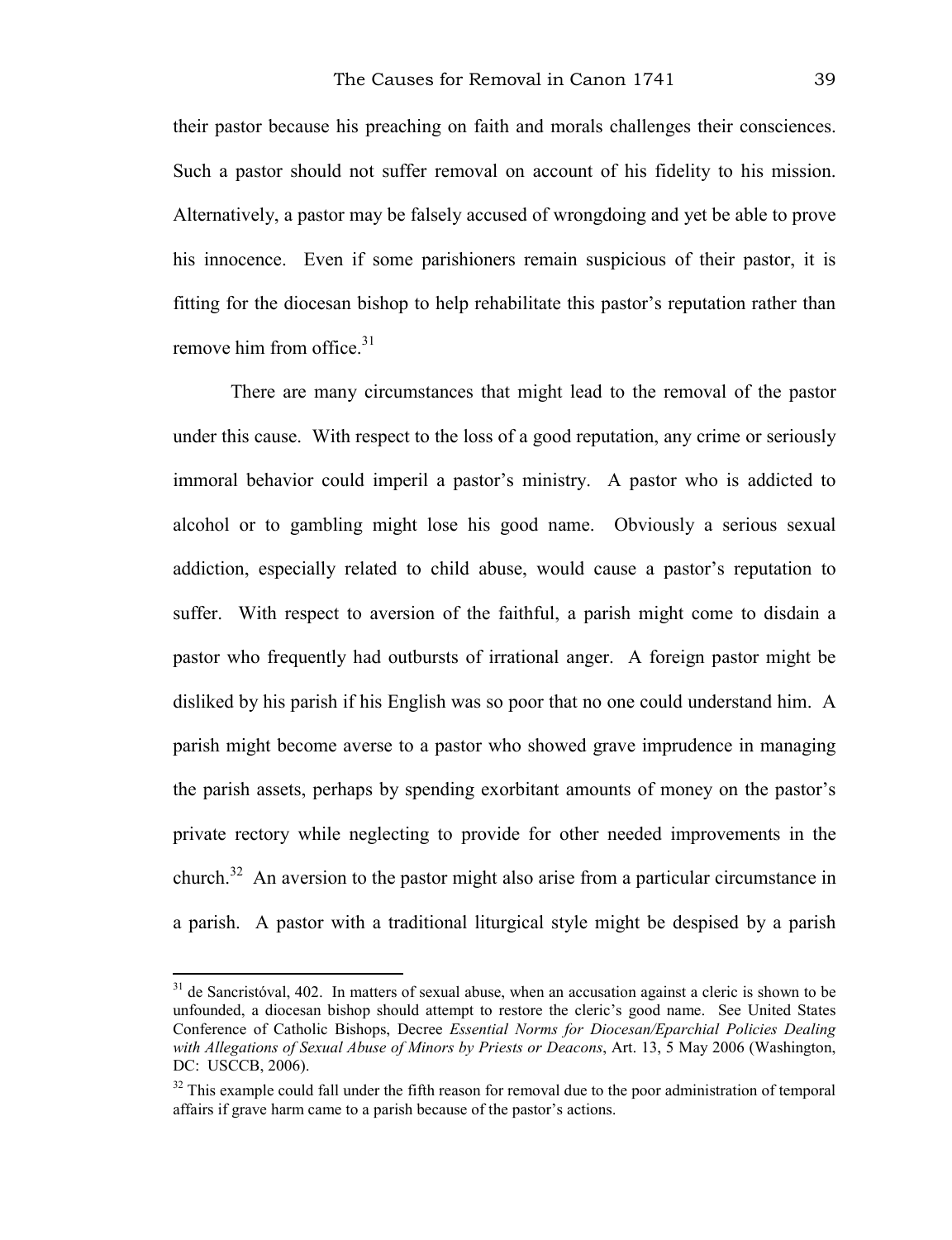accustomed to a more progressive style, especially if he attempted too quickly to make radical changes in the life of the parish, perhaps by firing a beloved musician in order to change the style of music.

### **Neglect or Violation of Parochial Duties (C. 1741, 4º)**

The fourth cause for the removal of a pastor is "grave neglect or violation of parochial duties which persists after a warning." $33$  A pastor may be removed for a neglect (*neglectus*) or a violation (*violatio*) of his duties. A *violatio* is an action contrary to an obligation while *neglectus* is a failure to meet an obligation. The combination of *neglectus vel violatio* is comprehensive since it encompasses actions in both the positive and negative sense. This pairing of words is similar to the description of harmful or ineffective ministry, which encompasses a pastor's deficient ministry in both the active and the passive sense.

The offence must be with respect to the pastor's essential parochial duties (*officiorum paroecialium*) which were discussed in the first chapter.<sup>34</sup> The pastor may be removed for a failure to provide adequate ministry of the word through his homilies and catechetical instruction, or a failure to offer sufficient access to the sacraments for his parishioners. The pastor may be removed if he fails to properly govern his parish and care for his parishioners. A pastor is obligated to promote communion, although a violation or neglect in this area would most likely be treated under the first cause for removal. A pastor is bound to properly care for the assets of

 $33$  C. 1741,  $4^\circ$ : "gravis neglectus vel violatio officiorum paroecialium quae post monitionem persistat."

 $34$  Canon 2182 of the 1917 code provided for the removal of a pastor who was negligent in specific pastoral duties. Each of these duties is reflected in canons 528-530 of the 1983 code except for one: A pastor could be removed if he failed to protect the cleanliness of the parish church or if he permitted business transactions in the church (*CIC 1917*, cc. 1178 and 2182).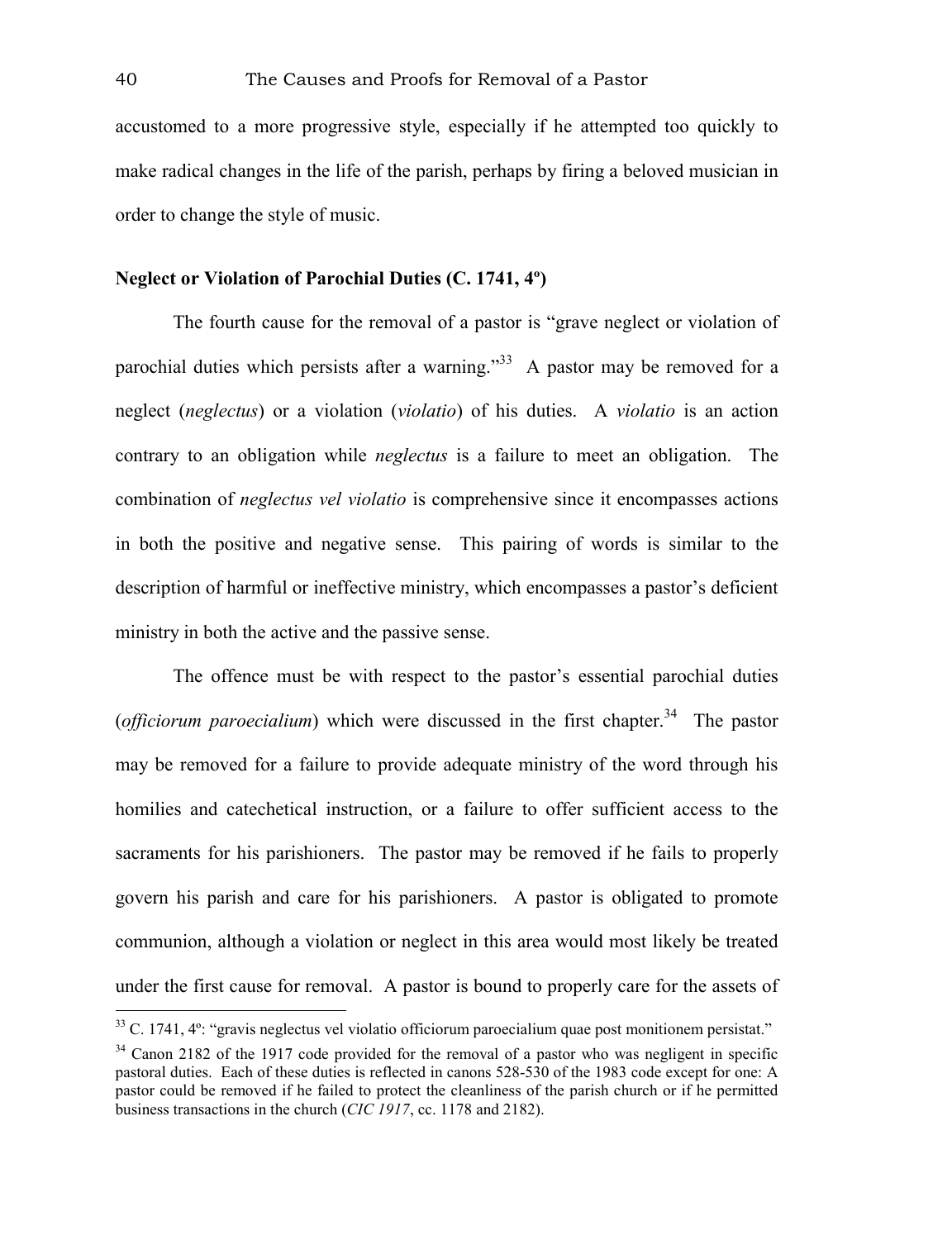a parish, although harmful or ineffective financial management of these assets would be covered under the fifth cause for removal.

It was observed in the first chapter that a grave cause is required for the removal of a pastor. A pastor's offence with respect to his parochial duties is grave if the pastor violates or neglects a duty that is essential to his office. A pastor's failure with respect to a non-essential duty would not constitute a grave cause. However, the adjective "grave" (*gravis*) modifies *neglectus*, which requires not only that duty which is neglected must be essential to the pastor's ministry, but that the failure of pastor to do his duty must also be grave. For example, a pastor who occasionally neglects to visit the sick should not be removed from office, while a pastor who notoriously fails to visit his parishioners in the local hospital has gravely neglected his duty. Although the canon only indicates that the *neglectus* must be *gravis*, this adjective should be read distributively so that a *violatio* must also be grave to justify removal. For example, a pastor who takes a few more days of vacation time than permitted should not be subject to removal. However, a pastor whose frequent trips cause him to be absent from his parish for several months out of a year has gravely violated his obligation of residence.<sup>35</sup>

A pastor may be removed under this cause only after a warning (*post monitionem*). This *monitio* places the pastor on notice by means of a paternal correction and gives him an opportunity to reform his behavior. The pastor must have sufficient time to change his behavior after the warning, before he can be removed. This *monitio* can be given by the diocesan bishop, or by another local

 $35 \, \text{C}$ , 533.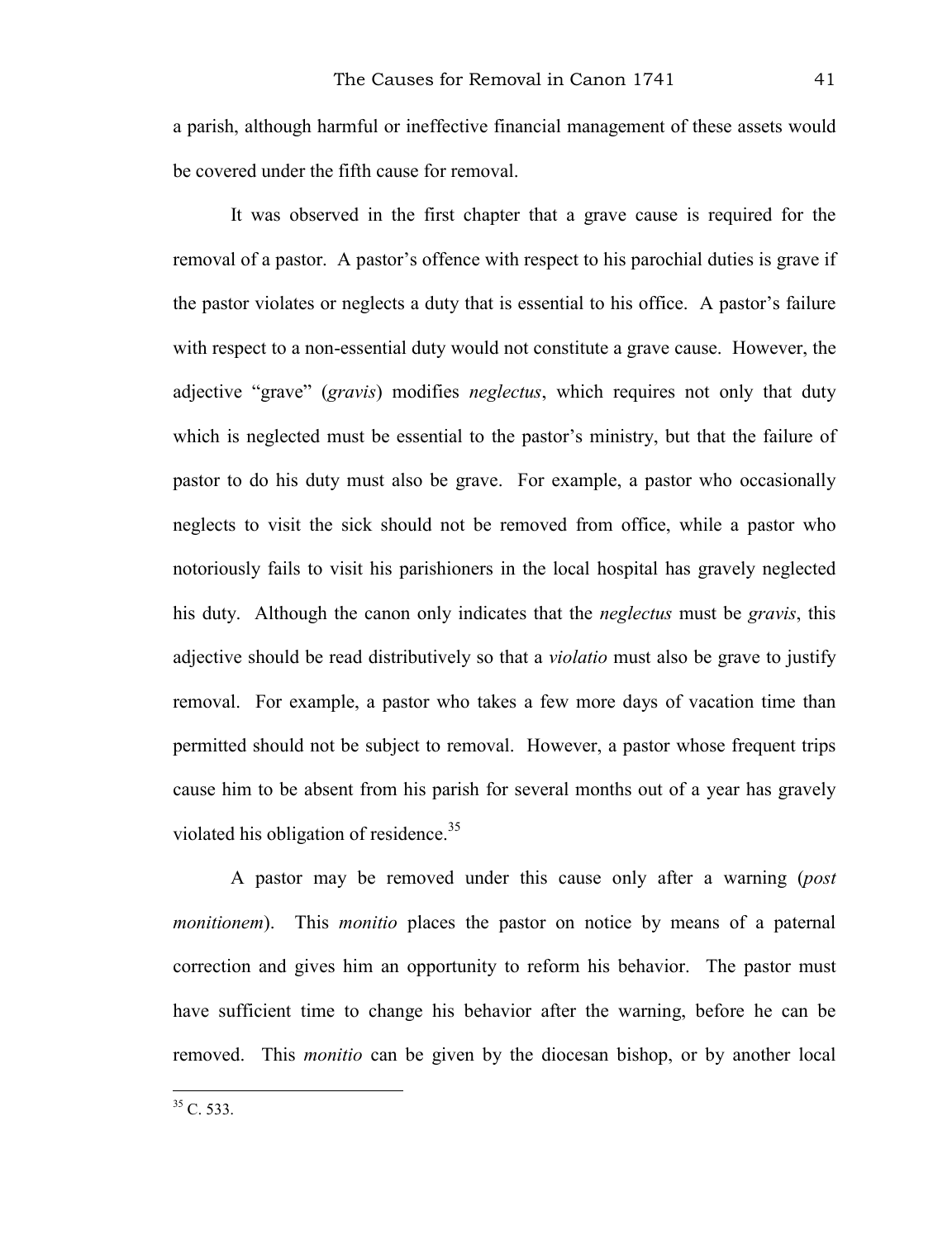ordinary such as the vicar general, although only the diocesan bishop can undertake the removal of the pastor. The *monitio* can be given verbally or in writing. Witnesses should be present if the *monitio* is given verbally so it can be juridically established if a procedure for removal is subsequently initiated.<sup>36</sup> After the warning is given, the removal can only be effected if the offensive behavior persists (*quae . . . persistat*).37 The behavior persists if the manner of acting does not change or becomes worse after a suitable period of time. Like the *monitio*, the persistence of the pastor's negative behavior must also be certainly established. The *monitio* and the subsequent persistence of the offensive behavior help to prove that the cause for removal is lasting.

# **Poor Administration of Temporal Affairs (C. 1741, 5º)**

The fifth cause for the removal of a pastor is "poor administration of temporal affairs with grave damage to the Church whenever another remedy to this harm cannot be found."38 A pastor may be removed for poor administration of temporal affairs (*res temporales*). The canon uses *res temporales*, and not simply ecclesiastical goods (*bona ecclesiastica*) or temporal goods (*bona temporalia*). There is no doubt that the assets of a parish, as a public juridic person, are *bona ecclesiastica* and are

<sup>36</sup> Coccopalmerio, *De Causis*, 295. The 1917 code explicitly required the warning to be given in writing or orally before witnesses (*CIC 1917*, c. 2143).

<sup>37</sup> Coccopalmerio, *De Causis*, 296. Grammatically speaking, because *quae* is feminine and *persistat* is singular, the antecedent of this relative clause is the feminine noun, *violatio*. The other noun, *neglectus*, is masculine. However, it would be incorrect to conclude that only a violation must persist, but that a pastor can be removed for pastoral neglect whether it persists or not. In Latin, a relative pronoun that agrees with its closest antecedent may still be taken distributively. Coccopalmerio argues convincingly that the relative clause should be rewritten for clarity in the plural, *qui . . . persistant*, in order to eliminate any doubt and to specify that neglect also must persist to justify removal.

<sup>38</sup> C. 1741, 5º: "mala rerum temporalium administratio cum gravi Ecclesiae damno, quoties huic malo aliud remedium afferri nequeat."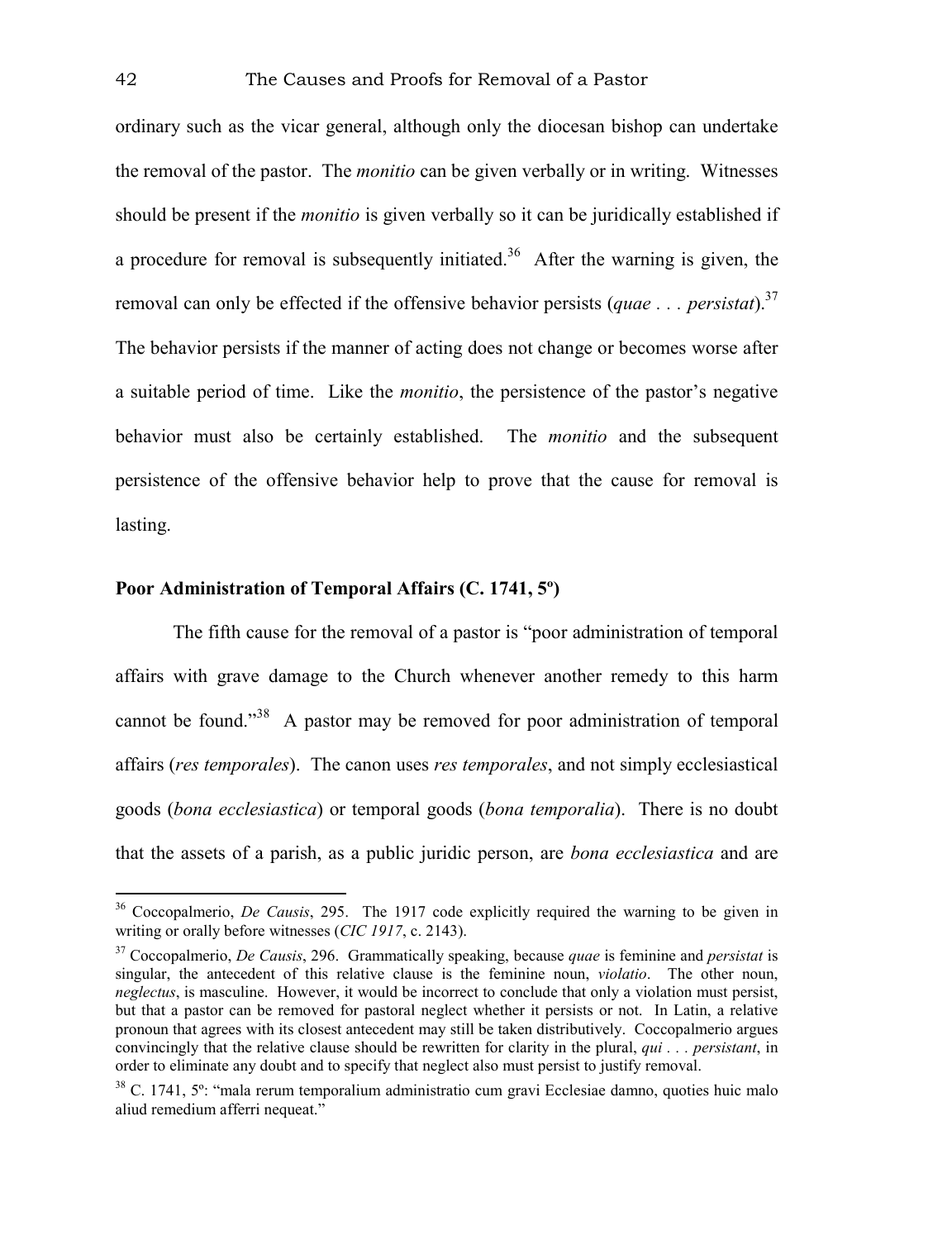governed by the canons of book five of the code.39 However, *res temporales* is a broader concept and encompasses the manner in which temporal goods are used. The temporal affairs of a parish should be rightly ordered so that the assets of the parish are protected, but also so that the acquisition, retention, administration, and alienation of those goods are done with integrity and according to canon law and civil law.<sup>40</sup> For example, a pastor who defrauds people to raise money may increase the temporal goods of his parish, but he is a poor administrator of its temporal affairs because he acts in a dishonest way.

A pastor may be removed for poor administration (*mala administratio*). *Mala administratio* includes any violation of the law, especially the canons of book five of the code, but also a violation of particular law or the statutes of the parish. *Mala administratio* includes both positive acts that harm the financial standing of the parish, and negative acts of the omission of some required act of diligence for the protection of the goods of the parish. A positive act of harm to parochial goods can render the pastor's ministry harmful, just as a negative act of omission can render the pastor's ministry ineffective. *Mala administratio* may include other acts not proscribed by law. For example, a pastor demonstrates poor administration if he takes an action that is licit, but imprudent and results in some financial harm.<sup>41</sup> A

 $39$  C. 1257 §1.

<sup>40</sup> Canon 1284 §2, 3º mentions the importance of observing civil and canon law. The purpose of *res temporales* is mentioned in other canons: Canon 225 §2 speaks of the obligation of the faithful to imbue and perfect the order of temporal affairs (*res temporales*) with the spirit of the gospel. Canon 768 §2 makes reference to the obligation of those who preach to make known the doctrine set forth by the magisterium concerning the right ordering of temporal affairs (*res temporales*) according to the plan established by God.

<sup>41</sup> Coccopalmerio, *De Causis*, 297.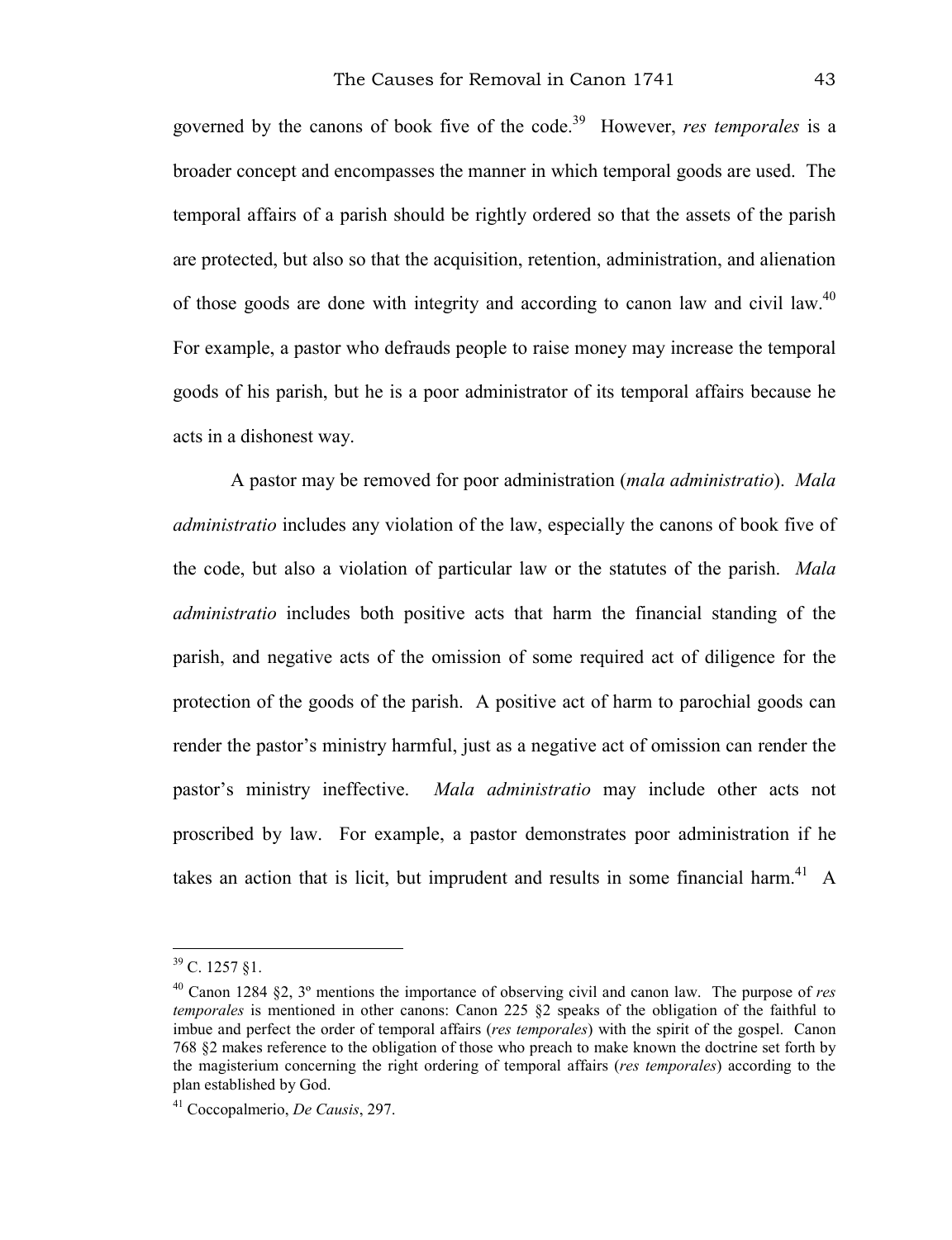pastor may be a poor administrator if he causes the parish to go into debt by regularly spending more money than the parish receives.

The fact that a parish has decreasing revenues or rising debts does not automatically prove that the pastor has been a poor administrator. It may happen that a parish cannot avoid losing money if its membership is declining, the cost of maintaining old parish buildings is rising, or the support of a parochial school draws upon the parish reserves. While consistently declining revenues is a cause for concern and may require serious action, this fact alone does not automatically mean that the pastor is guilty of *mala administratio*.

Because of the many responsibilities of the pastor, the day-to-day administration of financial matters is often handed over to another knowledgeable person, such as a parish bookkeeper. Even if the bookkeeper handles the financial recordkeeping, the pastor is still responsible for overseeing the administration of the temporal affairs of the parish. A pastor is responsible for the *mala administratio* of the parish's assets if he hires an unqualified bookkeeper or fails to discipline a bookkeeper after discovering some act of mismanagement.<sup>42</sup>

As with any cause for removal, the *mala administratio* must be grave to justify removal. For example, a pastor who invalidly alienates the stable patrimony of a parish commits a grave violation of the law, while a pastor who fails to prepare the recommended budget does not commit a grave offense.<sup>43</sup> However, this cause for removal requires that the *mala administratio* must also result in grave damage to the

 $42$  Ibid., 298.

<sup>43</sup> Cc. 1284 §3 and 1291.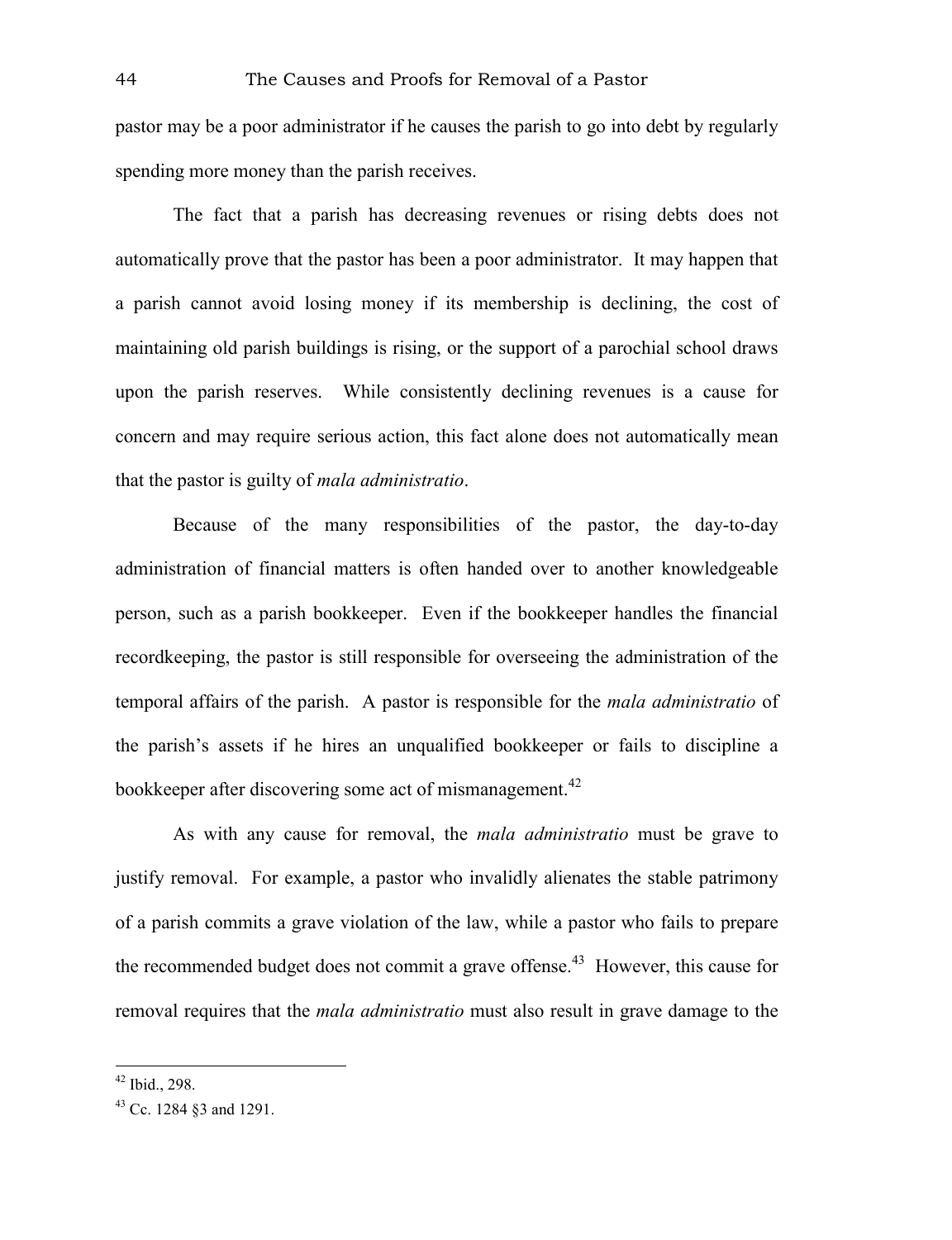Church (*cum gravi Ecclesiae damno*). The *damnum* must be grave such that removal is required for the sake of the parish and consequently for the good of souls. The *damnum* must be proven by means of objective and demonstrable evidence. It is necessary to prove not only that damage has been done, but that there is also a cause and effect relationship between the *mala administratio* of the pastor and the *damnum* suffered by the Church. For example, a pastor might invalidly alienate some parish property, but the transaction might be very beneficial to the parish. In this case, the pastor is guilty of poor administration and may be subject to a penalty, but removal is not warranted because the parish suffered no harm. The diocesan bishop judges whether the damage is proven and sufficiently *gravis* to warrant removal.

The grave damage must be done to the Church (*Ecclesia*). With respect to temporal goods, the term *Ecclesia* in book five of the code refers to any public juridic person.44 Therefore, a pastor may be removed for poor administration of temporal affairs which has caused grave harm to any public juridic person, including his parish or his diocese. In most circumstances of financial negligence, the grave damage will directly affect the parish. However, a pastor may be removed if grave damage was done to the diocese or another public juridic person in the Church, even if the parish suffered no harm.<sup>45</sup> For example, the diocese might suffer if a pastor's willful negligence results in a sizeable insurance claim from a self-insured diocesan fund that depletes diocesan assets and leads to dramatically higher insurance premiums for every other parish in the diocese.

 $44$  C. 1258.

<sup>45</sup> Coccopalmerio, *De Causis*, 298.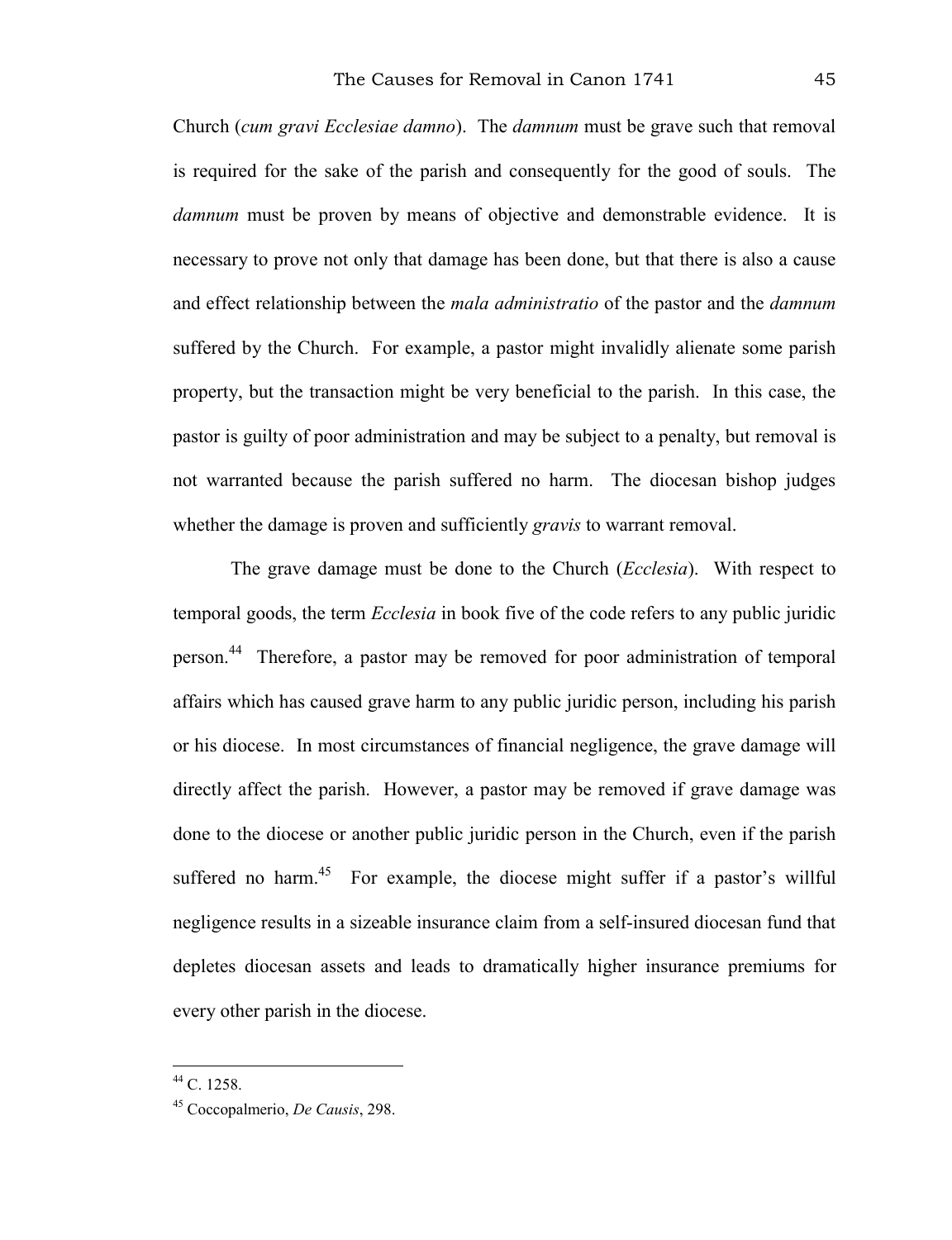If the entity that suffered the grave harm was not a public juridic person, the diocesan bishop should demonstrate how the pastor's poor financial administration has harmed the Church before he removes the pastor. It may be possible to argue that financial harm to a private juridic person constitutes harm to the Church, especially if the private juridic person performs a function essential to the Church's mission. For example, the financial harm might affect a Catholic hospital or a Catholic association that serves the poor which has been established as a private juridic person. If the financial harm was suffered by one or more private individuals, removal is justified under this cause only if the Church has also suffered actual harm. For example, the Church would suffer if the aggrieved party or parties brought a lawsuit against the parish or the diocese because of the pastor's actions. However, if a pastor's poor administration of another person's finances does not result in grave harm to the Church, the pastor cannot be removed under this fifth cause. Even so, the pastor's unscrupulous financial management might result in the loss of his reputation, which could lead to his removal under another cause.

Removal may be effected only when no other remedy to this harm can be found (*quoties huic malo aliud remedium afferri nequeat*). This provision distinguishes this fifth cause for removal from the neglect or violation of pastoral duties in the fourth cause. When the diocesan bishop notices that a priest fails in a pastoral duty, he must give him a warning before proceeding to removal. In the case of poor financial administration, the diocesan bishop must not simply warn the pastor,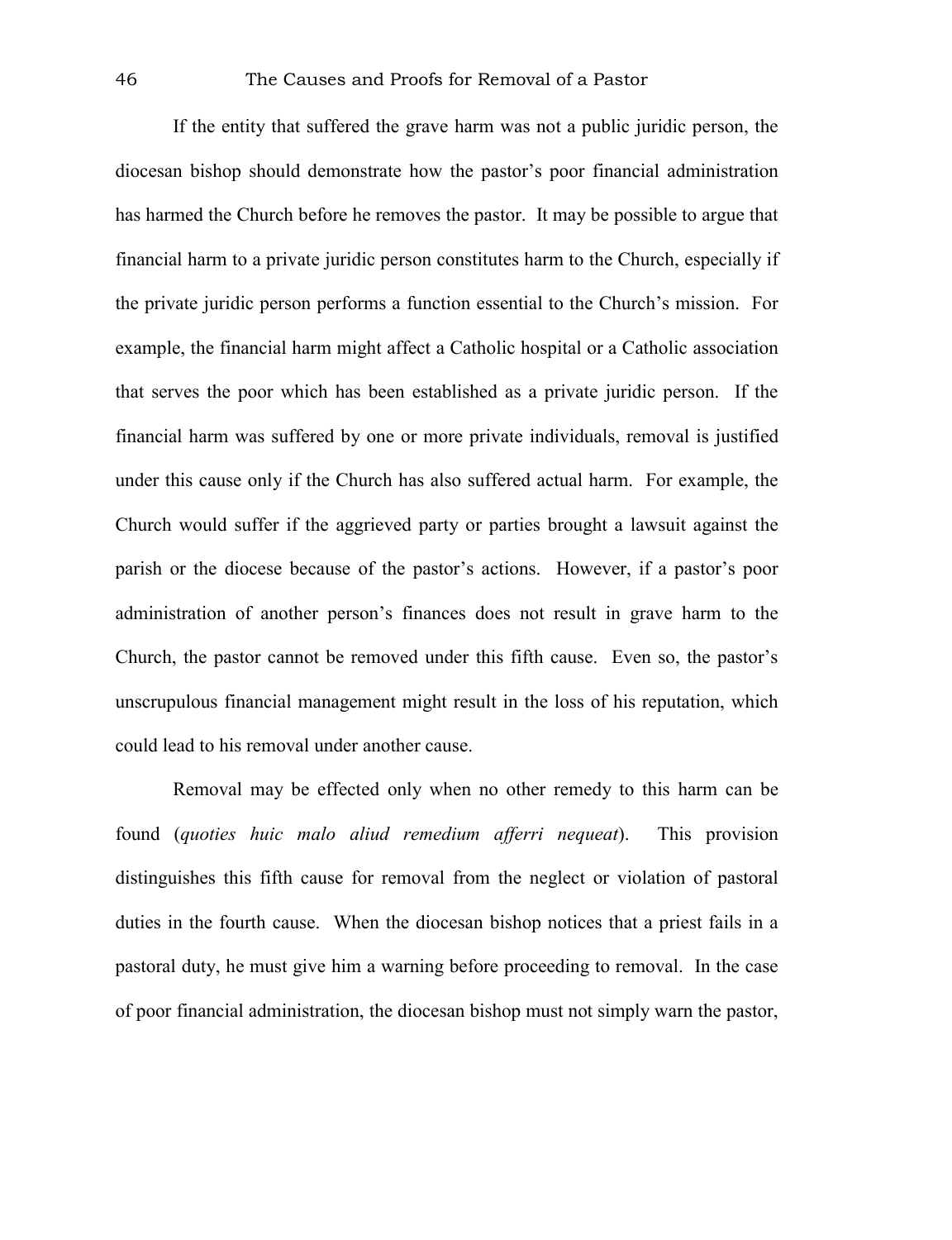but he must attempt to find another remedy before proceeding to removal.<sup>46</sup> Removal is to be a refuge of last resort.

One possible *remedium* could come from a professional audit or the assistance of an accountant. A pastor who is able to balance his books with the help of a qualified lay person may avoid removal. Another possible *remedium* is the appointment of an administrator or a parochial vicar to oversee the finances of the parish. A pastor who lacks financial skill may remain in office if his financial duties are cared for by another priest. The appointment of an administrator for parish finances is especially appropriate if the financially inept pastor is truly gifted in the other aspects of his ministry.<sup>47</sup> However, the pastor may object to this appointment and might refuse to relinquish his authority to administer the temporal goods of his parish which he has by office.<sup>48</sup> If the diocesan bishop attempts to appoint someone to help manage the finances, but the pastor refuses to cooperate, the bishop might conclude that no other remedy is possible and that the pastor must be removed.

It may be that no *remedium* whatsoever is possible because of the nature of the grave harm. If the harm has occurred because of a one-time fault that cannot be reversed, there may be no other solution. For example, a pastor may pay a large amount to a disreputable contractor for a building project. If the pastor's negligence to heed legitimate warnings about the contractor or his failure to insure his project results in the irrevocable loss of millions of dollars, there may be no possible remedy

<sup>46</sup> Marzoa, 2118.

<sup>47</sup> Coccopalmerio, *De Causis*, 299. Ineptitude in financial matters might also be treated under the second cause for removal if the focus is on the ineptitude of the pastor and not the financial harm to the parish.

<sup>48</sup> Cc. 532 and 1279 §1.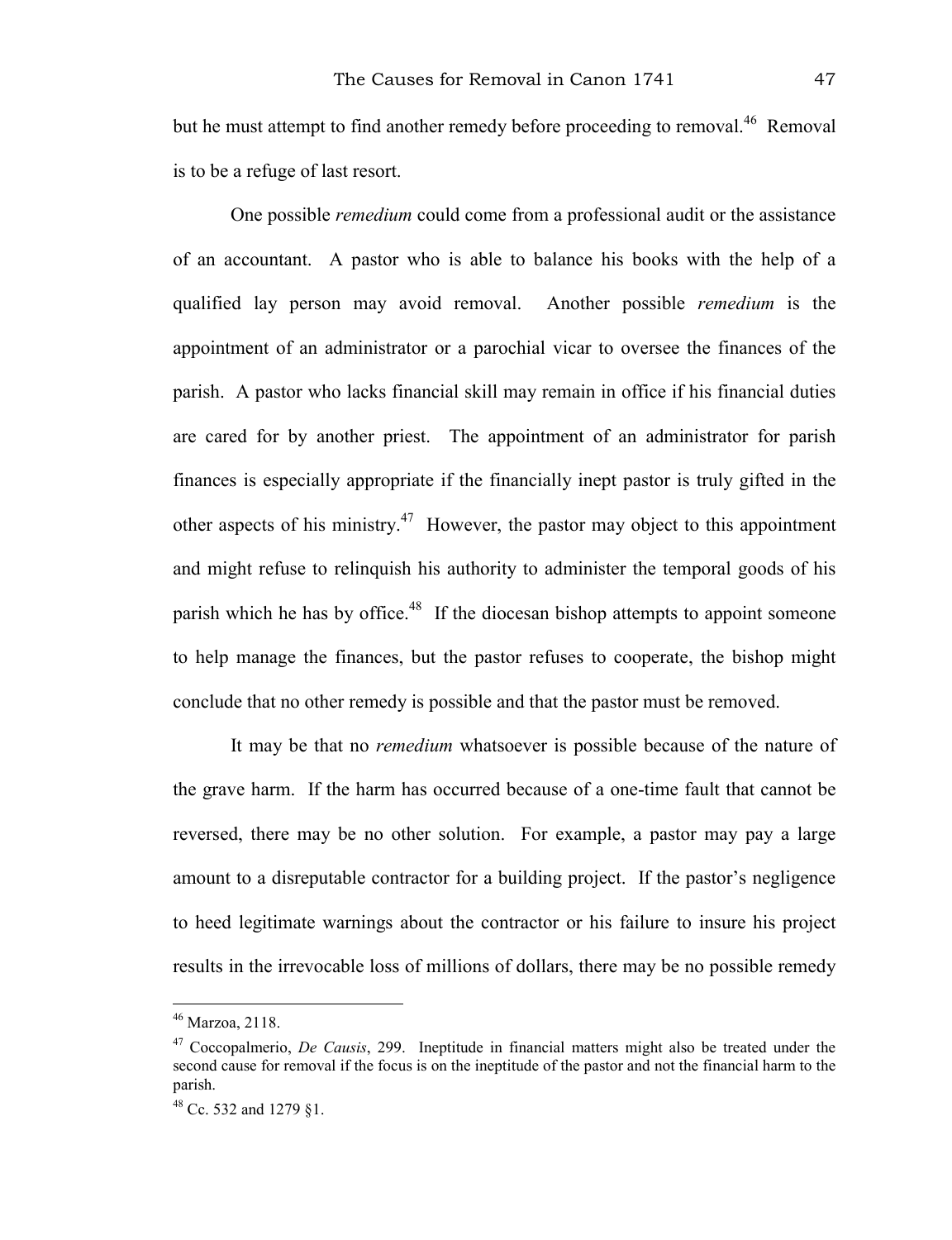to this poor administration. If there is no alternative solution, the diocesan bishop should demonstrate the lack of a viable remedy before proceeding with the removal.

#### **Other Possible Causes**

Because the list of causes in canon 1741 is illustrative, there are theoretically other possible causes that might lead to the removal of a pastor. Many possible causes for removal were listed in the decree *Maxima Cura*, most of which are incorporated into the current code at least in a substantially equivalent form. One possible cause for removal not found in the current code is the pastor's disobedience of a precept of the ordinary in a grave matter.<sup>49</sup> Under the 1983 code, disobedience of a precept can result in the imposition of a just penalty.<sup>50</sup> However, disobedience should not be used for the removal of the pastor unless it can be proven that the act rendered the pastor's ministry gravely harmful or ineffective. Florentius Romita proposed other possible causes for the removal of a pastor in light of Vatican II: A pastor might be removed for failing to preserve parish unity, for resistance to the innovations of the Council, and for an inability to collaborate effectively within his parish, his vicariate, or his presbyterate.<sup>51</sup> These reasons, which were proposed before the 1983 code, are encompassed in the general scope of the first cause: a disturbance of ecclesiastical communion.

<sup>&</sup>lt;sup>49</sup> *Maxima Cura*, can. 1, 9°. A pastor might be removed if he disobeyed a precept that ordered him to avoid keeping inappropriate company with a person or a family, to care for the upkeep of his parish church, or to pay a parish tax.

<sup>50</sup> C. 1371, 2º. It may be possible to remove a pastor who disobeys a precept of his ordinary if his disobedience results in a disturbance of ecclesiastical communion by leading the faithful to question or reject the bond of hierarchical governance.

<sup>51</sup> Romita, 440-441.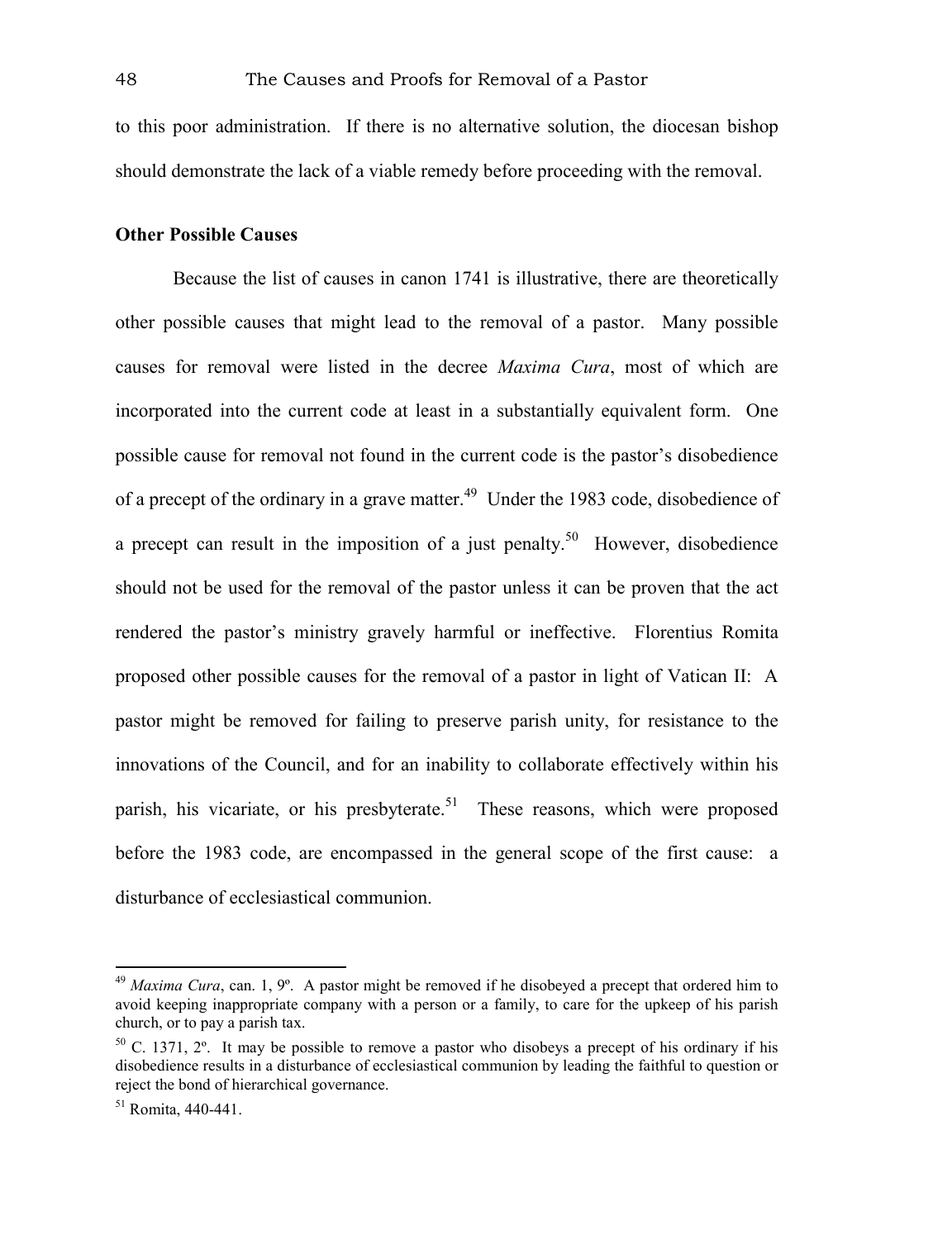The structure of the five causes in canon 1741 demonstrates that they address the possible reasons for the removal of a pastor in a systematic and comprehensive way. The first cause addresses the importance of the right relationship of the pastor with the church (ecclesiastical communion). The second and third causes address an inability to provide ministry. In the second cause, the inability is on the part of the pastor (infirmity or ineptitude), while in the third cause the inability is on account of the parishioners who cannot accept the pastor's ministry (loss of reputation or aversion). The fourth and fifth causes address a deficiency in the pastor's ministry. In the fourth cause, the pastor's deficiency is in relation to his pastoral duties, while in the fifth cause, the pastor's deficiency is in governing the temporal affairs of his parish.

While there may be other possible causes to remove a pastor, it is likely that any cause will fall within the general scope of one of the five causes already presented. Nevertheless, because these causes are illustrative, it is entirely legitimate to pursue the removal of a pastor for a reason not found in canon 1741 provided that it can be demonstrated that the cause is grave, lasting, and proven, and that the cause rendered the pastor's ministry harmful or ineffective.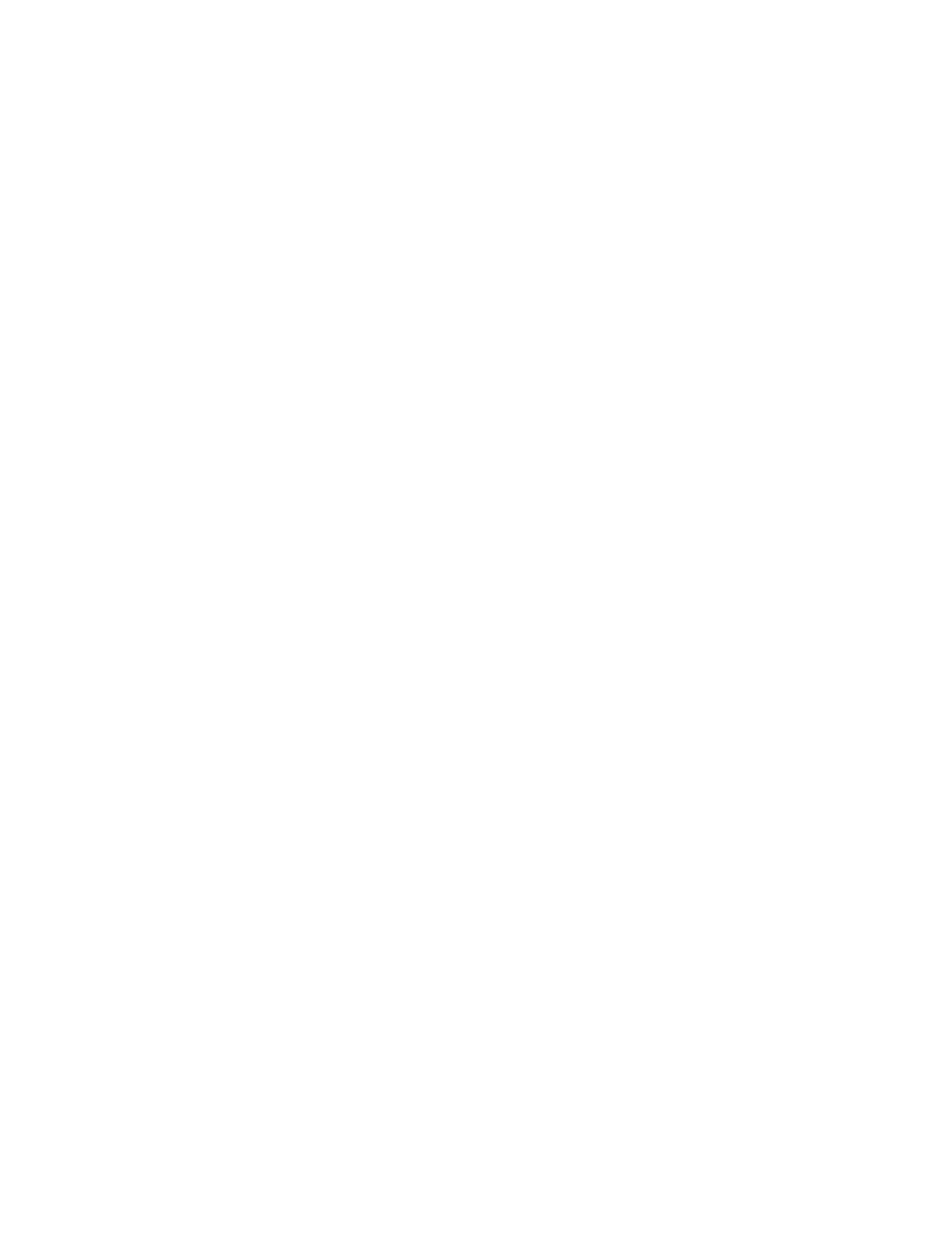#### **Chapter III: The Collection and Evaluation of Proofs**

The first two chapters considered the standards and causes for the removal of a pastor. This chapter considers the practical question of the manner of investigating the pastor's ministry. A pastor cannot be legitimately removed from office unless there is a cause for removal which is grave, lasting, and proven.<sup>1</sup> The removal of a pastor requires an investigation of the pastor's ministry which seeks to establish, by the collection of proofs, whether there is a cause sufficient for removal. This chapter will consider both the manner of instructing a cause for removal and the different types of proof that might be gathered in the instruction.

### **Part A: The Instruction of a Cause for Removal (C. 1742 §1)**

Canon 1742 begins with a brief conditional clause, "If the instruction which was carried out has established the existence of one of the causes mentioned in can. 1740."2 The canon begins with the mention of an instruction (*instructio*) by which the cause is proven. Although the canon does not describe this *instructio* in any

<sup>&</sup>lt;sup>1</sup> Daneels, 296. This passage was previously cited in the first chapter, footnote 11.

<sup>&</sup>lt;sup>2</sup> C. 1742 §1: "Si ex instructione peracta constiterit adesse causam de qua in can. 1740." This canon goes on to describe the procedural steps in the removal of a pastor after the instruction. The consideration of these procedural steps is beyond the scope of this thesis.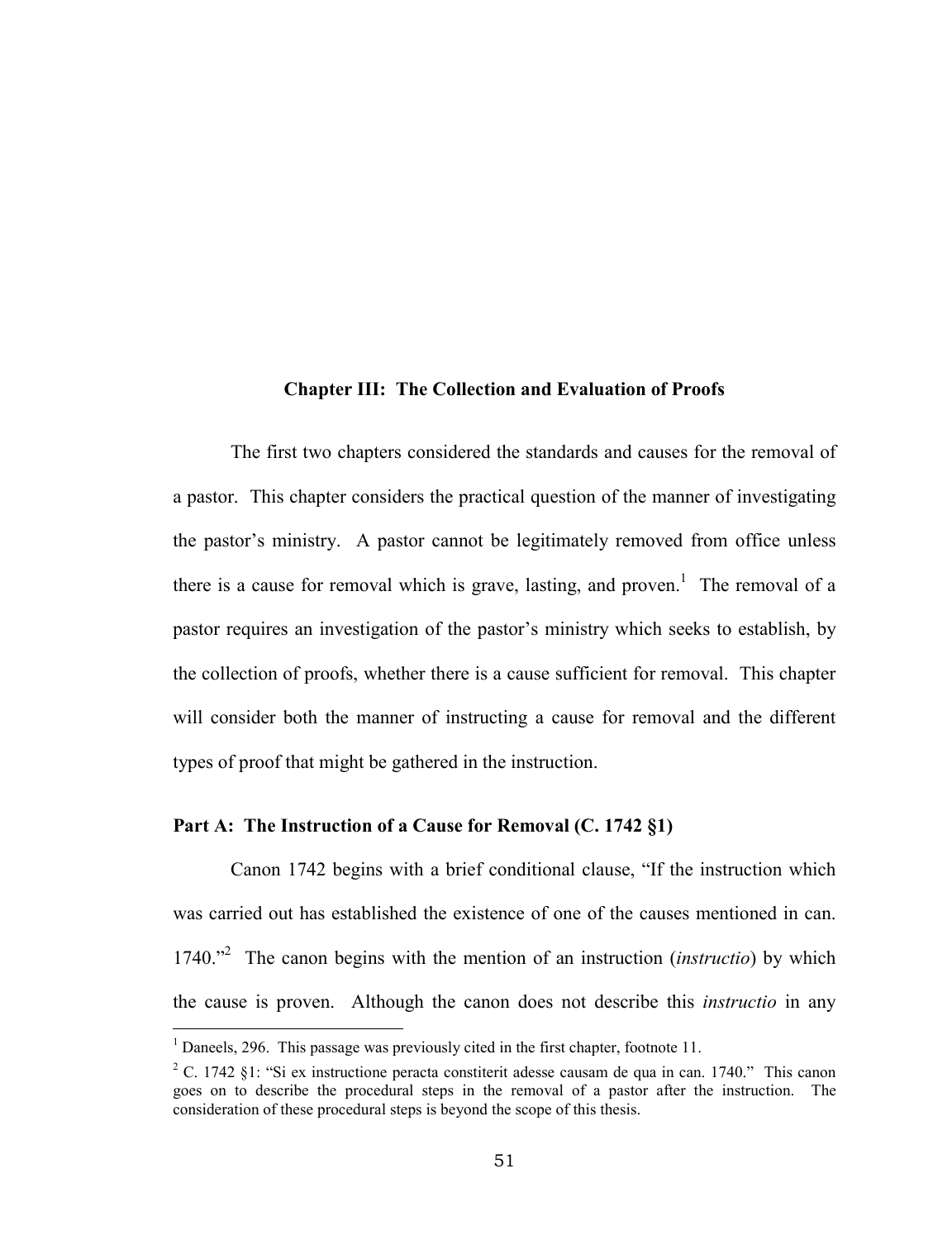further detail, it should be understood in light of other parallel references in the code to an instruction.<sup>3</sup>

There is a verbal similarity between canon 1742 §1 and canon 1428 §1. In the procedure for the removal of a pastor, canon 1742 §1 describes the steps after "the instruction has been carried out (*instructione peracta*)." In a trial, canon 1428 §1 describes the role of an auditor who has been designated by a judge to "to instruct the case (*ad causae instructionem peragendam*)." Both of these procedures require an *instructio* which must be carried out (*peragere*) to establish the facts of the case.<sup>4</sup> In a trial, the presiding judge (*praeses*) may instruct the case personally or designate an auditor who is known for his or her good character, prudence, and doctrine. The auditor collects the proofs according to the mandate of the judge, and hands them over to the judge.<sup>5</sup> In a procedure of removal, the diocesan bishop takes the place of the *praeses*. 6 While the diocesan bishop can theoretically instruct the case personally, it is more likely that he will designate another person of good repute to carry out the instruction. The delegate who instructs the case should be a priest with some knowledge of canon law, although a degree in canon law is not required.<sup>7</sup>

 $<sup>3</sup>$  C. 17.</sup>

<sup>4</sup> Marzoa, 2119.

 $5$  C. 1428 §§1-3.

 $6$  Only the diocesan bishop is competent to decide the removal of a pastor from ministry (see c. 1740). The entire procedure for removal depends upon his judgment.

 $<sup>7</sup>$  There is no explicit requirement that a priest be chosen to instruct a case for the removal of a pastor.</sup> However, in any case in which a priest's reputation might be harmed, the notary must be a priest (c. 483). By extension, it is fitting for the instructor in a case of removal to be a priest. See Barbara Anne Cusack, "Title III: The Internal Ordering of Particular Churches (cc. 460-572)" in *New Commentary on the Code of Canon Law (hereafter New Commentary)*, ed. John P. Beal et al. (New York/Mahwah, NJ: Paulist Press, 2000) 637. A delegate who has some knowledge of canon law will be able to insure that the procedure is carried out correctly.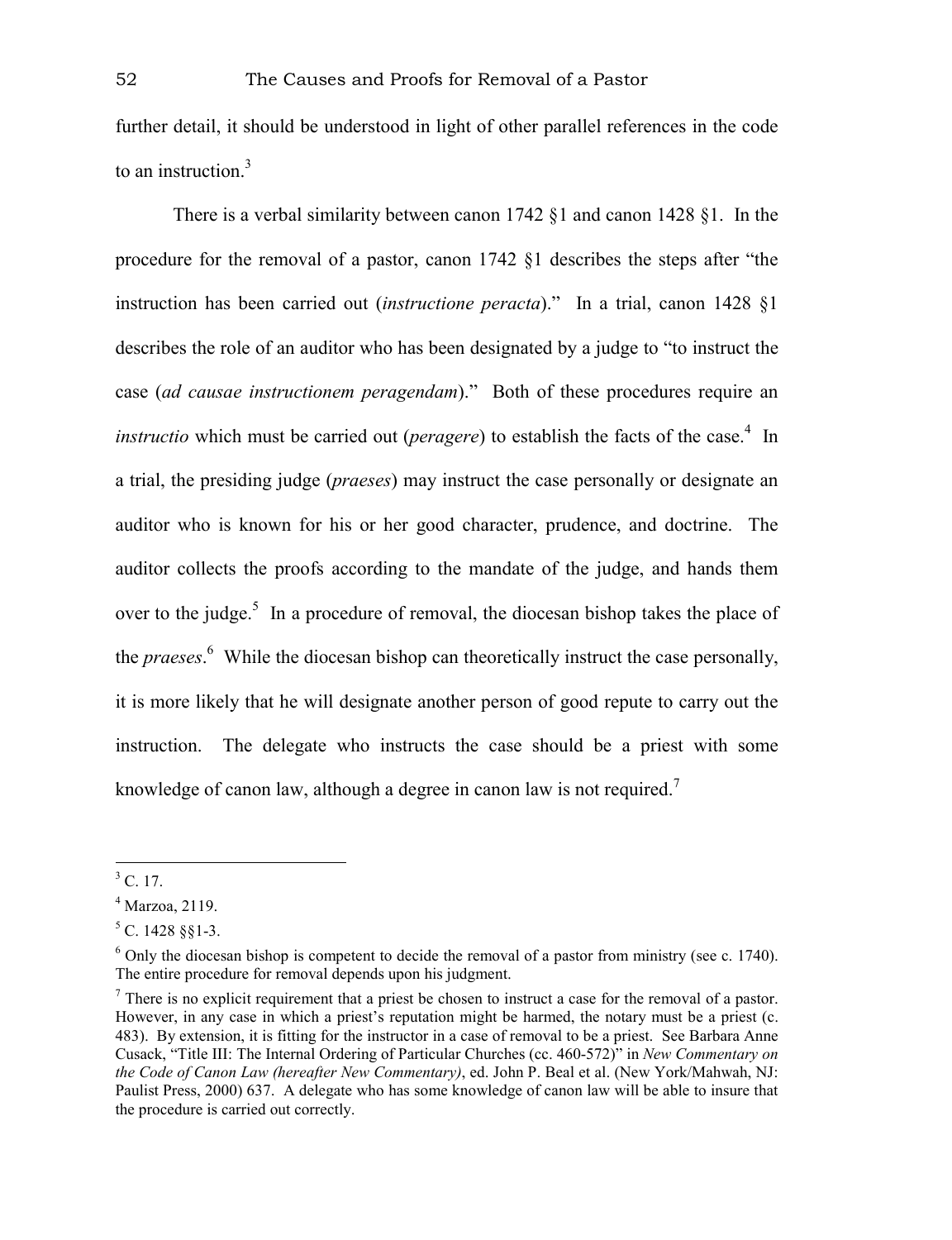Several commentators suggest interpreting the *instructio* in canon 1742 §1 in light of the preliminary investigation (*investigatio*) mentioned in canon 1717.<sup>8</sup> At first, there appear to be some significant differences between these two procedures. The preliminary *investigatio* takes place before a penal process and examines the actions of the accused to determine whether the accused has committed a delict and is imputable for it. The *instructio* in a removal procedure is not part of a penal process and examines a pastor's ministry to determine whether the pastor should be removed from office. Even the terminology carries a different connotation since an *investigatio* connotes the searching (*vestigare*) for the truth, while an *instructio* connotes the building (*struere*) of a case.

However, there are many more similarities than differences between the *instructio* in canon 1742 §1 and the *investigatio* in canon 1717. There is an indirect connection because of the fact that the one who conducts a preliminary investigation has the powers of an auditor.<sup>9</sup> The mention of an auditor links the investigation in canon 1717 with the role of the auditor in the instruction in canon 1428 §1. The similarity in terminology between canon 1428 §1 and canon 1742 §1 has already been observed.

Even so, there are other direct similarities between the preliminary *investigatio* and the *instructio* in a procedure for removal. Both procedures are initiated only after there is evidence of something bad, whether a committed delict or

<sup>&</sup>lt;sup>8</sup> Marzoa, 2119. Sweeny, 217. Grocholewski, 223. Thomas J. Paprocki, "The Method of Proceeding in Administrative Recourse and in the Removal or Transfer of Pastors (cc. 1732-1752)" in *New Commentary*, ed. John P. Beal et al., 1841. While each of these authors advocates interpreting the *instructio* in light of canon 1717, only Marzoa advocates also interpreting the *instructio* in light of canon 1428 §1.

 $^9$  C. 1717 §3.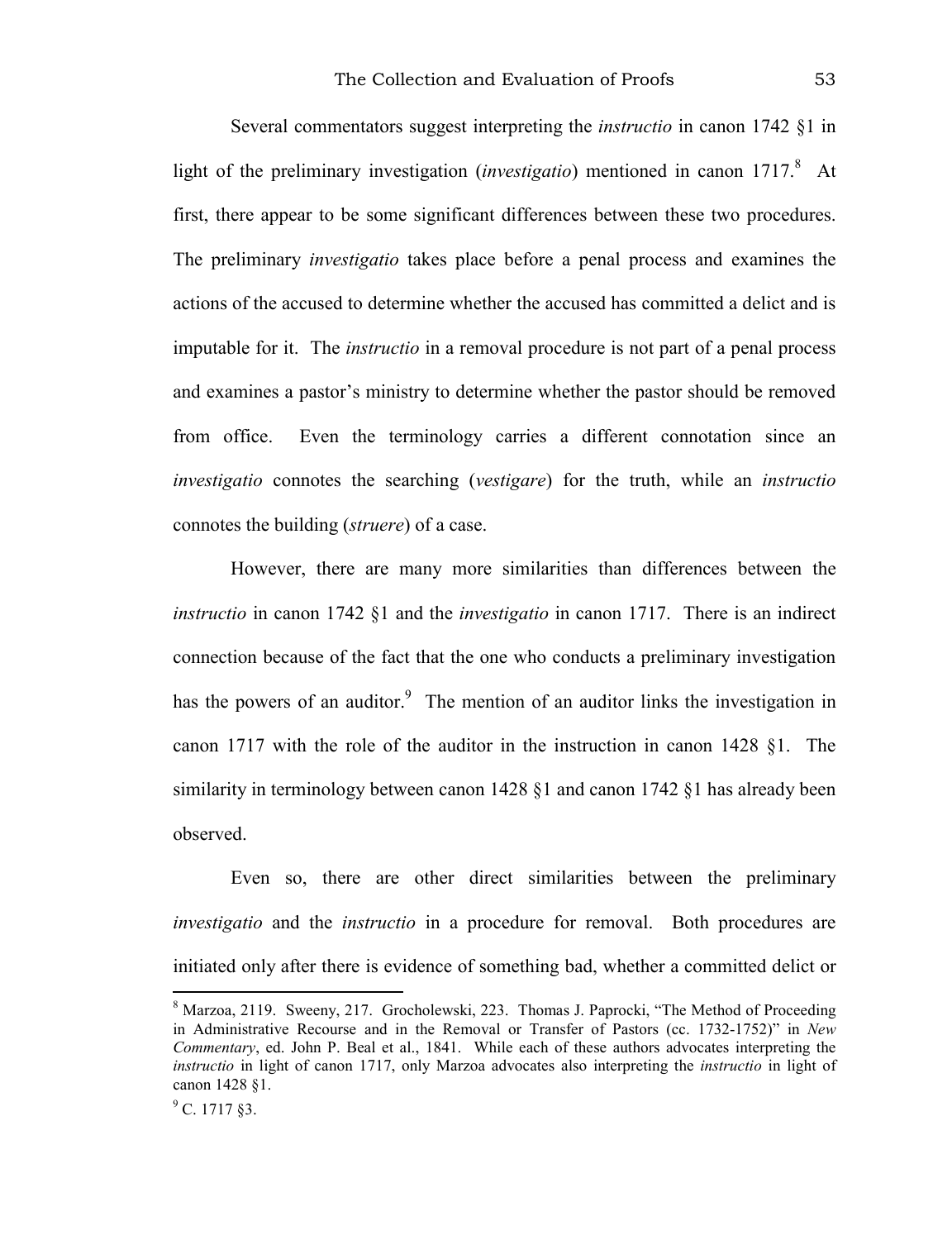poor pastoral ministry. Both procedures are undertaken to bring about a corrective action, whether through the imposition of a penalty or through removal from office. Both procedures are under the direction of the ordinary or his delegate who, like an auditor, is responsible for gathering evidence. While both procedures are relatively unstructured, the delegate in each procedure is confined to a narrow focus when gathering proofs and should not engage in a fishing expedition for unrelated evidence. Both procedures can take place prior to the notification of the concerned party. In the penal process, the accused is cited only after the preliminary investigation is completed;10 in a procedure for removal, the diocesan bishop must inform the pastor of the cause for removal and allow him to inspect the acts of the case only after the instruction of the cause is completed, and a determination has been made that the cause for removal has been proven.<sup>11</sup> While the diocesan bishop may inform the pastor that he has initiated an instruction for the pastor's removal, he is not bound to  $\omega$  so.<sup>12</sup>

The *instructio* in canon 1742 §1 should also be considered in relation to canon 524 and the *investigatio* into the suitability of a newly appointed pastor. Before a diocesan bishop appoints a pastor, he is to make a judgment about the priest's suitability and is to "conduct appropriate investigations (*aptasque investigationes* 

 $10$  The citation of the accused is not mentioned in the preliminary investigation (cc. 1717-1719) but is required in an extra-judicial administrative process (c. 1720) or a judicial process (see c. 1723). The citation of the accused is also required before imposing a cautionary restriction on the accused (c. 1722).

<sup>&</sup>lt;sup>11</sup> Cc. 1742 §1 and 1745,  $1^\circ$ .

 $12$  Paprocki indicates that the diocesan bishop may inform the pastor about the investigation into his possible removal, although this is optional. See Paprocki, 1848.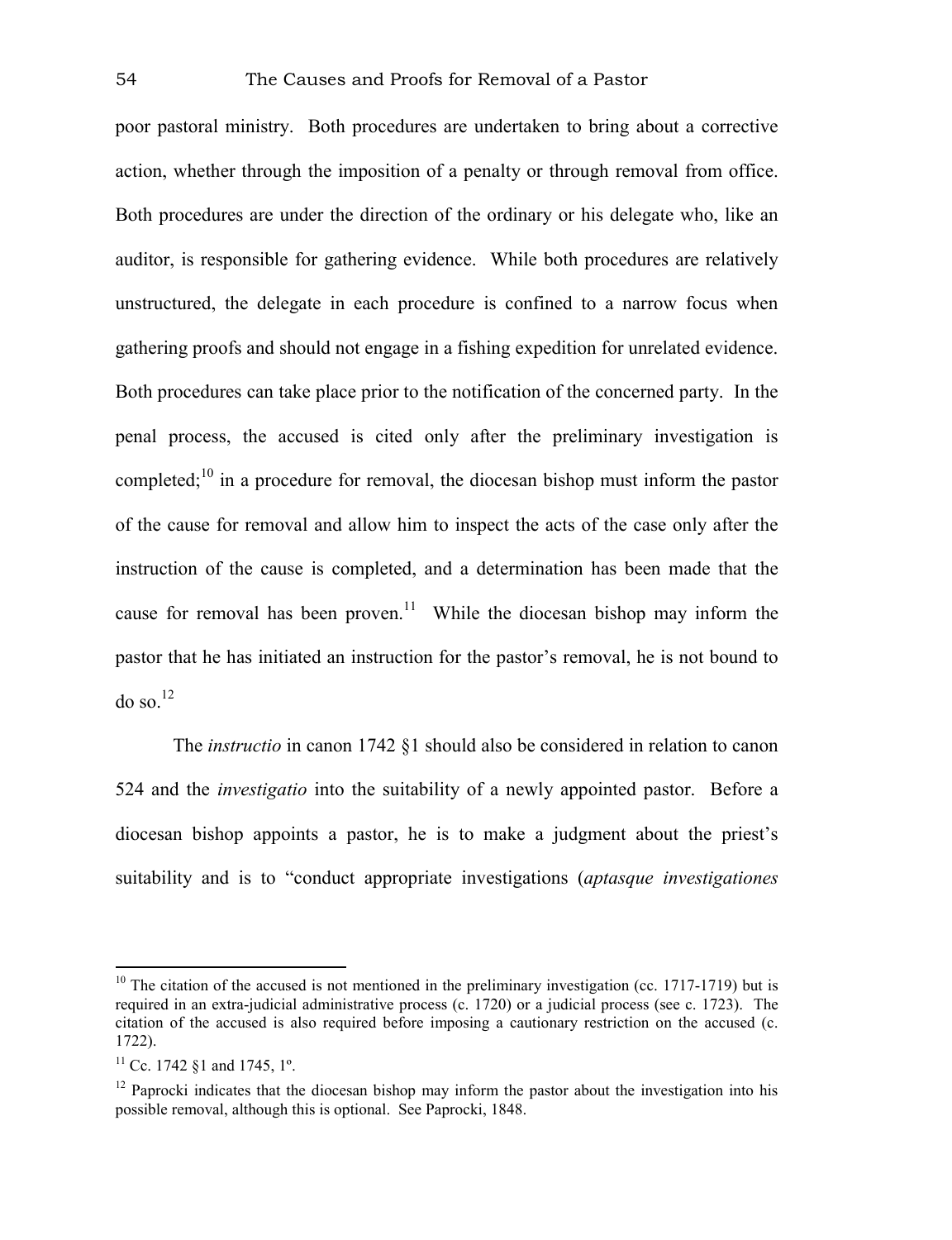*peragat*)."13 The *investigatio* that is to be carried out (*peragere*) requires the bishop to hear the vicar forane and anticipates that the bishop may also hear other priests and lay persons before appointing a pastor. This canon has two implications for the *instructio* in a cause for removal. First, the persons who may be consulted before the appointment of a pastor (vicar forane, others priests, and lay persons) may also be appropriate witnesses in the removal of the pastor. Second, the results of the *investigatio* prior to the appointment of a pastor may provide a useful benchmark for evaluating the pastor's ministry in the procedure for removal.<sup>14</sup> The tensions in a parish may be attributable to a pastor's detrimental ministry if the parish was relatively peaceful when the pastor was appointed (i.e., at the time of the *investigatio* described in canon 524), but has become contentious as his removal is considered (i.e., at the time of the *instructio* described in canon 1742 §1). Similarly, a pastor's ineptitude may be demonstrated if his suitability was proven at the time of his appointment, but the investigation for removal showed a loss of his mental or physical abilities.

### *The Right of Defense and Right to a Good Name*

In a penal process, the accused always enjoys the right of defense. The right of the pastor to challenge the evidence against his ministry in the cause for his removal is similar, but not identical, to the right of defense in a trial. A removal procedure does not put the pastor personally on trial, but it does subject his pastoral ministry to scrutiny. When a pastor is removed for harmful or ineffective ministry,

 $^{13}$  C. 524.

 $14$  The investigation before the appointment of the pastor should consider the state of the parish, the needs of the parish, and the desired qualities in the new pastor. See Coccopalmerio, *De Paroecia*, 120.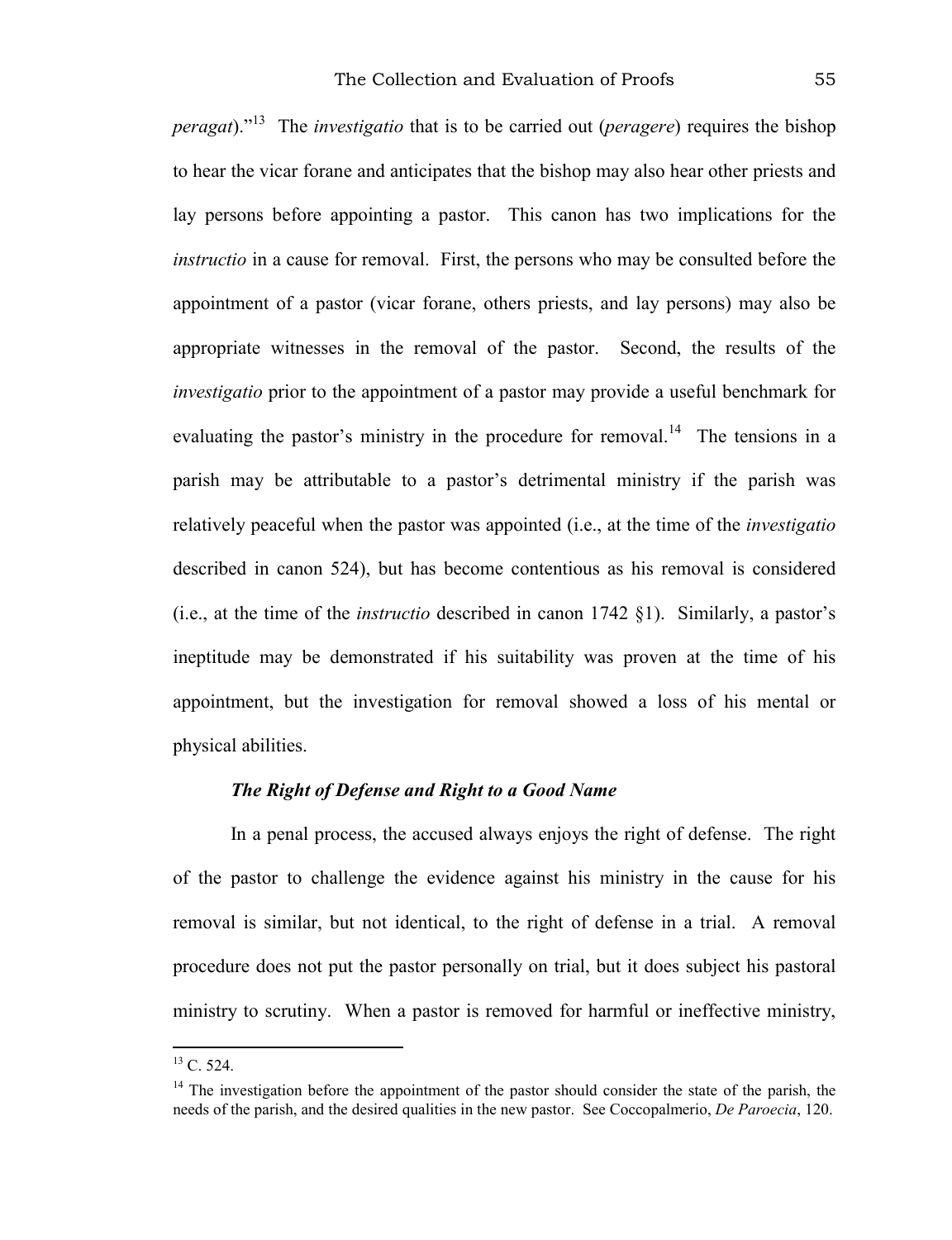his reputation will necessarily suffer. As the pastor has a right to protect his reputation from illegitimate harm, he necessarily has a corresponding right to defend his pastoral ministry. $15$ 

The rights of the pastor to defend his ministry are analogous to the rights of the accused in a penal process. In a penal case, the accused is permitted to know the charge against him, examine the proofs, challenge the evidence, and present his own contrary evidence. In a removal case, the pastor can claim the exercise of corresponding rights. The pastor has the right to be informed of the causes and reasons for removal at the time of the bishop's paternal persuasion. The pastor has the right to inspect the proofs and propose a defense, if he objects to the cause for removal.<sup>16</sup>

Whether or not the diocesan bishop has chosen to inform the pastor that he has initiated an *instructio* into the pastor's possible removal, care must be taken to protect the pastor's right to defend his ministry. During the instruction of a contentious trial, the judge will make several decisions regarding proofs that are to be accepted and the proofs that are to be rejected. In each of these decisions, the parties have the right to raise incidental questions when they disagree with the judge's decision. These questions are to be decided by the judge as quickly as possible (*expeditissime*), and do not admit of appeal.<sup>17</sup> Even though the judge's decision is final, a judge must weigh his decisions prudently and fairly in order to avoid irremediable nullity of sentence

<sup>1</sup>  $15$  C. 220.

<sup>16</sup> Cc. 1742 §1 and 1745, 1º.

<sup>&</sup>lt;sup>17</sup> Cc. 1527 §2, 1589 §1, and 1629, 5°.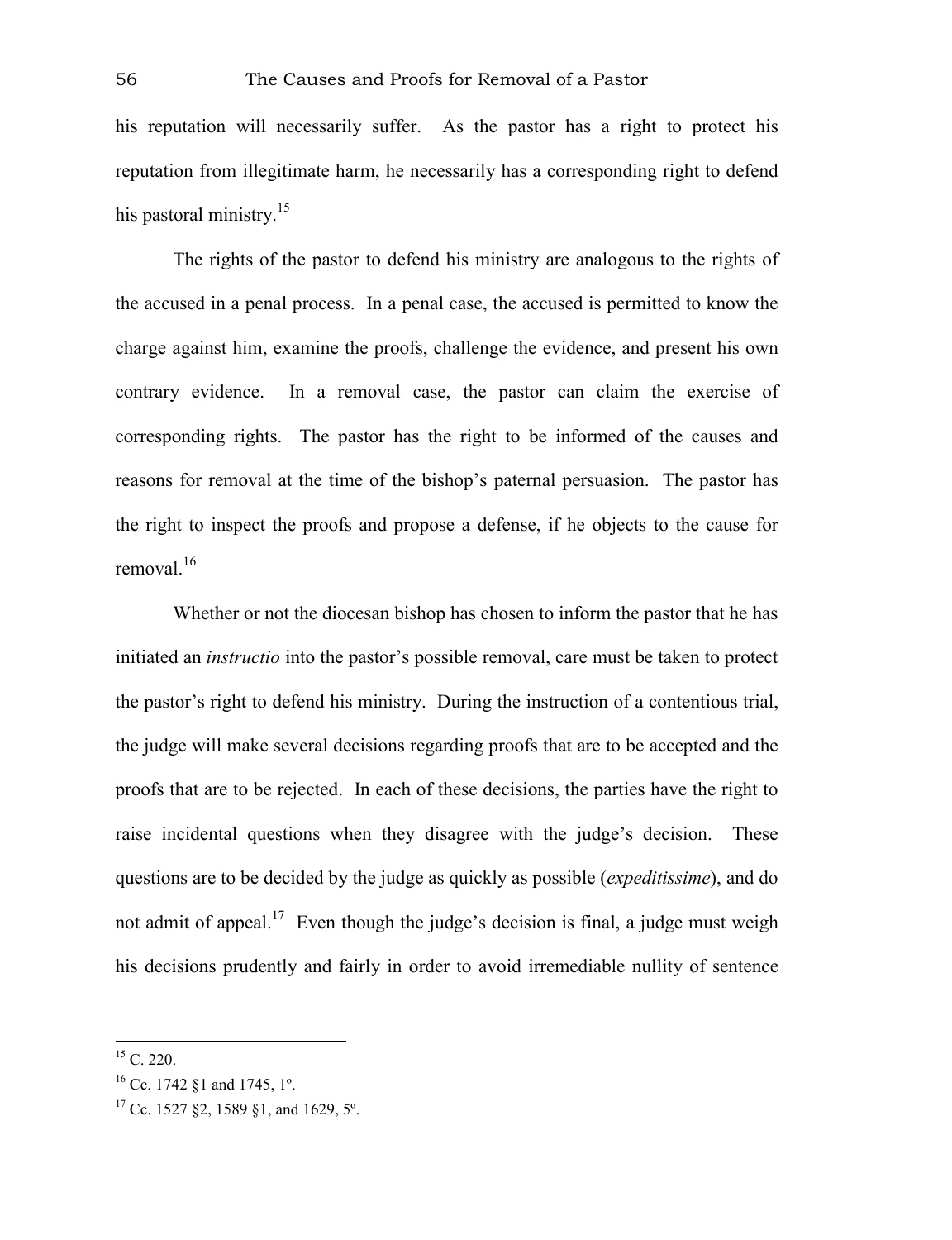should his decisions result in the denial of the right of defense.<sup>18</sup> If the pastor is aware of the *instructio* into his possible removal from office, the delegate should carefully consider any actions or exceptions raised by the pastor in order to protect his right of defense. The delegate should decide any incidental questions raised by the pastor *expeditissime* and may decide to accept or reject a proof even over the pastor's objections. On the other hand, if the pastor is unaware of the *instructio* into his removal, the pastor will not be able to raise any incidental questions during the *instructio*. In this case, the diocesan bishop must carefully consider the objections which the pastor makes in his written report after he has seen the acts.<sup>19</sup> The probative value of the proofs must be weighed, giving carefully consideration to the objections raised by the pastor, before reaching a decision about his removal.<sup>20</sup> Whether the pastor is informed of the *instructio* or not, his right of defense must be respected.

In the *instructio* of a cause for removal, the delegate must take care not to endanger the pastor's good name.<sup>21</sup> In practice, the care required to avoid harming the pastor's name will likely be one of the most difficult aspects of the *instructio*. The pastor's good name may already be impaired, especially if the pastor's removal is considered in light of the loss of his good reputation. The initiation of an *instructio*

 $18$  C. 1620,  $7^\circ$ .

 $^{19}$  C, 1745,  $1^\circ$ .

<sup>&</sup>lt;sup>20</sup> The diocesan bishop must weigh with two other pastors both the proofs which support the removal of the pastor and the pastor's written defense before making a decision for or against removal (c. 1745,  $2^{\circ}$  and  $3^{\circ}$ ).

<sup>&</sup>lt;sup>21</sup> Cc. 220 and 1717 §2. This position is held by Daneels and Sweeny. See Daneels, 297, and Sweeny, 217. All those involved in a procedure for removal were bound by secrecy under the 1917 code (*CIC 1917*, c. 2144 §1).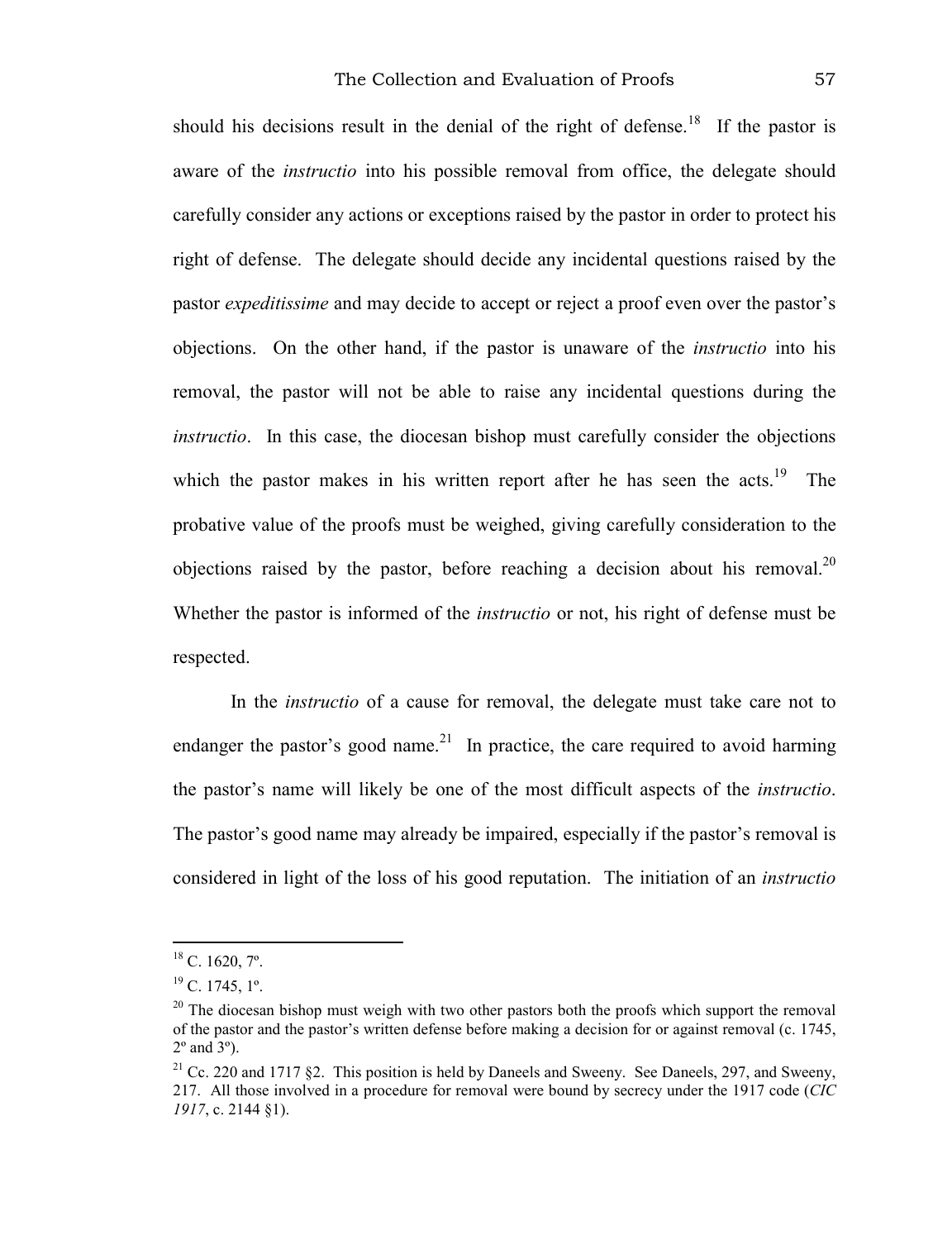into the removal of the pastor will likely cause the pastor's reputation to suffer even more. Nevertheless, the delegate must proceed with caution to avoid making the situation worse because of the manner in which he conducts his *instructio*.

#### **Part B: The Collection of Proofs**

The delegate's responsibility in the *instructio* is the collection of proofs. The collection of proofs is governed by canons 1526-1586, although some of the provisions of these canons must be adapted in the context of an administrative procedure for the removal of a pastor. In a trial, an auditor who instructs a case functions in the place of the judge and acts according to his mandate when collecting proofs. The auditor decides what proofs are to be collected and may exercise the prerogatives attributed to the judge in the canons on proofs.<sup>22</sup> Likewise in a procedure for removal, the delegate who investigates the ministry of the pastor functions in place of the diocesan bishop and acts according to the bishop's mandate. The delegate determines which proofs are to be collected. Because the delegate has the powers of an auditor, any powers attributed to the judge in canon 1526-1586 should also be applied to the delegate.<sup>23</sup> If the diocesan bishop has not given specific directions to the delegate, the delegate may exercise his own prudential judgment when instructing a cause for removal.

<sup>22</sup> C. 1428 §3. *Dignitas Conubii* clarifies this point for matrimonial cases. The term "judge" is to be understood as also referring to the auditor. See Pontifical Council for Legislative Texts, Instruction *Dignitas Conubii* Art. 155 §2 (Vatican City: Libreria Editrice Vaticana, 2005) 126.

<sup>23</sup> The noun *iudex* appears 58 times in canons 1526-1586.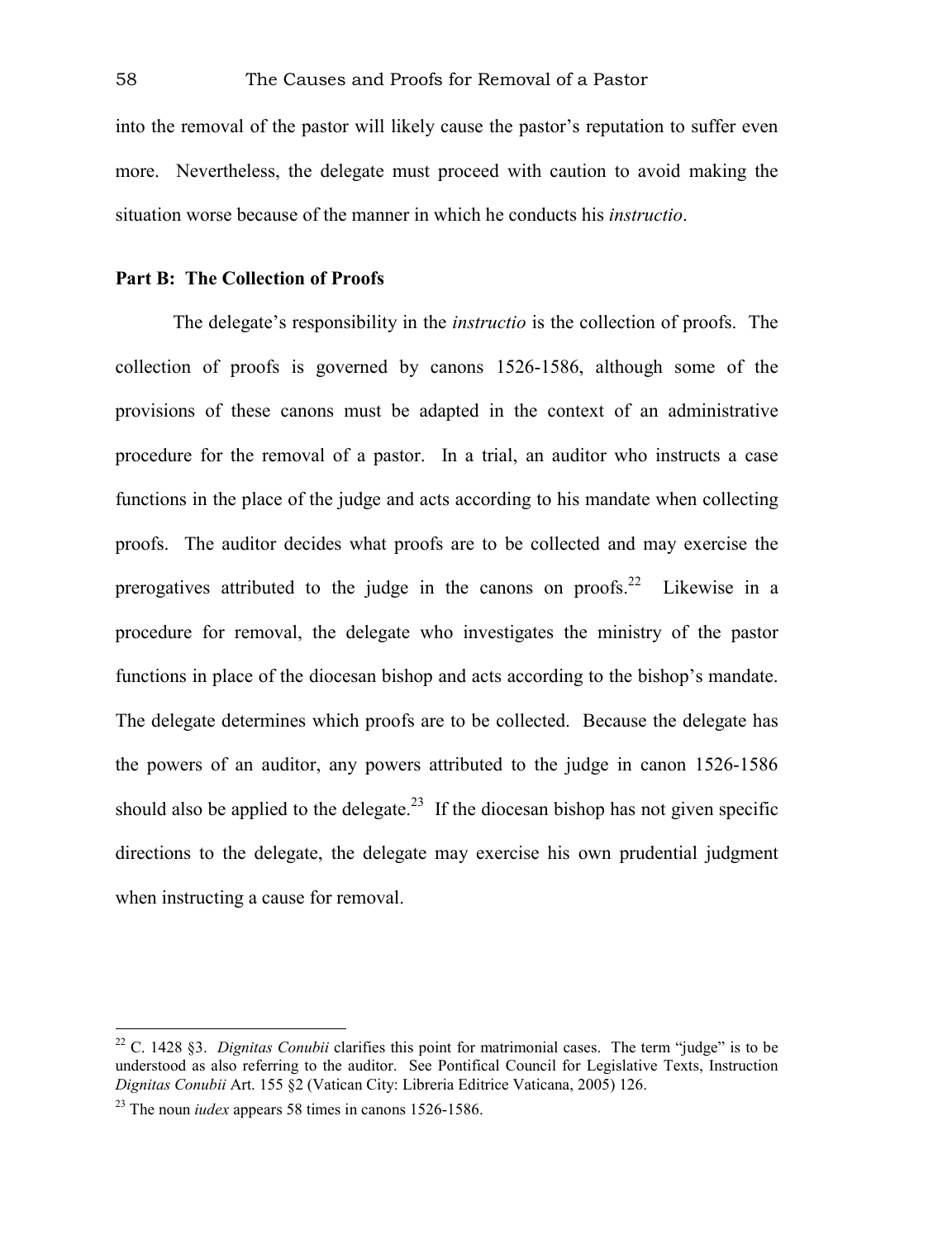## *The Declarations of the Pastor (Cc. 1530-1538)*

The judge can always question the parties in a trial, and so the delegate has the right to question the pastor about his ministry.<sup>24</sup> While the diocesan bishop is not obligated to inform the pastor that he has opened the instruction of the cause for his removal, the pastor will learn of his possible removal if the delegate decides to question him. In a penal process, the accused cannot be compelled to take an oath or confess a delict when giving testimony. In a procedure for removal, while the pastor is bound to answer the delegate's questions truthfully, the delegate should not compel the pastor to take an oath if the pastor is unwilling nor should he compel the pastor to answer a question that the pastor believes will incriminate him.<sup>25</sup> If the pastor refuses to respond to a question, the diocesan bishop may determine what inference should be drawn from his silence. $26$ 

The delegate is not required to hear the pastor in the course of his instruction, as the pastor will have the opportunity to defend his pastoral ministry and present any exculpatory proofs after he reviews the acts of the case. However, the delegate should hear the pastor during his instruction when it will better protect the pastor's right of defense. In some cases, the delegate may wish to hear the pastor in order to better understand the cause for removal. For example, if many parishioners have developed an aversion to the pastor because of a decision he made, it may be helpful to ask the pastor about his motives and actions to better understand whether a true and

 $^{24}$  C. 1530.

<sup>25</sup> Cc. 1531 §1 and 1728 §2. Cox, Craig A., "The Contentious Trial (cc. 1501-1670)" in *New Commentary*, ed. John P. Beal et al., 1671.

 $26$  C. 1531 §§1 and 2.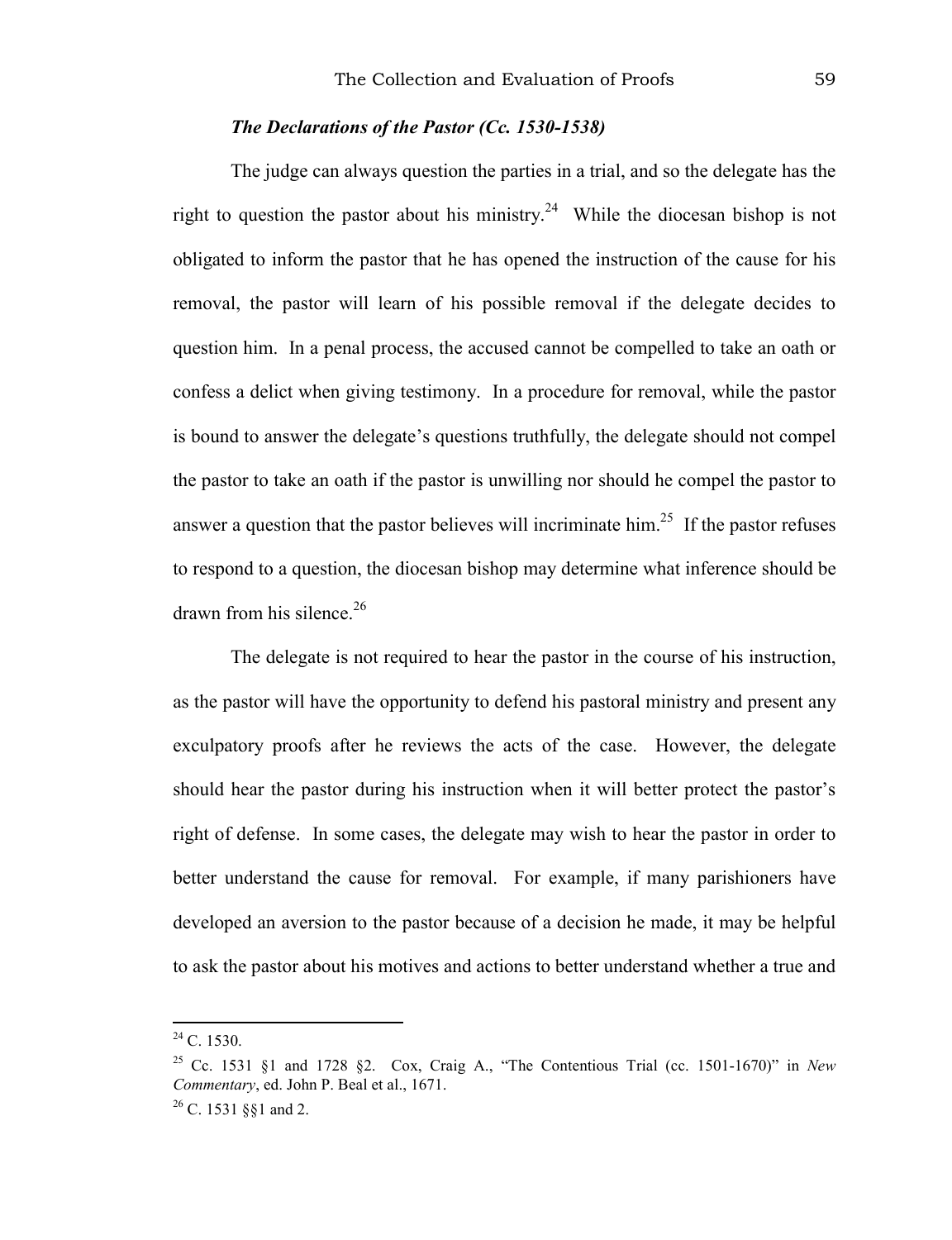lasting aversion exists in the parish. On the other hand, the delegate may be obligated to hear the pastor regarding a factual matter that must be established in the course of the instruction or regarding a detail that cannot be established without the pastor's testimony. For example, if a pastor is infirm, it may be necessary to inquire about the pastor's prescription medication and his medical prognosis. If a large amount of money is missing from the parish account, it may be necessary to question the pastor about this discrepancy in order to discover how the money was spent and whether or not the expenditure was legitimate.

When a pastor's testimony is being taken, he may voluntarily make a statement against his own interests or against his pastoral ministry. In a trial, a distinction is made between a judicial confession (a statement made against one's own interests before a judge concerning the matter of the trial) and an extra-judicial confession (any other statement made against one's own interests).<sup>27</sup> Because the investigation in the removal of a pastor is part of an administrative procedure and not a judicial process, it is not proper to speak of a "judicial" versus "extra-judicial" confession in this context. Rather, an analogy may be drawn with a confession made in the context of the instruction (an "instructional" confession) and a confession made prior to the instruction (a "pre-instructional" confession). Even if no declaration is sought from the pastor in the course of the investigation, it is still very likely that some "pre-instructional" declaration of the pastor will be relevant to the case. Before a diocesan bishop begins the procedure to remove a pastor, it is probable, and in some

 $27$  C. 1535. Cox, 1673.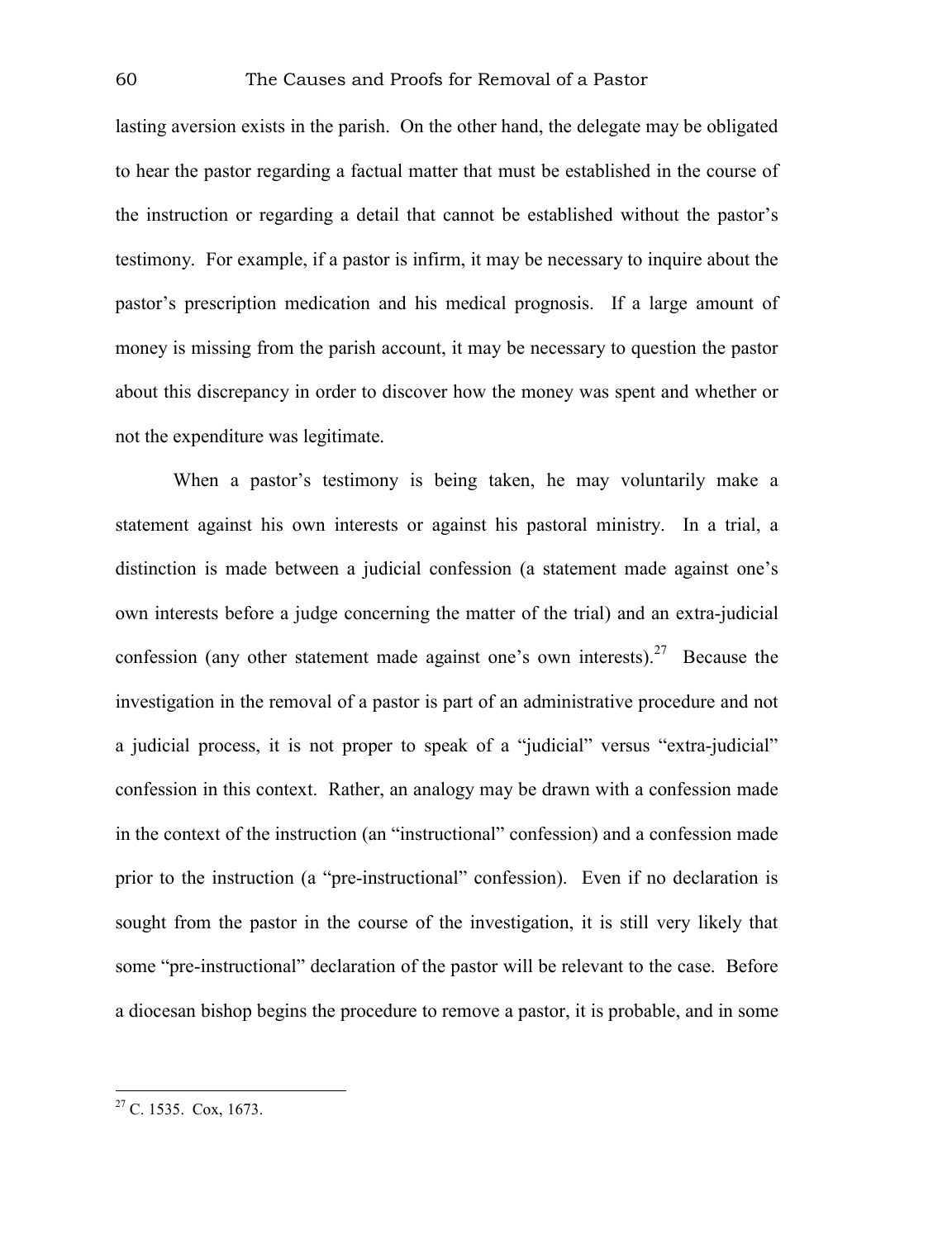cases mandatory, that the bishop previously intervene before removing the pastor. $^{28}$ Any declarations made by the pastor during this time, whether oral or written, may later be introduced into the acts in the cause for his removal. The diocesan bishop must weigh the probative value of these declarations, considering the time in which the pastor made the statement. If a pastor made one statement before his removal was contemplated (*tempore non suspecto*) and another statement in view of his possible removal (*tempore suspecto*), the diocesan bishop can give one statement greater probative value based on the circumstances of each statement.<sup>29</sup>

### *Proof through Documents (Cc. 1539-1546)*

Proof by means of documents is always permitted in any kind of trial, and may be useful in the procedure for the removal of a pastor.<sup>30</sup> Documents may have varying levels of probative value. A public document, whether civil or ecclesiastical, is considered to be fully probative with respect to what it directly and principally affirms. Other documents, which are private, must be evaluated to determine their probative weight. The probative value of a document depends, in part, on its authenticity.<sup>31</sup>

The delegate in a procedure for removal might collect several kinds of documents. Correspondence between the pastor and diocesan officials might be useful to establish that the diocesan bishop had warned a pastor about his violation or

 $^{28}$  A warning is required before removing the pastor who neglects his parochial duties (see c. 1741, 4°). Another remedy must be sought before removing a pastor for poor administration (see c. 1741, 5º).

 $29$  C. 1537. Cox, 1673. A judge in a marriage case may give greater probative weight to documents written at a non-suspect time. See *Dignitas Conubii*, Art. 186 §1.

 $30 \text{ C}$  1539

<sup>31</sup> Cc. 1541-1544. See also c. 1536 §2. Cox, 1675.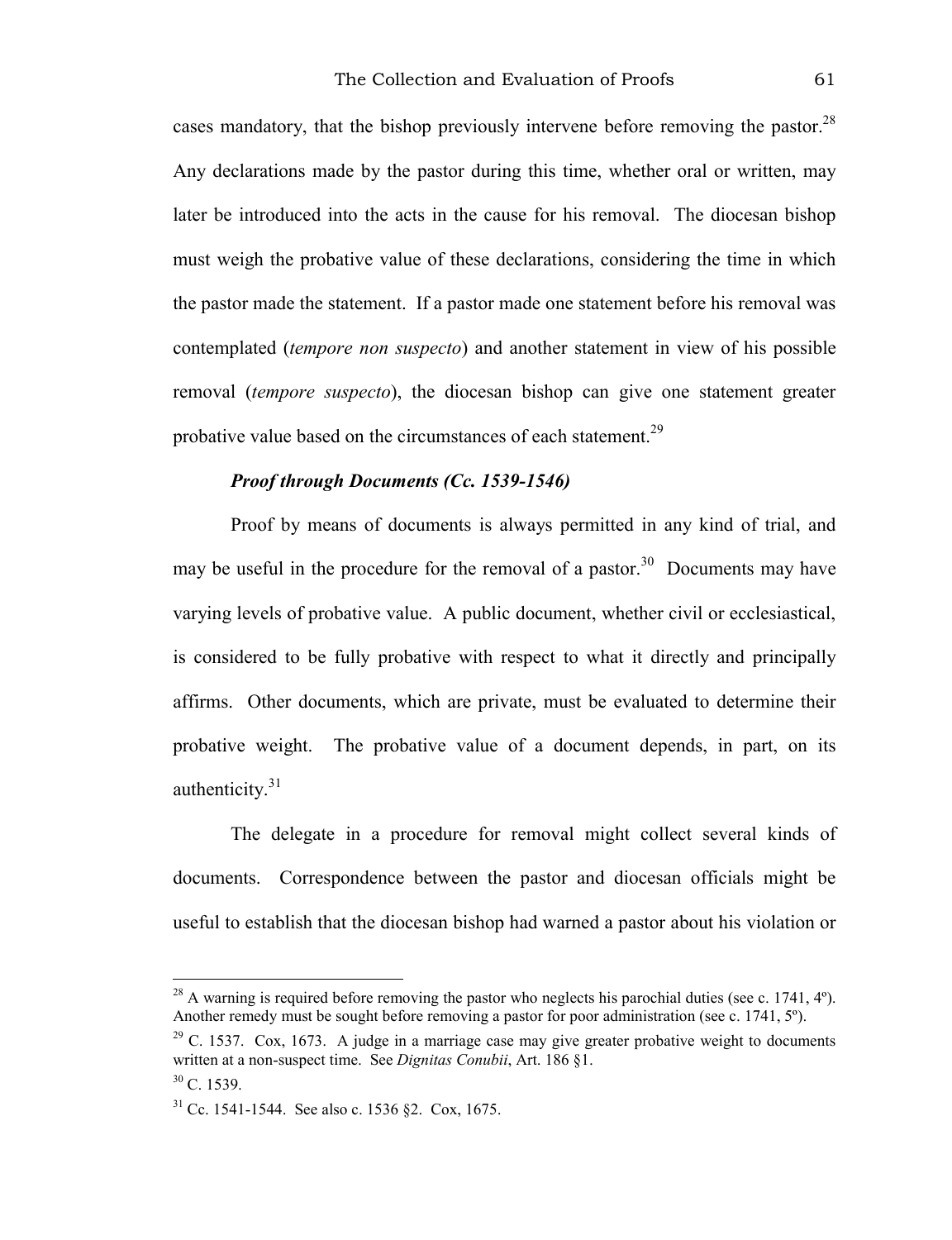negligence of his pastoral duties, or had proposed a solution to a pastor's poor financial administration. This correspondence might also indicate the pastor's physical condition, state of mind, or approach to parish difficulties, and thereby provide evidentiary support for one of the causes for removal. Any statements made by the pastor in his correspondence with diocesan officials have the force of proof of an extra-judicial (or "pre-instructional") confession. $32$ 

Correspondence from parishioners is valuable in evaluating any of the five causes for removal because the parishioners provide direct knowledge of problems through their regular participation in parish life. The diocesan bishop must weigh these letters to determine the validity of the parishioner's concerns, as the letters may be the result of a few disgruntled persons attempting to inflame a relatively insignificant problem. The authenticity of these documents determines their creditability, and so anonymous letters are of very little value because it is not possible to verify the information in the letter with its author. The delegate may find letters from parishioners most useful in providing him with a point of departure for his inquiry. The delegate will strengthen the case against the pastor if he can confirm the accusations in the letters through additional evidence.

Parish bulletins may be valuable in an inquiry into any of the five causes for removal. Any letters "From the Pastor's Desk" printed in the bulletin may indicate the pastor's approach to doctrine or Church authority and thereby demonstrate the pastor's disturbance of ecclesiastical communion. Announcements in the bulletin may give evidence of the pastor's failing mental or physical health. Defensive

 $32 \text{ C}$ . 1542.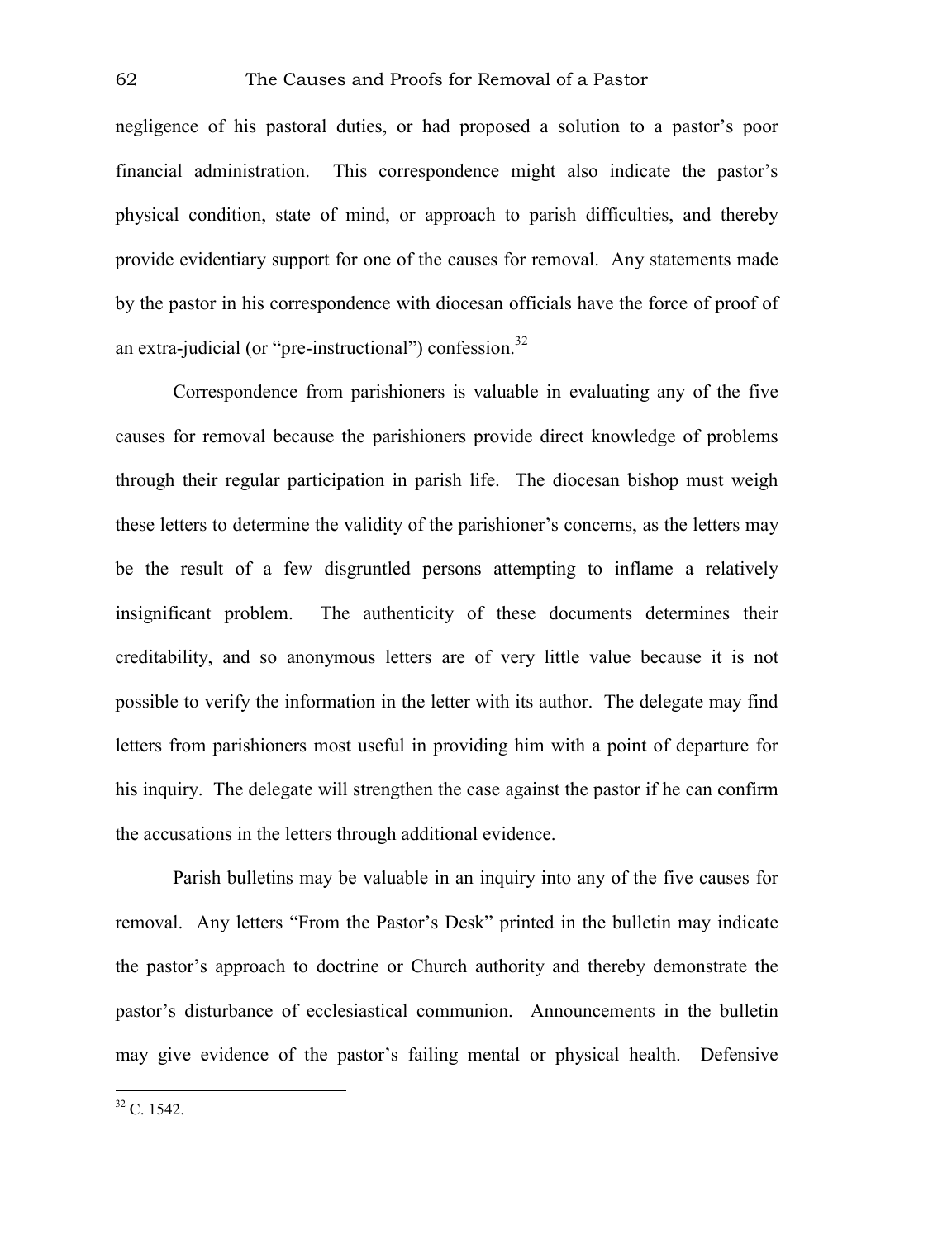responses from the pastor in the bulletin may be a sign of a growing aversion to his ministry. The bulletin may give evidence of a pastor's negligence or violation of his duties if he had been illegitimately absent from his parish, or if the pastor had regularly cancelled Masses, confessions, or other services. The bulletin may contain financial reports that can be used to demonstrate the pastor's poor administration.

The minutes of the parish pastoral council may testify to problems, such as a deterioration of parochial communion, a growing aversion to the pastor, or a dissatisfaction with the pastor's negligent service. The minutes of the parish finance council and other financial reports may demonstrate poor administration. These minutes and reports are useful, especially if they demonstrate that the pastor reported incorrect financial information, perhaps due to his incompetence or even due to his willful concealment of the parish's financial woes.

Other types of documentary proof may also be considered. Newspaper articles may indicate troublesome parish activities, tensions in a parish, or a pastor's scandalous conduct. Medical documents may provide proof of a pastor's poor physical or mental health. Legal documents may provide proof of harm to a parish caused by poor administration. The annual parish reports made to the diocese may provide evidence of a pattern of ineffective ministry.

#### *Witnesses and Testimonies (Cc. 1547-1573)*

The testimony of witnesses is allowed under the direction of the judge in any kind of case and may also provide valuable information in a procedure for removal.<sup>33</sup> Anyone who can offer relevant testimony may serve as a witness unless they are

 $33 \text{ C}$ . 1547.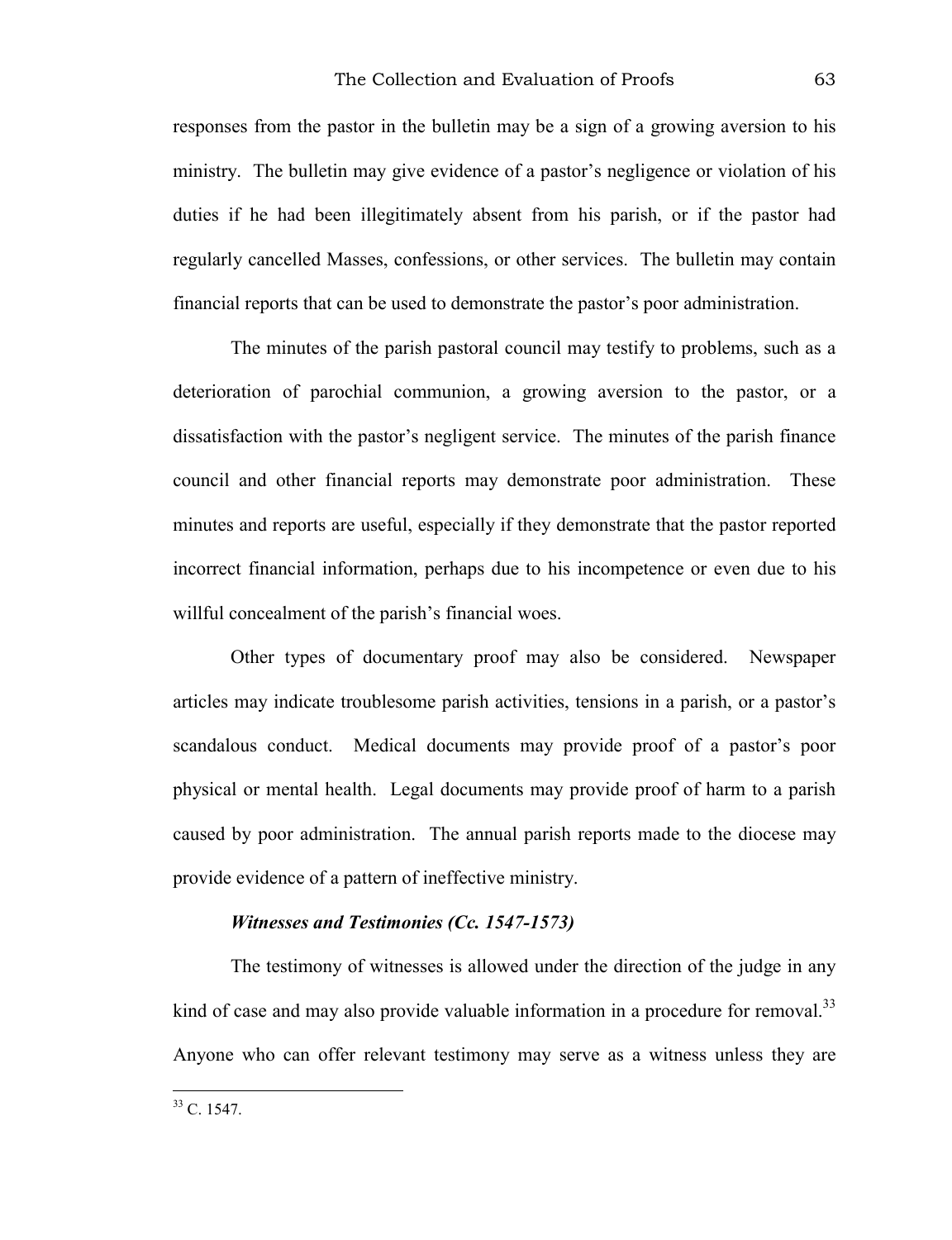excluded by law.<sup>34</sup> These witnesses might include other clergy, and especially the vicar forane.<sup>35</sup> The vicar forane may be a particularly useful witness because he is charged to exercise vigilance over the parishes in his vicariate, and has a responsibility of performing parish visitations.<sup>36</sup> The vicar forane enjoys a high degree of credibility as a qualified witness when he testifies to those things done in performance of his duties.37

The selection of some parishioners as witnesses will also be useful because, in many cases, the parishioners will be able to give the best testimony as first-hand witnesses to the ministry of their pastor. José María Díaz Moreno goes further to argue that parishioners have a right to be heard in cases involving the removal of their pastor.<sup>38</sup> However, the taking of testimony from parishioners may still be problematic. A parishioner might be unwilling to give testimony against his or her

 $34$  C. 1549. Clerics and other officials who are bound by professional secrecy are exempt from testifying (c. 1548 §2, 1º). Those under the age of fourteen are generally not permitted to testify (c. 1550 §1). No information learned from the confessional can be admitted as testimony (c. 1550 §2, 2º).

<sup>&</sup>lt;sup>35</sup> Romita, 439. Parizek, 1040. Romita notes that Ecclesiae Sanctae encourages a diocesan bishop to hear the vicar forane in the case of the removal of a pastor. See Paul VI, motu proprio *Ecclesiae Sanctae* I 19 §2, August 6, 1966, *AAS* 58 (1966) 769. The advisory role of the vicar forane in the bishop's appointment of a pastor was mentioned earlier in this chapter (see c. 524).

<sup>&</sup>lt;sup>36</sup> A vicar forane has a duty and a right to coordinate pastoral activities in his vicariate, to see that clerics perform their duties diligently, and to see that discipline is observed in liturgical and temporal affairs (c. 555 §1). The vicar forane may be involved in helping a pastor deal with problems in his parish (c. 555 §2, 2º). The vicar forane has an obligation to visit the parishes in his vicariate (c. 555 §4). Each of these duties make the vicar forane an ideal witness to testify to the ministry of the pastor. 37 C. 1573.

<sup>38</sup> José María Díaz Moreno, "Derechos de los fieles y vida parroquial" in *La Parroquia desde el Nuevo Derecho Canonico*, ed. Julio Manzanares (Salamanca: Universidad Pontificia, 1991) 151. The code admits the possibility that the diocesan bishop may wish to consult with lay persons before the appointment of a pastor (c. 524). Moreno argues that this language should be stronger as the faithful have a right to make known their needs and opinions to the pastors of the Church (c. 212 §§2 and 3). Because a pastor may only be removed for harmful or ineffective ministry, Moreno argues that the faithful who suffer from the poor ministry should have the right to make known their opinion of their pastor in a procedure for his removal. Moreno suggests that the investigation for the removal of a pastor should at least consult the parish pastoral council mentioned in canon 536. Coccopalmerio also mentions consultation with the parish pastoral council, though only in the context of the appointment of the pastor. See Coccopalmerio, *De Paroecia*, 120.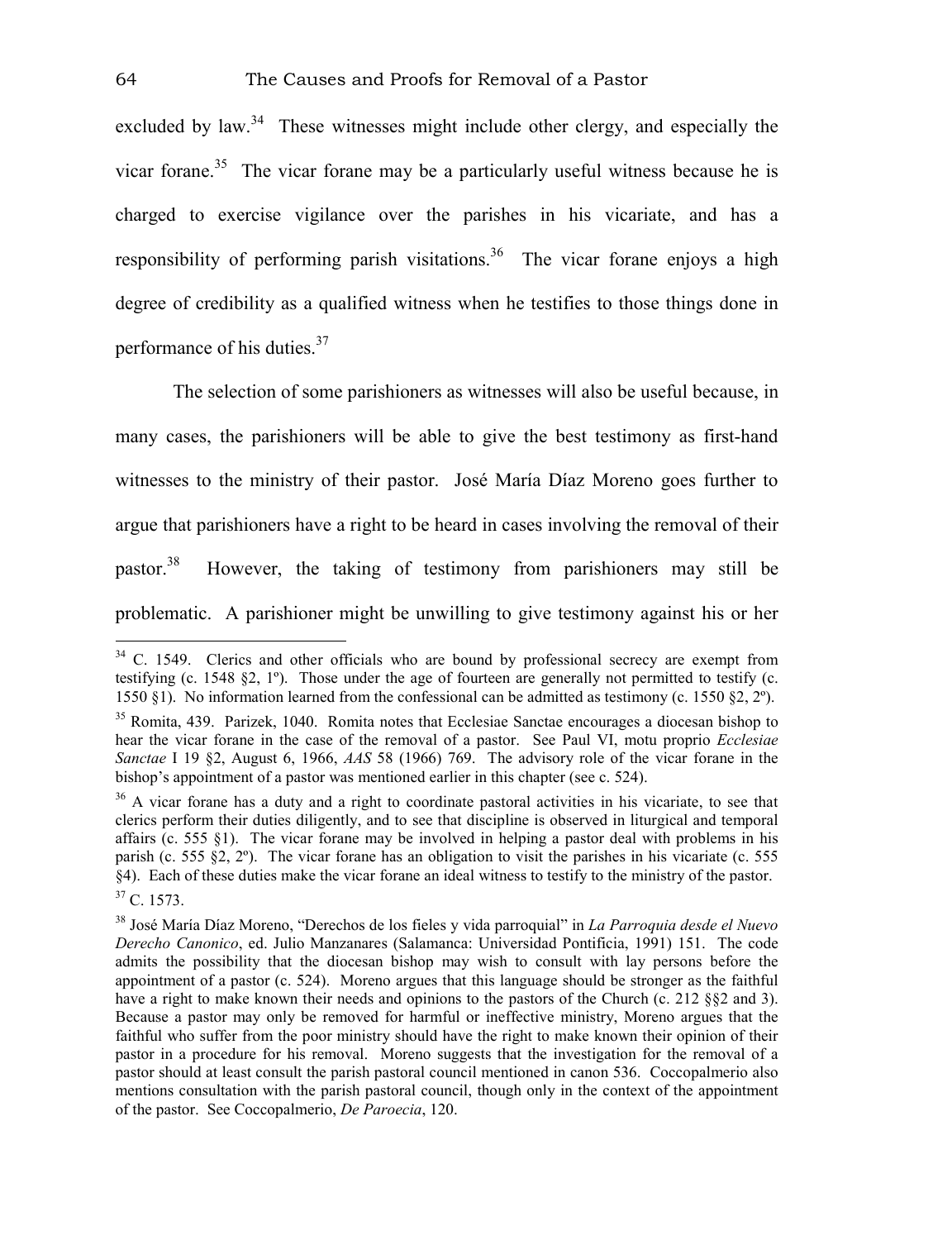pastor because of a fear of retribution from the pastor, or of rejection by fellow parishioners. A parishioner with these anxieties may not wish to testify.<sup>39</sup> When examining parishioners, the delegate must exercise great caution to avoid injuring the good name of the pastor.<sup>40</sup> To this end, the delegate should carefully pose questions that are "not deceitful or deceptive or suggestive of a response, free from any kind of offense, and pertinent to the case being tried."41 The delegate can inquire about the parishioner's perception of the pastor, but any criticism of the pastor should arise from the parishioner's free response and not from any bias in the delegate's questions.

The choice of parishioners to serve as witnesses is another difficulty. The delegate can limit the number of witnesses and certainly does not need to hear every parishioner.<sup>42</sup> He may choose parishioners because of their longstanding membership in the parish, their prudence, their roles of leadership, or their knowledge of the cause for removal. The delegate may select some members of the pastoral council or finance council, the chairpersons of parish committees, or the coordinators of various ministries in the parish or parochial school. The delegate may also select some parishioners who have written letters to the diocese about the pastor's ministry.

In a trial, the parties themselves have a right to introduce witnesses, be informed of the list of witnesses, and object to a witness.<sup>43</sup> If the pastor is aware that an instruction has been initiated, he may raise his objections which the delegate

 $39$  C. 1548 §2, 2°. Witnesses are exempted from testifying in a trial when they believe their testimony will cause them or their relatives to suffer ill repute, dangerous hardships, or other grave evils.

<sup>40</sup> See c. 1717 §3.

<sup>&</sup>lt;sup>41</sup> C. 1564: "[Interrogationes sunto]. . . non captiosae, non subdolae, non suggerentes responsionem, remotae a cuiusvis offensione et pertinentes ad causam quae agitur."

 $42$  C. 1553.

<sup>43</sup> Cc. 1551, 1554, and 1555.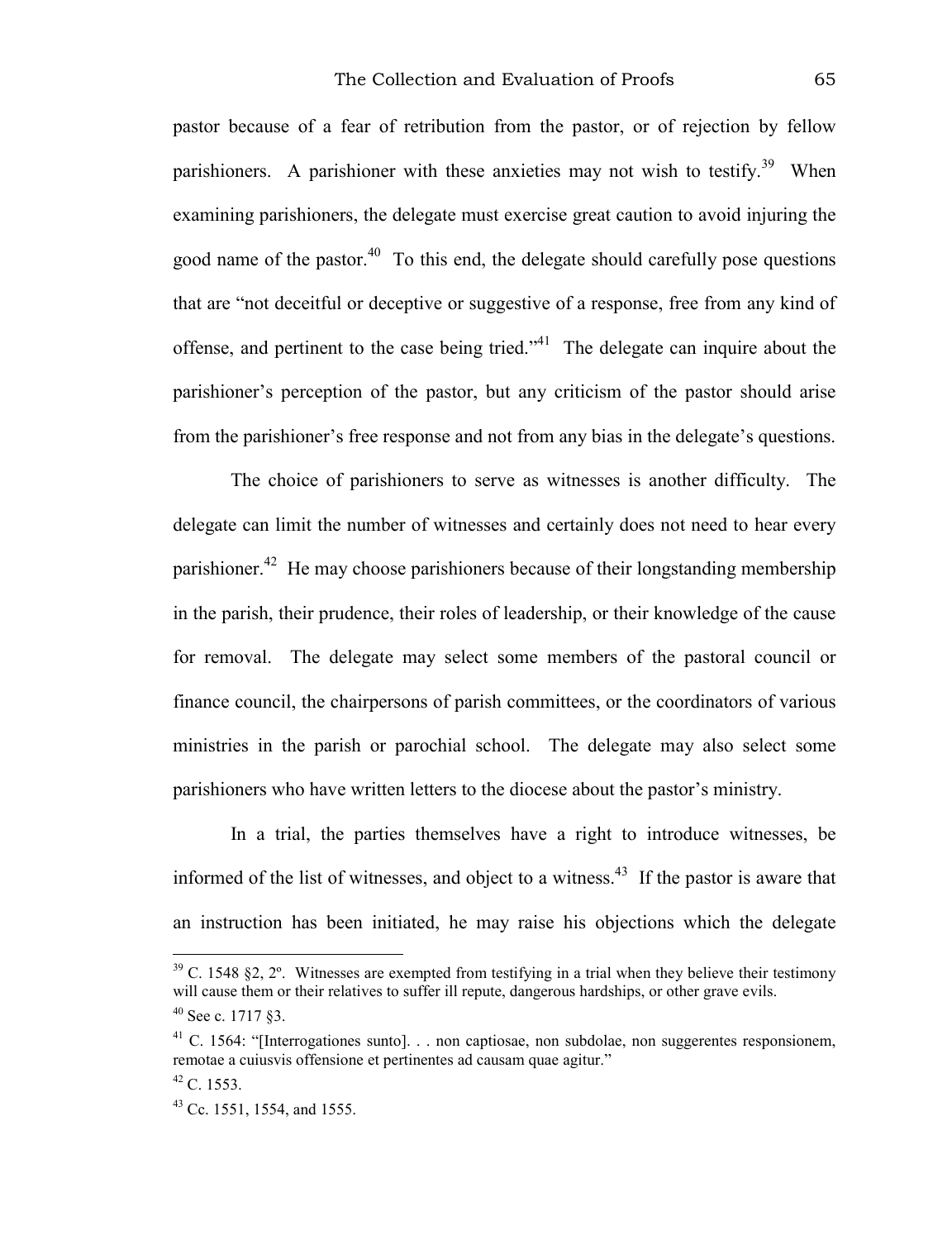should decide fairly and as quickly as possible (*expeditissime*). The decision of the delegate does not admit of appeal. If the pastor is unaware of the instruction, he may raise his concerns and introduce statements from his own witnesses when he submits his written report after the delegate has completed his instruction.<sup>44</sup> If the pastor believes that his right to defend his ministry has been denied, he should include his arguments in his written report and in any petition for subsequent hierarchical recourse.

The delegate should establish the identity and the credibility of each witness. If the witness is a parishioner, he may ask about the parishioner's length of membership in the parish, knowledge of the parish, and level of voluntary participation in the life and activities of the parish.<sup>45</sup> The testimony of a witness is more trustworthy if he or she possesses a good reputation, or is chosen because of an official position that he or she holds.46 In the case of removal due to the loss of the pastor's good reputation, the delegate must verify that any parishioner who is heard is also upright and responsible (*probus et gravis*) in forming judgments.<sup>47</sup>

The delegate chooses the location to hear the witnesses.<sup>48</sup> Therefore, the delegate may hear the witnesses at his or her parish because of its convenient location, even if the pastor objects to this proposal. The delegate may take testimony

 $44$  Canon 1745, 1 $^{\circ}$  only gives the pastor the right to submit a written report. If the delegate rejects any witnesses proposed by the pastor, the pastor may nevertheless include statements from his witnesses in his written report. The 1917 code anticipated that the pastor might ask that some witnesses be heard, although the ordinary was not bound to hear them (*CIC 1917*, c. 2145 §1).

 $45$  C. 1563. The delegate is to establish the identity of the witness, and inquire about the relationship of the witness to the pastor.

<sup>46</sup> C. 1572, 1º. Cox, 1690.

 $47$  C. 1741,  $3^\circ$ .

<sup>48</sup> C. 1558 §§1 and 3.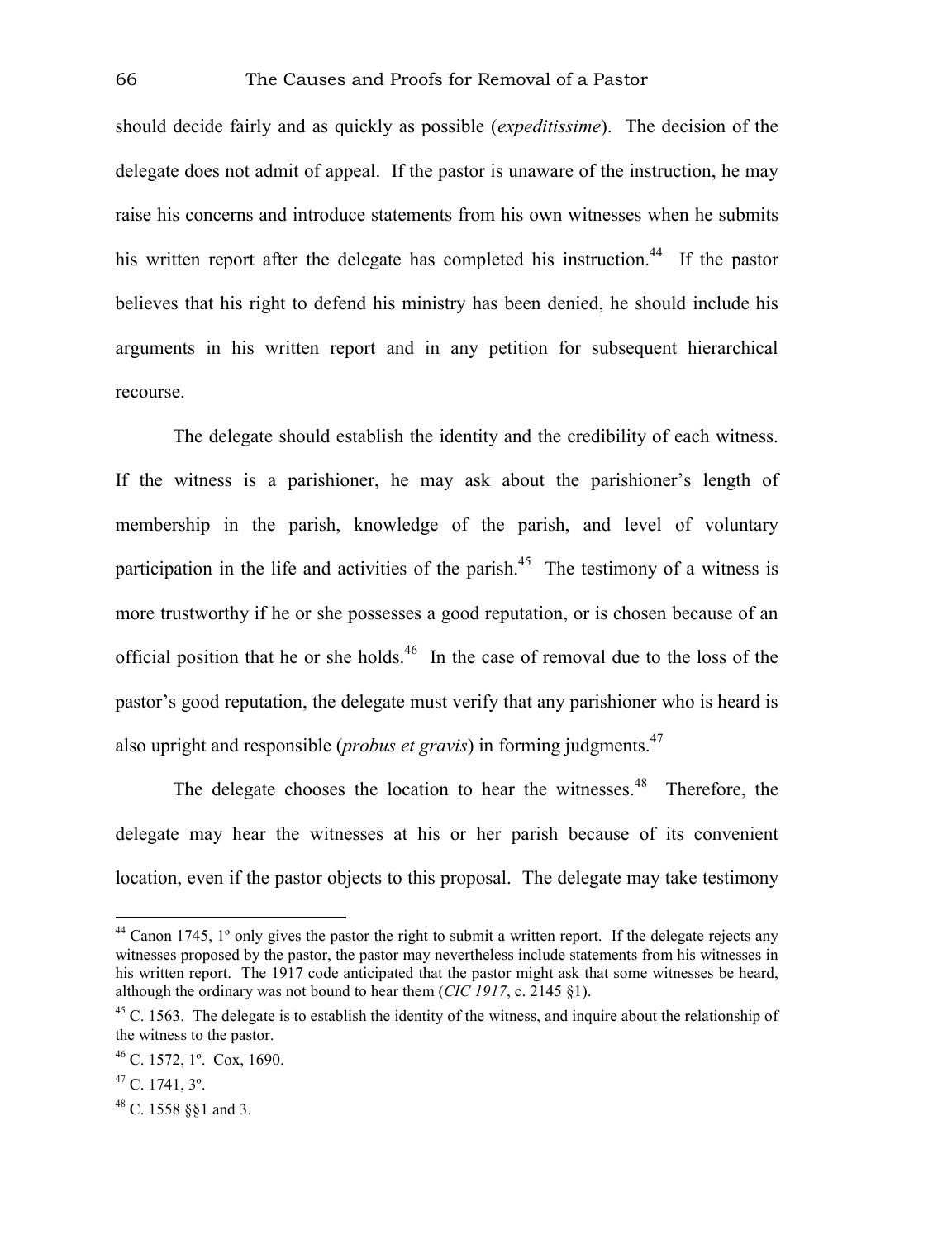in the context of a pastoral visitation of the parish, although he must guard against harming the pastor's good name and should avoid creating a cloud of suspicion over the pastor through his instruction of the case.<sup>49</sup> The pastor does not have a right to be present when the witnesses are examined.<sup>50</sup> If possible, the delegate should have a notary present when taking testimony.<sup>51</sup> The witnesses should not bring in notes unless they are necessary, such as in the case of a witness who is questioned about poor administration and must have financial reports available in order to testify.<sup>52</sup> The delegate should inquire about the pastor's words, actions, and inactions in the parish. He should inquire about the circumstances, the source of the witness's knowledge, and the time that these events occurred. $53$ 

# *Experts (Cc. 1574-1581)*

The testimony of experts may be useful in a trial and is required in certain cases of incapacity to contract marriage.<sup>54</sup> The delegate may likewise determine that the use of an expert is needed in a specific cause for removal. If the delegate appoints an expert, he determines the matters the expert is to examine.<sup>55</sup> In a trial, the parties have a right to be informed of the use of an expert, object to the selection of an

1

 $49$  Grocholewski, 223. The diocesan bishop has the obligation of visiting his parishes, which can be done through another presbyter (c. 396 §1). If the diocesan bishop judges this to be a prudent way to assess the ministry of the pastor in question, he may appoint the delegate or another priest to conduct a parish visitation. The appointment of the delegate to conduct a pastoral visitation is separate from his appointment to instruct the cause for removal.

 $50 \text{ C}$ . 1559.

<sup>51</sup> C. 1561. A notary was explicitly required under the 1917 code (*CIC 1917*, c. 2142).

<sup>52</sup> C. 1566.

 $53 \text{ C}$ . 1563.

<sup>54</sup> C. 1574. *Dignitas Conubii*, Art. 203.

<sup>55</sup> Cc. 1574 and 1577 §1.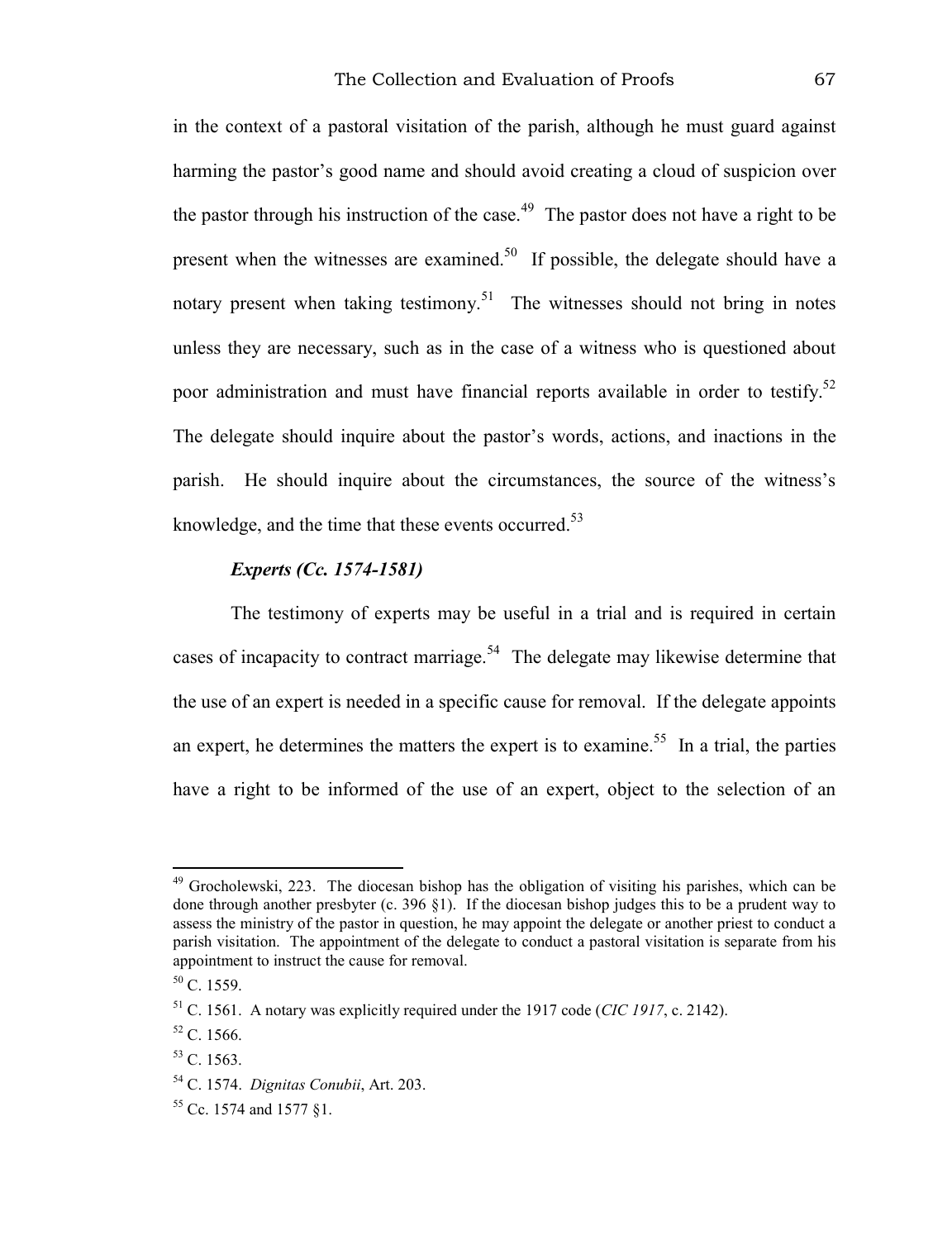expert, and designate their own experts.<sup>56</sup> If the pastor is aware that an instruction has been initiated, he may raise his objections during the instruction which should be settled by the delegate *expeditissime*. If the pastor is unaware of the instruction, he may raise his objections and introduce statements from his own experts when he submits his written report after the instruction is completed.<sup>57</sup>

There are several possible circumstances in which an expert would be useful in a procedure for removal. If the cause for removal is a disturbance of ecclesiastical communion, a theological expert may be helpful in determining whether a pastor's teachings are consonant with the teachings of the Church. If the pastor is inept or infirm, a doctor or psychiatrist may testify to the pastor's physical or mental health and his ability to fulfill his pastoral duties. If there is an aversion to the pastor, a psychologist may offer testimony about the cause or the validity of the aversion. If a pastor has shown poor administration in temporal affairs, an accountant might examine the financial records of the parish, or a civil lawyer might offer an opinion about the legal liability to the Church from the pastor's actions.

# *Judicial Examination and Inspection (Cc. 1582-1583)*

Like a judge in a trial, the delegate may visit a place or inspect an object, if it is useful. As noted above, the diocesan bishop can appoint the delegate to conduct a pastoral visitation of the parish. However, in the context of the removal of a pastor,

1

<sup>56</sup> Cc. 1575, 1576, and 1581 §1.

<sup>&</sup>lt;sup>57</sup> C. 1745, 1<sup>°</sup>. In footnote 44, it was observed that the pastor can submit witness statements in his written report. Similarly, if the delegate refuses to hear an expert designated by the pastor, the pastor can still include statements from his own experts in his written report if it is appropriate. An expert appointed by the delegate may be allowed to view the acts of the case before giving his report. However, when preparing his defense, only the pastor and his advocate have the right to review the acts in the procedure for his removal. An expert designated by the pastor but not accepted by the delegate cannot claim the right to inspect the acts.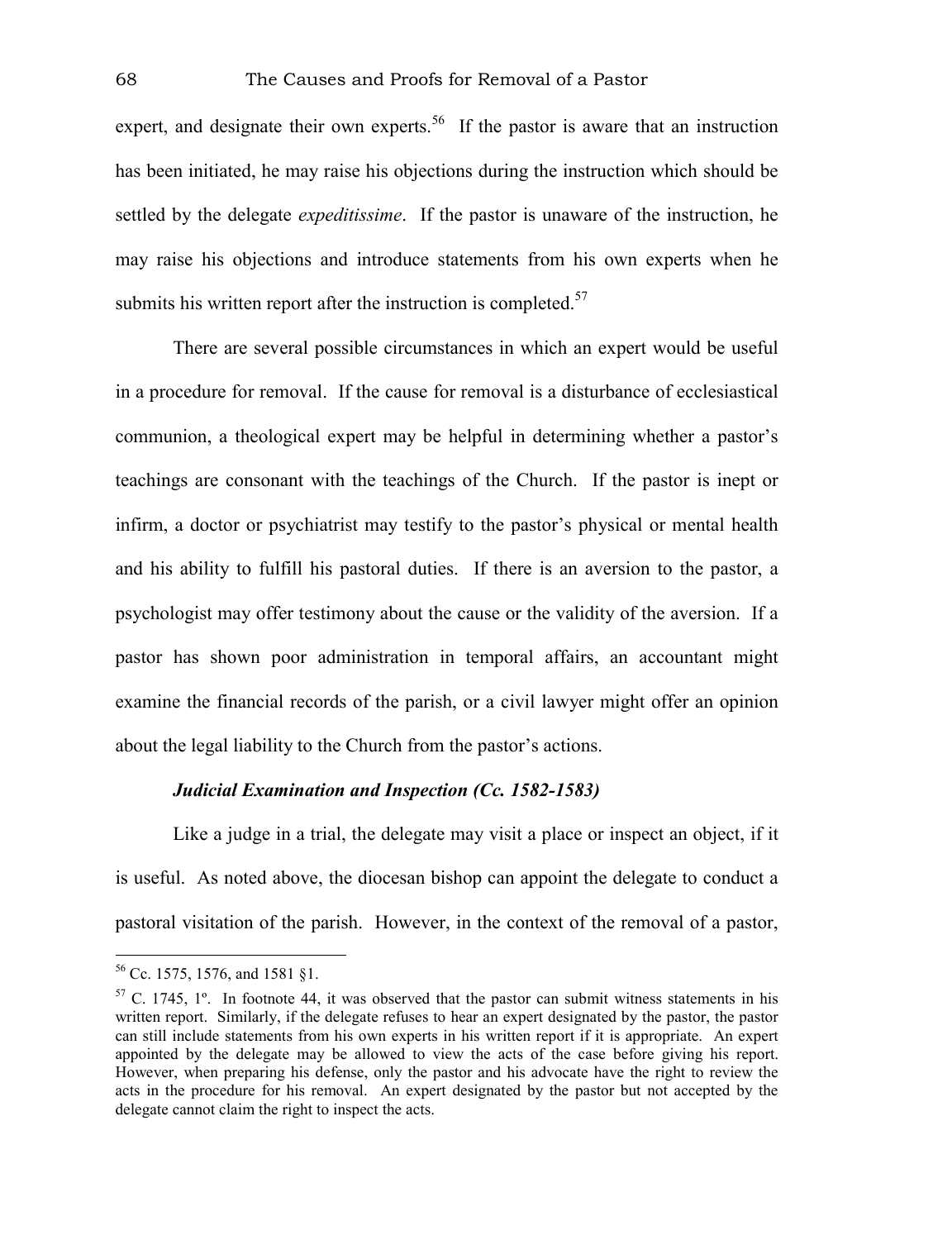the visitation described in canons 1582 and 1583 is not pastoral but rather for the sake of gathering proofs related to the cause for removal. Under these canons, the delegate can visit a place or inspect an object in order to gather evidence for his report. The delegate may require by decree that certain items be made available for his inspection.<sup>58</sup>

The delegate may wish to visit the parish to inspect a variety of things. He may inspect the parish bulletins for the reasons given under documentary proofs. He may inspect the financial records of the parish in a case of poor administration. He may inspect the sacramental books or the record of Mass stipends if this inspection could demonstrate that the pastor has violated or neglected his sacramental duties.<sup>59</sup> If an aversion to the pastor is due to an imprudent building project, such as an overly elaborate expansion or improvement of the rectory, the delegate may wish to examine the project.

# *Presumptions (Cc. 1584-1586)*

A presumption is a probable conjecture about something that is unknown. Presumptions are legal if they are established in the law, and human if they are formulated by the judge. $^{60}$  Presumptions are not proofs properly speaking, but they are useful as an indispensable tool that allows a judge to reach moral certitude in a trial. In this sense, presumptions can constitute "an 'indirect' rather than a direct form of proof." $61$ 

<u>.</u>

<sup>58</sup> C. 1582. See Cox, 1697.

<sup>&</sup>lt;sup>59</sup> The inspection of the parochial registers is one of the duties of the vicar forane (c. 555  $\S$ 1, 3°).  $60$  C. 1584.

 $61$  Cox, 1697.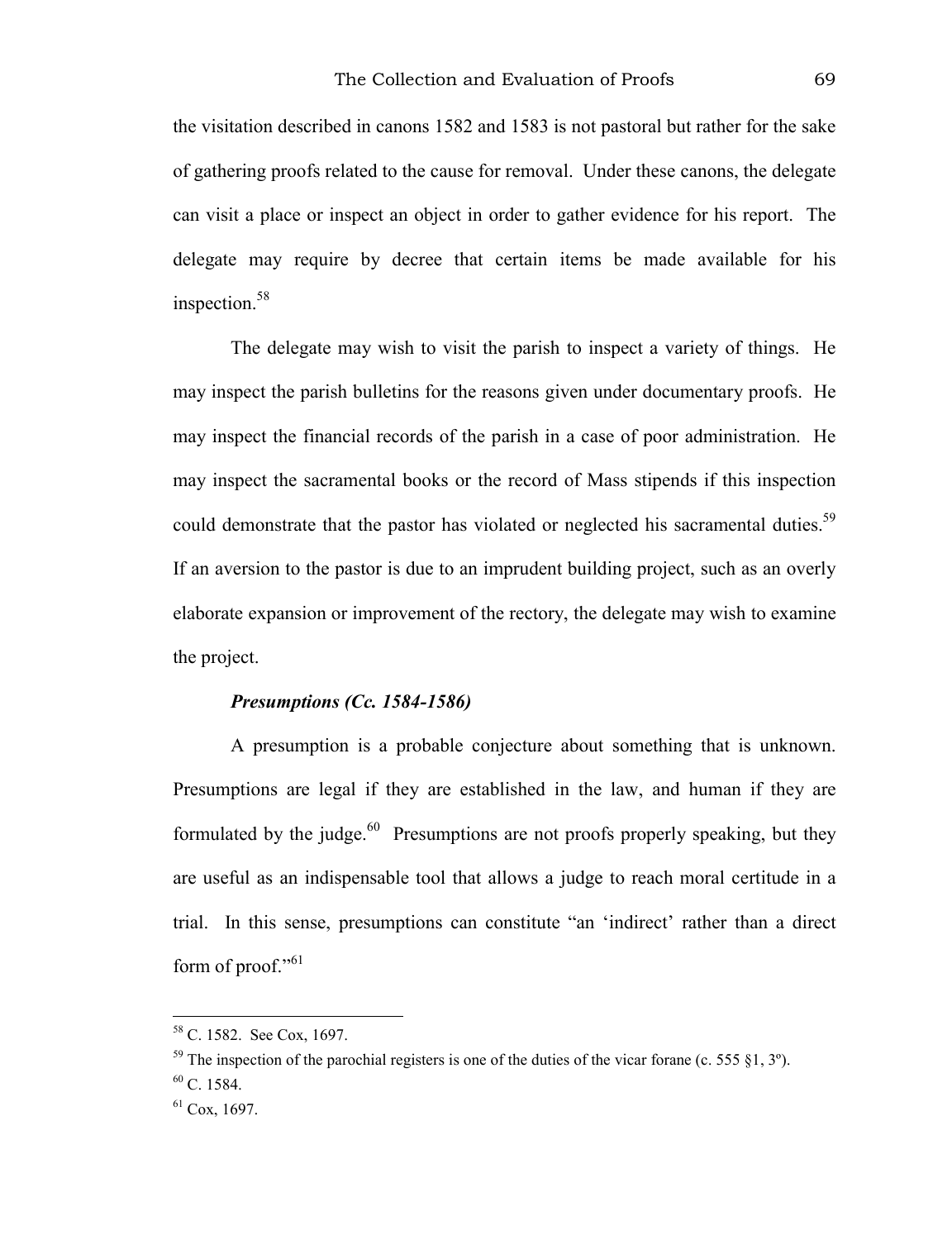There are no explicit legal presumptions in the code relevant to the removal of the pastor, although a legal presumption may be inferred from some of the canons. Pastors must possess stability as a characteristic of their office defined by law.<sup>62</sup> Because he possesses stability, the pastor has a right to continue in office until he loses his office in accord with the norm of law. The bias of the law favors the pastor remaining in office when there is doubt about his harmful or ineffective ministry. Therefore, as a corollary to the stability of the pastor, there is a presumption implicit in the law that a pastor's ministry is useful. This presumption can admit of contrary proof that the pastor's ministry is harmful or ineffective.<sup>63</sup> This implicit presumption is strengthened by the fact that the pastor was judged to be suitable for his parish at the time he was appointed. $64$ 

The diocesan bishop may formulate other human presumptions when judging the pastor's ministry. For example, under the third cause of aversion to the pastor, the diocesan bishop may presume that aversion is present if some members of the faithful withdraw from the life of their parish, fail to attend Mass, refuse to confess to their pastor, or neglect to present their children for baptism or for cate chetical instruction.<sup>65</sup> The use of a human presumption may help the diocesan bishop conclude from individual signs of aversion that the pastor's ministry has become gravely harmful or ineffective. The diocesan bishop may presume that aversion will not quickly cease if

1

<sup>62</sup> C. 522. Romita, 437.

 $63$  Cox, 1697.

 $64$  Cc. 521  $$3$  and 524. When the diocesan bishop appoints a pastor, he must judge the priest to be suitable not only for the office of pastor (c. 521 §3), but also suited to the needs of the parish to which he is appointed (c. 524).

<sup>65</sup> de Sancristóval, 409.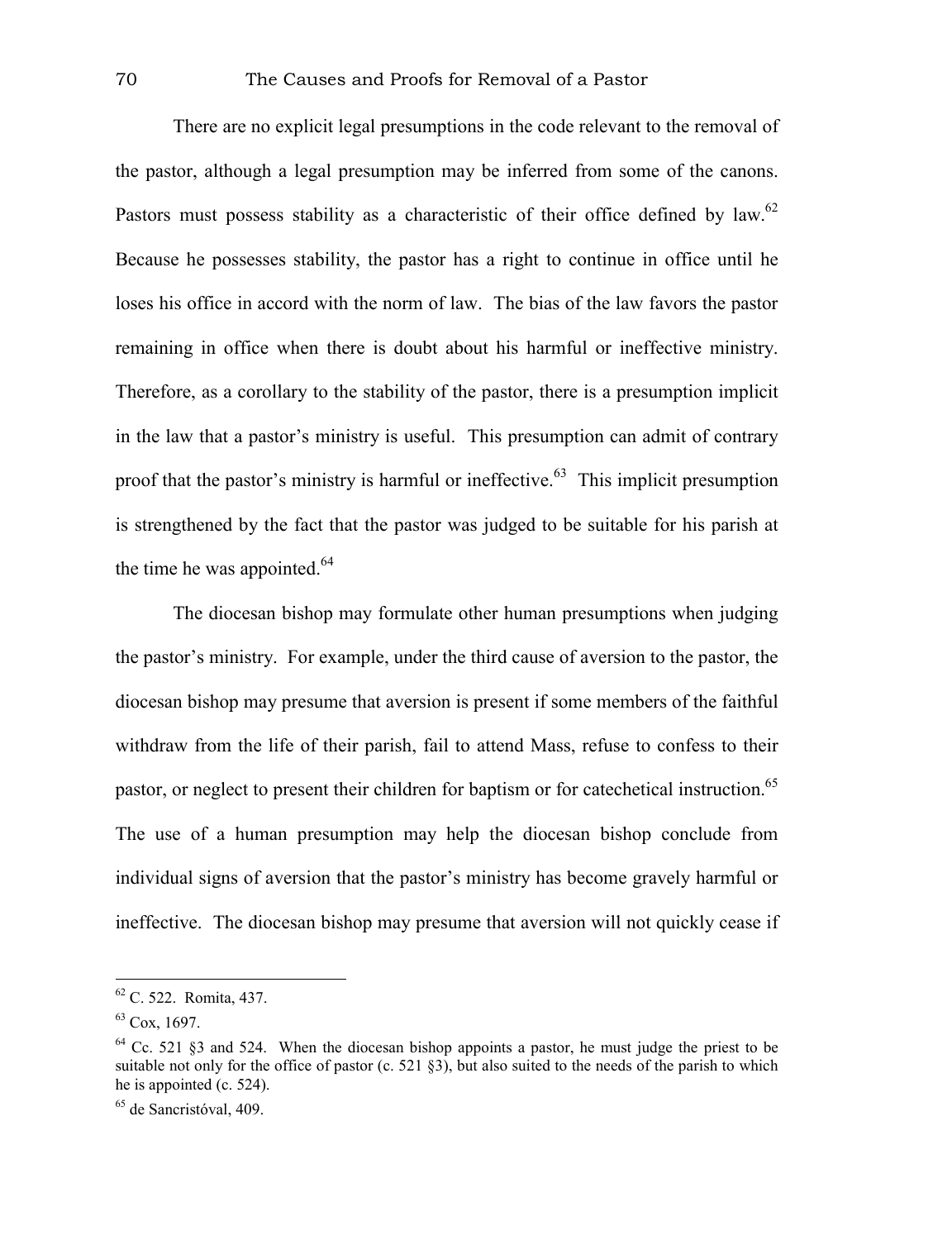the negative reactions of the parishioners remain consistent or steadily grow over a specific period of time. Under the fourth cause of violation or neglect of pastoral duties, the bishop may presume that a pastor persists in his neglect if his behavior after a warning has not changed or has become worse over a specific period of time. Under the fifth cause of poor financial administration, the bishop may presume that no other solution may be found to a pastor's poor administration if the pastor rejects a remedy offered by the bishop, or if a remedy is implemented but does not solve the problem.

## *The Purpose of the Proofs*

<u>.</u>

The delegate in the instruction of a cause for removal must proceed very carefully with the collection of proofs. He should consider several important values as he proceeds. The delegate should focus first of all on proofs that are useful and necessary to construct a case for removal.<sup>66</sup> Proofs are not useful unless they demonstrate the harmful or ineffective ministry of the pastor. Second, the delegate must carefully avoid harming the good name of the pastor being investigated. This fundamental requirement of justice demands that the delegate proceed delicately. Third, he should collect sufficient proof to demonstrate the pastor's detrimental ministry. By remembering the standard for removal, the delegate should not fail to gather adequate proof lest the cause for removal remain in doubt. Neither should the delegate gather excessive proofs, as unnecessary probing may not help the instruction, but only serve to amplify the sense of mistrust or skepticism on the part of the parishioners. A delegate who discharges his duties with care, diligence, and

<sup>66</sup> Canon 1527 permits the collection of any type of proof in a case, provided it is useful.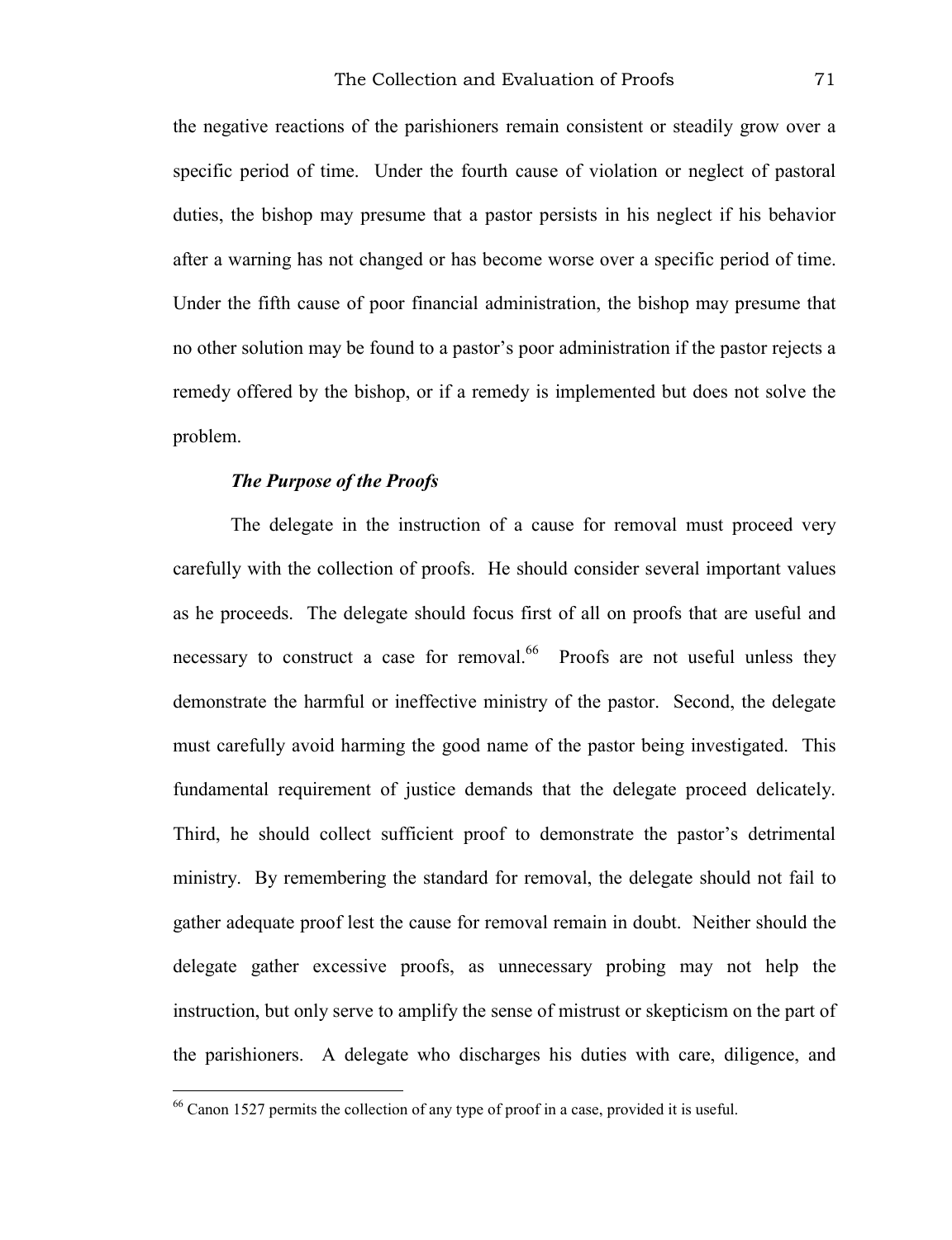prudence works ultimately for the good of souls. His judicious instruction may avoid an injustice if he can demonstrate that the removal of the pastor is not warranted. On the other hand, when removal is warranted, the careful collection of proofs may not only demonstrate that the pastor should be removed, but may even help the pastor to accept this fact.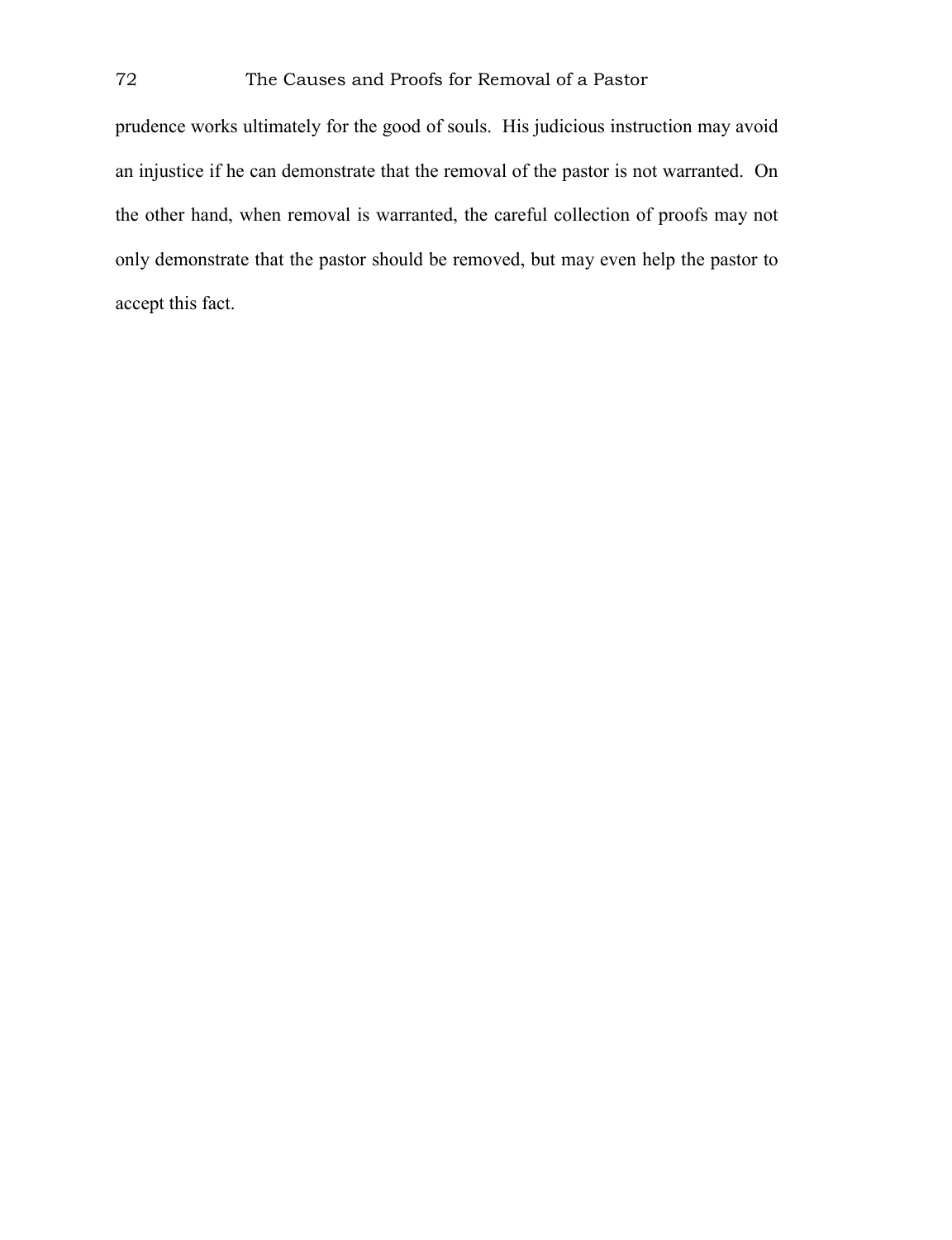### **Conclusion**

When the ministry of a pastor has become harmful or ineffective, the faithful suffer, but so too does the pastor, whose efforts are frustrated by the cause of his negative ministry. Even if the pastor it not to blame for his detrimental ministry, it is not good for a pastor to continue to be constrained in a position of failing leadership. It has been observed that the procedure for removal looks to the good of souls, but the good of the pastor is also at stake. It is possible that the removal of a pastor may even look to his good if his ministry is truly inadequate or harmful. A pastor may be reticent to accept this possibility, but the good of the pastor must also enter into the mind of the diocesan bishop when making a decision for removal. It should always be hoped that the procedure for removal may bring a positive result even from a disheartening and unfortunate situation.

The procedure for removal must be well instructed; the collection of proofs must clearly demonstrate the cause for removal; and the harmful or ineffective ministry of the pastor must be proven. If a case is poorly instructed, a pastor may feel, with some justification, that his rights have been violated. If a cause is insufficiently proven, a pastor may have reason to believe that he is being railroaded by his bishop who lacks genuine concern for him as a priest-son. Conversely, as difficult as it is to face, a pastor may be more readily inclined to accept the judgment of his bishop if he sees the clear evidence of his inadequate ministry, and knows that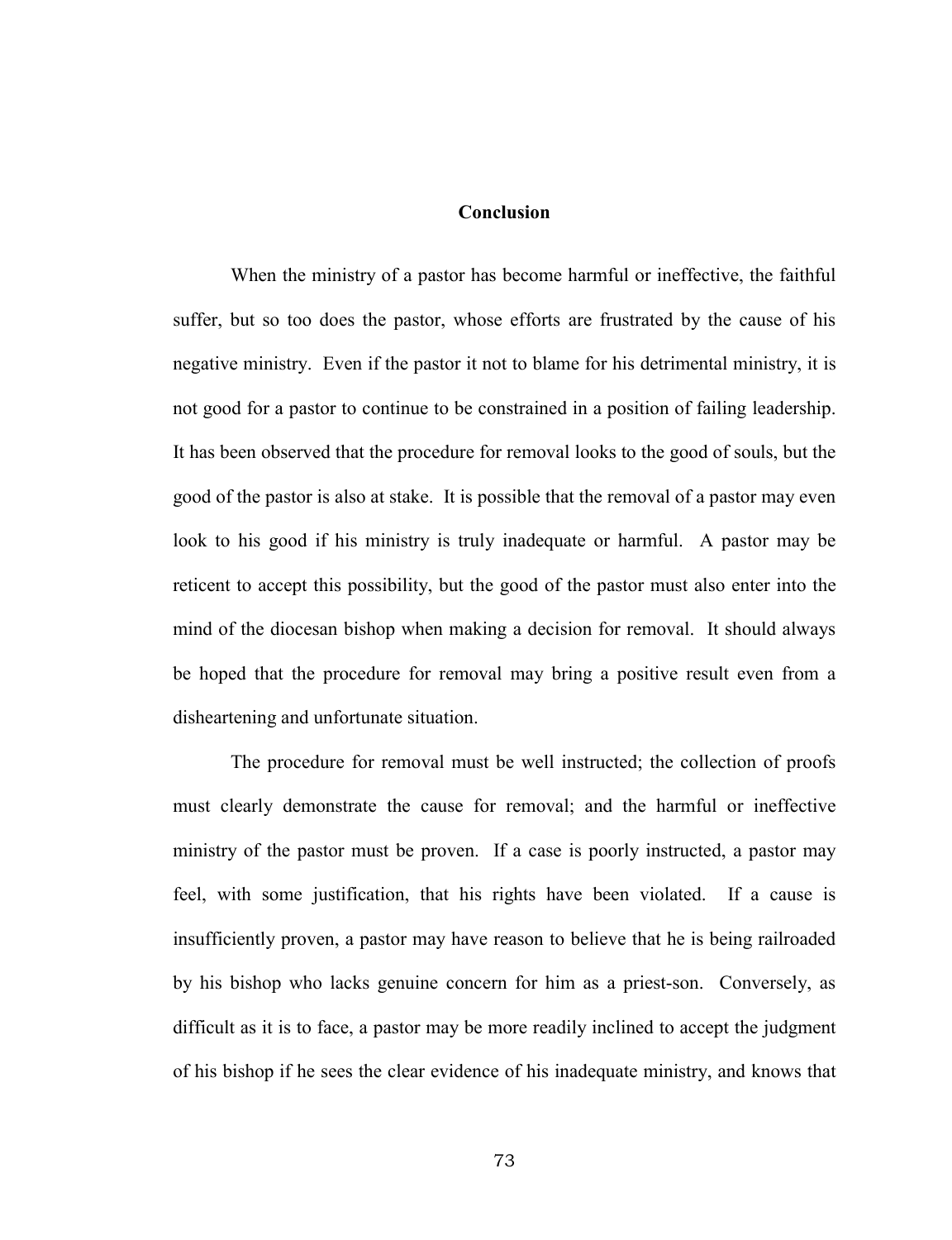the procedure has been executed in an evenhanded and just way. If the pastor's ministry has been proven to be gravely deficient, the best resolution occurs if the pastor steps down from his office for the good of his parish, and even for his own personal good.

At the beginning of this thesis, an analogy was drawn between the ministry of the pastor to his parish and the marital bond. The removal of a pastor from his parish can have all the painful characteristics of a separation and a divorce. However, many individuals move past the pain of a broken marriage to seek an annulment. The examination of a marriage in a nullity case can be distressing and hard to endure, but this process can also be helpful and even enlightening to the parties as they cope with a failed marriage and learn from their past mistakes. While the procedure for the removal of a pastor is also difficult, it may also yield a positive result if it is conducted well and with pastoral sensitivity to the parishioners and the pastor involved. The diocesan bishop is to care for his people and is to paternally attend to his presbyterate, even in this procedure for removal. The firm but gentle hand of the shepherd in dealing with these difficult situations will lead to the greatest hope of an ultimately positive outcome.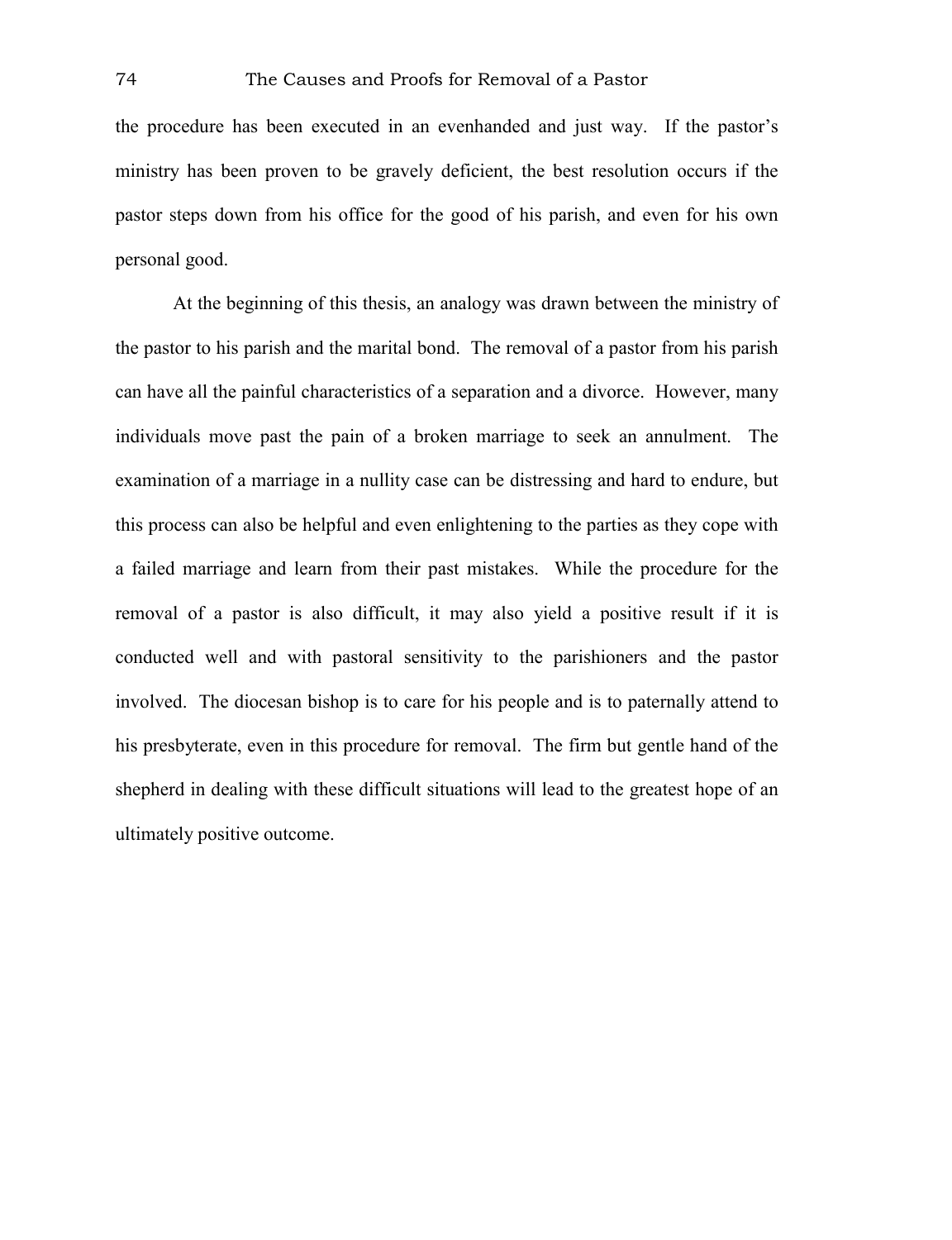### **Bibliography**

#### Primary Sources

- *Code of Canon Law, Latin-English Edition: New English Translation*. Washington, DC: Canon Law Society of America, 1998.
- *Codex Iuris Canonici auctoritate Ioannis Pauli PP. II promulgatus*. Vatican City: Libreria Editrice Vaticana, 1983.
- *Codex Iuris Canonici Pii X Pontificis Maximi iussu digestus Benedicti Papae XV auctoritate promulgatus*. Rome: Typis Polyglottis Vaticanis, 1917.
- John Paul II. Apostolic Letter *Sacramentorum Sanctitatis Tutela*, 30 April 2001. *Acta Apostolica Sedis (AAS)* 93 (2001) 737-739.
- Paul VI. Motu Proprio *Ecclesiae Sanctae*, 6 August 1966. *AAS* 58 (1966) 757-787.
- Pontifical Council for Legislative Texts. Instruction *Dignitas Conubii*. Vatican City: Libreria Editrice Vaticana, 2005.
- Sacred Congregation of the Consistory. Decree *Maxima Cura*, 20 August 1910. *AAS* 2 (1910) 636-648.
- Vatican Council II. Decree *Christus Dominus*, 28 October 1965. *AAS* 58 (1966) 673- 696.

\_\_\_\_\_\_\_\_\_\_. Dogmatic Constitution *Lumen Gentium*, 21 November 1964. *AAS* 62 (1965) 1-67.

United States Conference of Catholic Bishops. Decree *Essential Norms for Diocesan/Eparchial Policies Dealing with Allegations of Sexual Abuse of Minors by Priests or Deacons*, 5 May 2006. Washington, DC: USCCB, 2006.

#### Secondary Sources

- Beal, John P., Coriden, James A., Green, Thomas J., eds. *New Commentary on the Code of Canon Law (hereafter New Commentary)*. New York/Mahwah, NJ: Paulist Press, 2000.
- Coccopalmerio, Francesco. "De Causis ad Amotionem Parochorum Requisitis." *Periodica* 75 (1986) 273-302.
	- \_\_\_\_\_\_\_\_\_\_. *De Paroecia*. Rome: Pontificia Università Gregoriana, 1991.
- Coriden, James A., Green, Thomas J., Heintschel, Donald E., eds. *The Code of Canon Law: A Text and Commentary (hereafter Text and Commentary)*. New York/Mahwah, NJ: Paulist Press, 1985.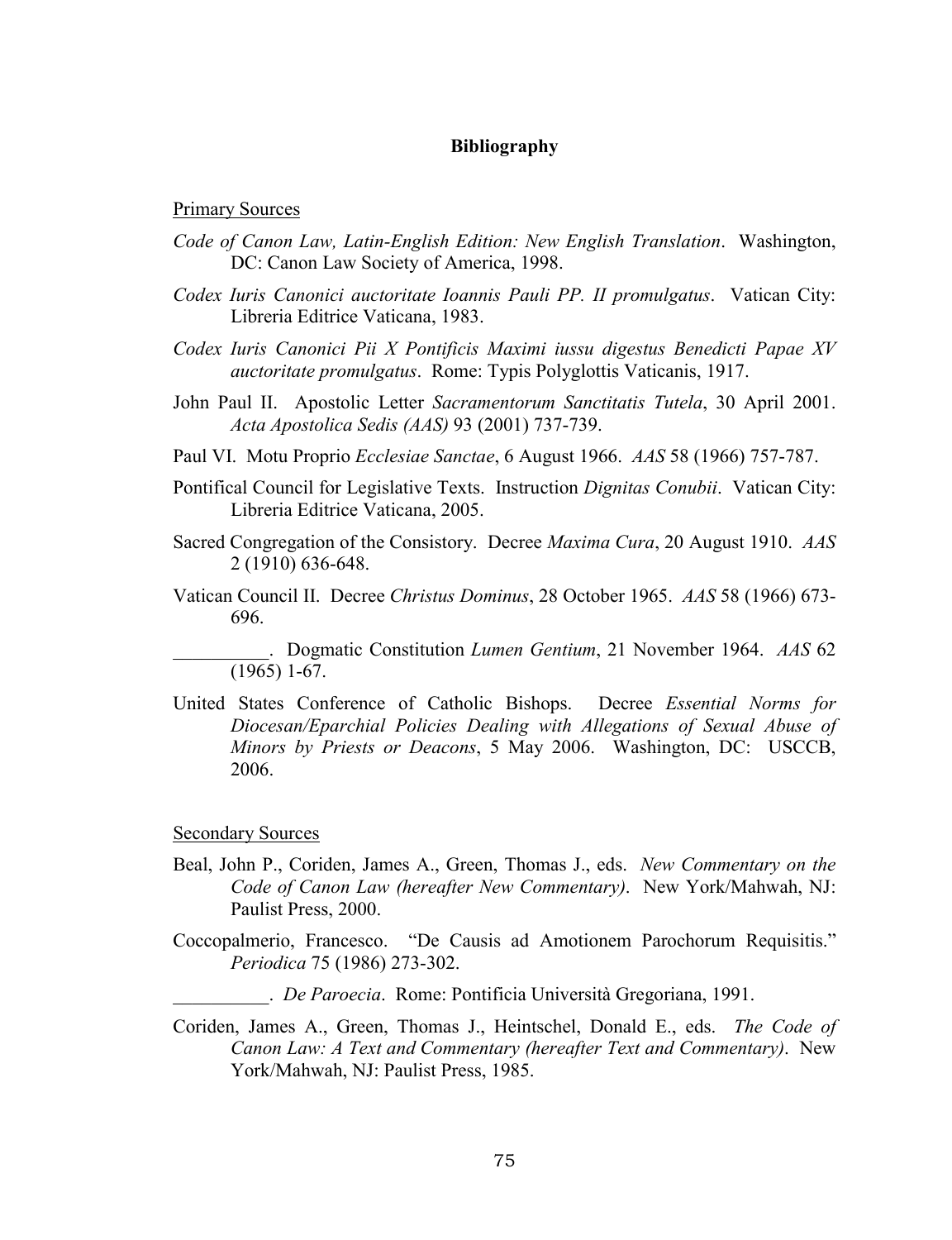- Cox, Craig A. "The Contentious Trial (cc. 1501-1670)." In *New Commentary*, ed. John P. Beal et al., 1655-1759.
- Cusack, Barbara Anne. "The Internal Ordering of Particular Churches (cc. 460- 572)." In *New Commentary*, ed. John P. Beal et al., 610-740.
- Daneels, Frans. "The Removal or Transfer of a Pastor in the Light of the Jurisprudence of the Apostolic Signatura." *Forum* 8:2 (1997) 295-301.
- de Sancristóval y Murúa, M. "El 'Odium Plebis' como Causa de Remoción del Parroco." *Ius Canonicum* 1 (1961) 351-414.
- Grocholewski, Zenon. "Trasferimento e rimozione del parroco." In *La Parrocchia*. Studi Giuridici, vol. 43, 199-247. Vatican City: Libreria Editrice Vaticana, 1997.
- Janicki, Joseph A. "Chapter VI: Parishes, Pastors, and Parochial Vicars (cc. 515- 552)." In *Text and Commentary*, ed. James A. Coriden et al., 414-440.
- Marzoa, Ángel. "Sectio II: De procedura in parochis amovendis vel transferendis (cc. 1740-1752)." In *Exegetical Commentary on the Code of Canon Law*, ed. Ángel Marzoa, Jorge Miras, and Rafael Rodríguez-Ocaña, IV/2:2099-2148. Chicago: Midwest Theological Forum, 2004.
- Moreno, José María Díaz. "Derechos de los fieles y vida parroquial." In *La Parroquia desde el Nuevo Derecho Canonico*, ed. Julio Manzanares, 117-160. Salamanca: Universidad Pontificia, 1991.
- Morgante, Marcello. *La Parrocchia nel Codice del Diritto Canonico: Commento giuridico-pastorale*. Milan: Edizione Pauline, 1985.
- Paprocki, Thomas J. "The Method of Proceeding in Administrative Recourse and in the Removal or Transfer of Pastors (cc. 1732-1752)." In *New Commentary*, ed. John P. Beal et al., 1818-1852.
- Parizek, James F. "Section II: Procedure in Removal and Transfer of Pastors (cc. 1740-1752)." In *Text and Commentary*, ed. James A. Coriden et al., 1035- 1045.
- Romita, Florentius. "De Parochorum Amotione, Translatione et Renuntiatione juxta Vaticanum II." *Monitor Ecclesiasticus* 94 (1969) 430-450.
- Sweeney, Edward A. *The Obligations and Rights of the Pastor of a Parish According to the Code of Canon Law*. Ottawa: Alba House, 2002.